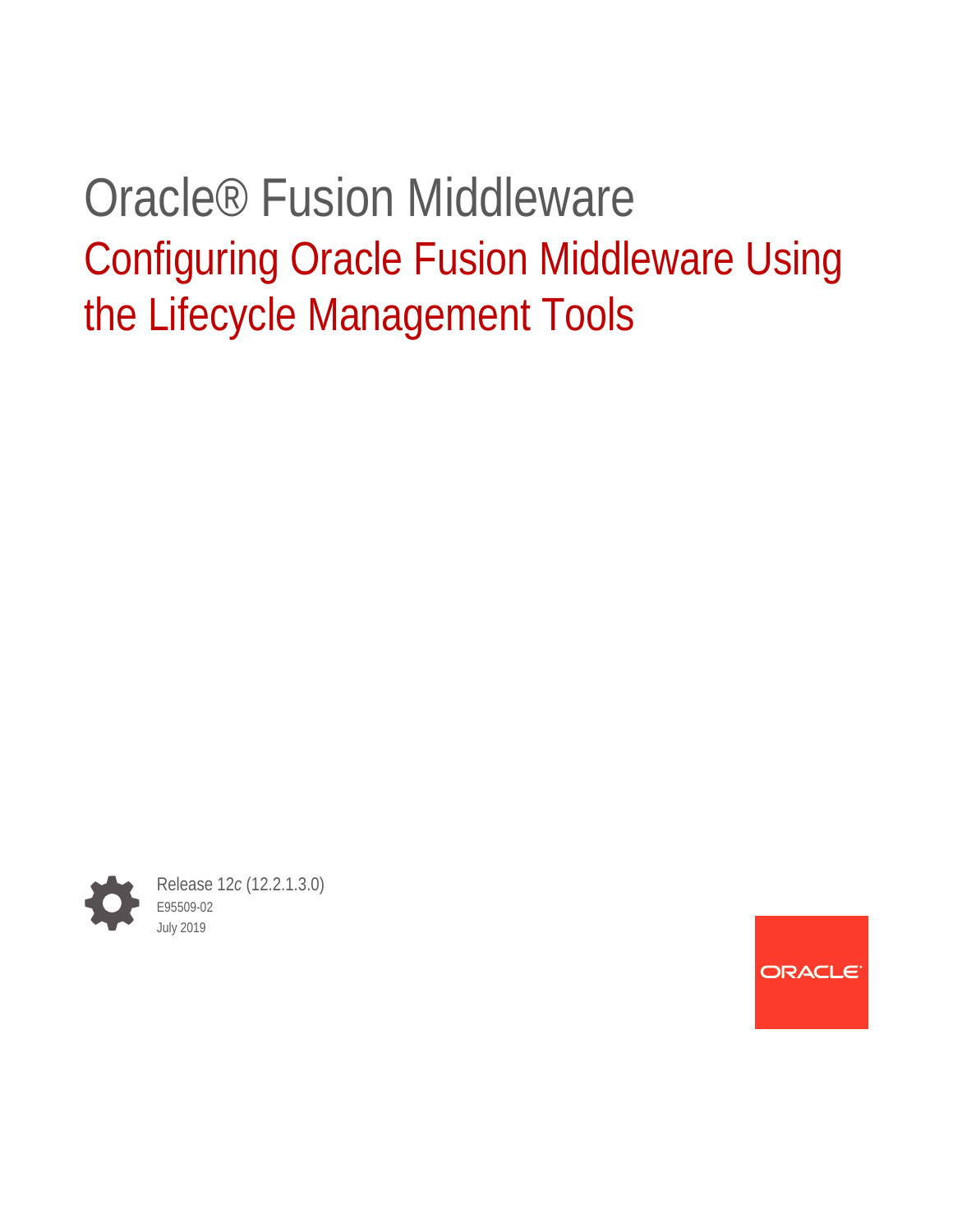Oracle Fusion Middleware Configuring Oracle Fusion Middleware Using the Lifecycle Management Tools, Release 12*c* (12.2.1.3.0)

#### E95509-02

Copyright © 2016, 2019, Oracle and/or its affiliates. All rights reserved.

Primary Author: Oracle Corporation

This software and related documentation are provided under a license agreement containing restrictions on use and disclosure and are protected by intellectual property laws. Except as expressly permitted in your license agreement or allowed by law, you may not use, copy, reproduce, translate, broadcast, modify, license, transmit, distribute, exhibit, perform, publish, or display any part, in any form, or by any means. Reverse engi‐ neering, disassembly, or decompilation of this software, unless required by law for interoperability, is prohibited.

The information contained herein is subject to change without notice and is not warranted to be error-free. If you find any errors, please report them to us in writing.

If this is software or related documentation that is delivered to the U.S. Government or anyone licensing it on behalf of the U.S. Government, then the following notice is applicable:

U.S. GOVERNMENT END USERS: Oracle programs, including any operating system, integrated software, any programs installed on the hardware, and/or documentation, delivered to U.S. Government end users are "commercial computer software" pursuant to the applicable Federal Acquisition Regulation and agency-spe‐ cific supplemental regulations. As such, use, duplication, disclosure, modification, and adaptation of the pro‐ grams, including any operating system, integrated software, any programs installed on the hardware, and/or documentation, shall be subject to license terms and license restrictions applicable to the programs. No other rights are granted to the U.S. Government.

This software or hardware is developed for general use in a variety of information management applications. It is not developed or intended for use in any inherently dangerous applications, including applications that may create a risk of personal injury. If you use this software or hardware in dangerous applications, then you shall be responsible to take all appropriate fail-safe, backup, redundancy, and other measures to ensure its safe use. Oracle Corporation and its affiliates disclaim any liability for any damages caused by use of this software or hardware in dangerous applications.

Oracle and Java are registered trademarks of Oracle and/or its affiliates. Other names may be trademarks of their respective owners.

Intel and Intel Xeon are trademarks or registered trademarks of Intel Corporation. All SPARC trademarks are used under license and are trademarks or registered trademarks of SPARC International, Inc. AMD, Opteron, the AMD logo, and the AMD Opteron logo are trademarks or registered trademarks of Advanced Micro Devices. UNIX is a registered trademark of The Open Group.

This software or hardware and documentation may provide access to or information about content, products, and services from third parties. Oracle Corporation and its affiliates are not responsible for and expressly dis‐ claim all warranties of any kind with respect to third-party content, products, and services unless otherwise set forth in an applicable agreement between you and Oracle. Oracle Corporation and its affiliates will not be responsible for any loss, costs, or damages incurred due to your access to or use of third-party content, prod‐ ucts, or services, except as set forth in an applicable agreement between you and Oracle.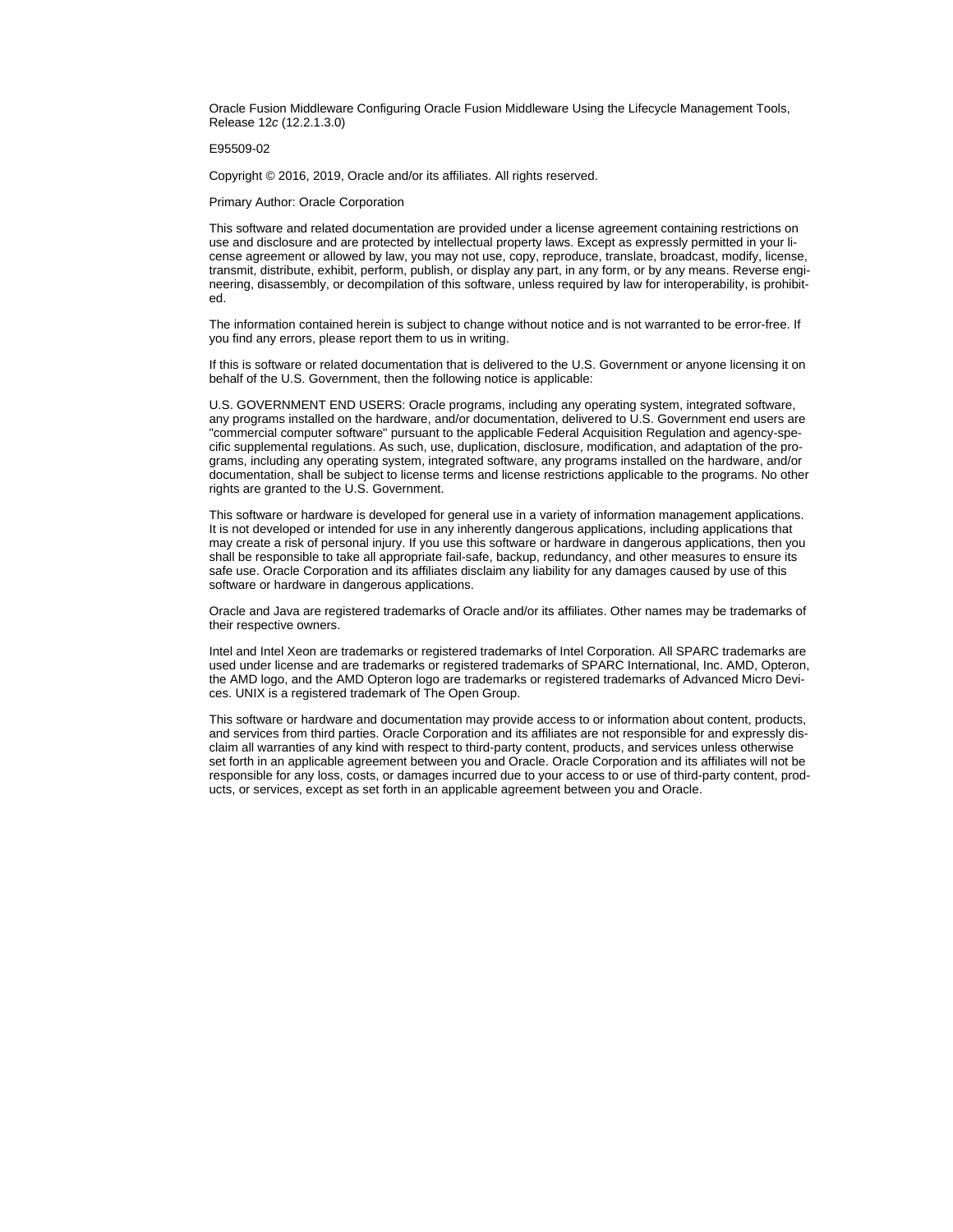# **Contents**

#### [Preface](#page-5-0)

| Audience                    | vi |
|-----------------------------|----|
| Documentation Accessibility | vi |
| <b>Related Resources</b>    | vi |
| Conventions                 | vi |
|                             |    |

#### Part | [Understanding the Lifecycle Management Tools](#page-7-0)

# 1 [About the Lifecycle Management Tools](#page-8-0)

| What Are the Lifecycle Management Tools?              | $1 - 1$ |
|-------------------------------------------------------|---------|
| What Can I Do With the Lifecycle Management Tools?    | $1 - 2$ |
| Define and Deploy a New Fusion Middleware Environment | $1 - 2$ |
| Update an Existing Fusion Middleware Environment      | $1 - 2$ |
| Understanding the Basics                              | $1 - 3$ |
| <b>Terms and Concepts</b>                             | $1 - 3$ |
| How Do I Create a Topology File?                      | $1 - 4$ |
| How Do I Invoke the Standard Actions?                 | $1 - 4$ |

#### 2 [Getting Started with the Lifecycle Management Tools](#page-13-0)

| Locating the Lifecycle Management Tools in a Fusion Middleware Oracle Home | $2 - 1$ |
|----------------------------------------------------------------------------|---------|
| Using the Lifecycle Management Tools Tutorial                              | $2 - 1$ |
| Getting Help While Using Composer                                          | $2 - 2$ |
| Using the Provisioning API JavaDocs                                        | $2 - 3$ |

#### Part II [Tutorial: Installing and Configuring Oracle SOA Suite Using the](#page-16-0) [LCM Tools](#page-16-0)

#### 3 [About the Lifecycle Management Tools Tutorial](#page-17-0)

[Overview of the Lifecycle Management Tools Tutorial 3-1](#page-17-0)

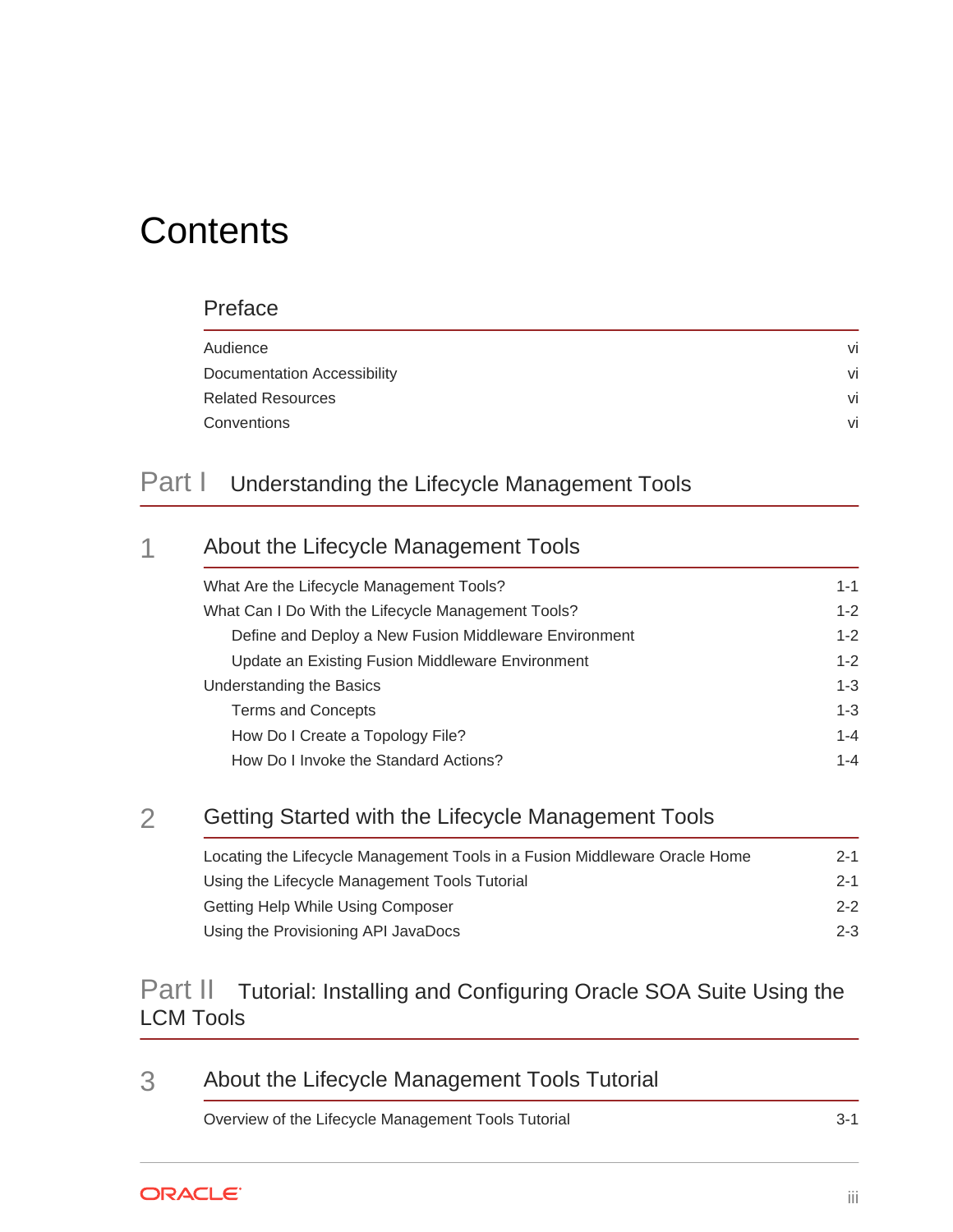| $3-1$   |
|---------|
| $3-2$   |
| $3 - 4$ |
| $3-5$   |
|         |

#### 4 [Performing Prerequisite Tasks](#page-23-0)

| Installing a Certified Database                        | 4-1     |
|--------------------------------------------------------|---------|
| Installing a Certified JDK                             | 4-1     |
| Obtaining the Oracle Fusion Middleware Software        | $4 - 2$ |
| Installing Apache Groovy                               | $4 - 2$ |
| Downloading the Lifecycle Management Tools Sample File | $4 - 2$ |
| Installing Oracle Fusion Middleware Infrastructure     | $4 - 3$ |

#### 5 [Using the Wallet Manager Tool to Set Up a Wallet](#page-26-0)

| About the Wallet Manager Tool | $5-1$ |
|-------------------------------|-------|
| Creating a Wallet             | $5-1$ |

#### 6 [Using the Lifecycle Management Tools to Install Oracle SOA Suite](#page-30-0)

| <b>Starting FMW Composer</b>                                      | հ-1     |
|-------------------------------------------------------------------|---------|
| Opening the soa-bootstrap-topology-1.0 json File                  | հ-1     |
| Editing the soa-bootstrap-topology-1.0.json File                  | $6-2$   |
| Using Apache Groovy to Run the install-oraclehome Standard Action | $6 - 3$ |

#### 7 [Creating the Database Schemas](#page-34-0)

| Starting the Repository Creation Utility (RCU)   | $7 - 1$ |
|--------------------------------------------------|---------|
| Navigating the RCU Screens to Create the Schemas | $7 - 1$ |
| Introducing RCU                                  | $7-2$   |
| Selecting a Method of Schema Creation            | $7-2$   |
| <b>Providing Database Connection Details</b>     | $7-2$   |
| Specifying a Custom Prefix and Selecting Schemas | $7-2$   |
| Specifying Schema Passwords                      | $7 - 3$ |
| <b>Specifying Custom Variables</b>               | $7 - 4$ |
| Verifying Tablespace Information                 | $7 - 4$ |
| <b>Completing Schema Creation</b>                | $7 - 4$ |
|                                                  |         |

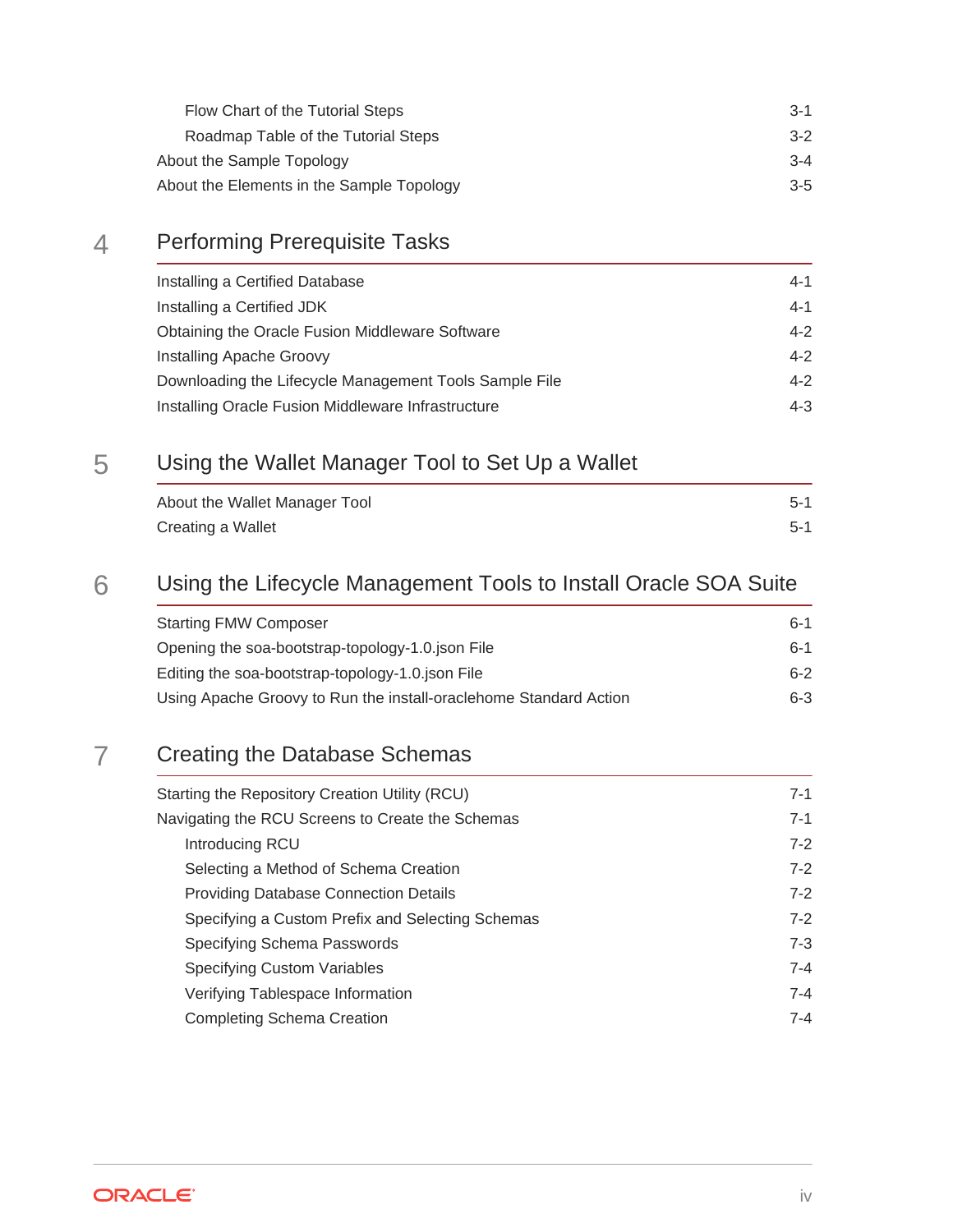#### 8 [Using the Lifecycle Management Tools to Configure the SOA Suite](#page-38-0) [Domain](#page-38-0)

| <b>Starting FMW Composer</b>                                 | $8 - 1$  |
|--------------------------------------------------------------|----------|
| Opening the soa-topology-1.0 json File                       | $8-2$    |
| Editing the soa-topology-1.0.json File                       | $8 - 3$  |
| Editing the Host Address                                     | $8 - 3$  |
| Editing the Oracle Home Element                              | $8 - 3$  |
| Editing the Domain Element                                   | $8 - 4$  |
| Editing the Administration Server Element                    | $8 - 5$  |
| Editing the Managed Server Element                           | $8 - 5$  |
| Editing the Schema Information                               | $8 - 5$  |
| Editing the Database URL                                     | $8-6$    |
| Validating and Saving the Topology File                      | $8-6$    |
| Using Apache Groovy to Run the create-domain Standard Action | $8 - 7$  |
| <b>Starting the Servers</b>                                  | $8 - 11$ |
|                                                              |          |

#### Part III [Appendices Additional Information About the Lifecycle Manage‐](#page-49-0) [ment Tools](#page-49-0)

#### A [Additional Information About Standard Actions](#page-50-0)

| Using the Standard Actions JavaDoc                    | $A-1$ |
|-------------------------------------------------------|-------|
| More Information About Commonly Used Standard Actions | $A-1$ |
| About the Create Domain Standard Action               | $A-2$ |
| About the Install Oracle Home Standard Action         | $A-2$ |
| About the Create Schema Standard Action               | $A-2$ |
| About the Load Schema Standard Action                 | $A-2$ |
| About the Start Standard Action                       | $A-2$ |
| About the Stop Standard Action                        | $A-3$ |
|                                                       |       |

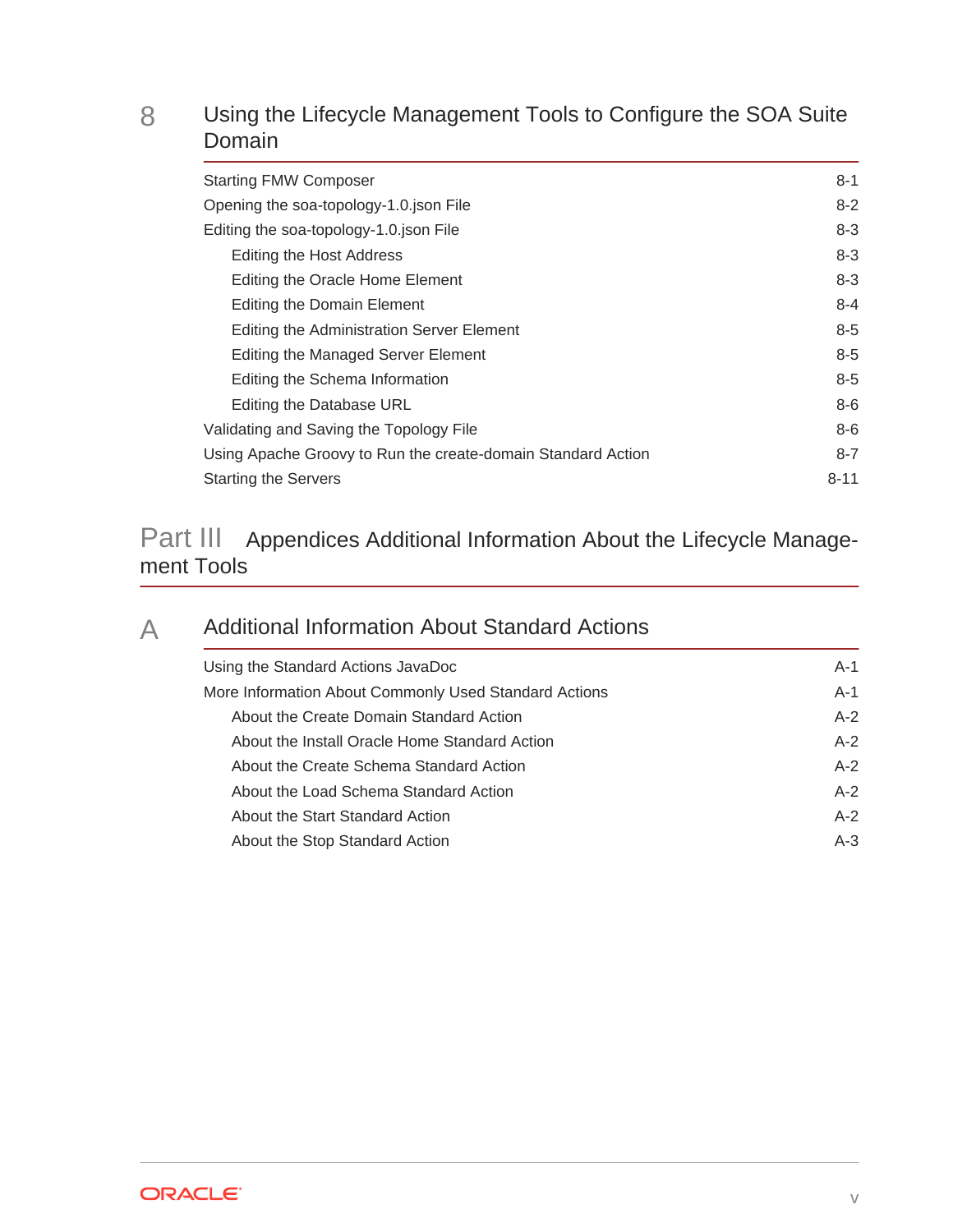# <span id="page-5-0"></span>Preface

This document describes how to configure and use the Oracle Fusion Middleware Life‐ cycle Management Tools to configure and manage a domain.

- **Audience**
- Documentation Accessibility
- Related Resources
- **Conventions**

### Audience

This document is intended for administrators who use the Lifecycle Management Tools to install, configure, and manage Oracle Fusion Middleware.

## Documentation Accessibility

For information about Oracle's commitment to accessibility, visit the Oracle Accessibility Program website at<http://www.oracle.com/pls/topic/lookup?ctx=acc&id=docacc>.

#### **Access to Oracle Support**

Oracle customers that have purchased support have access to electronic support through My Oracle Support. For information, visit [http://www.oracle.com/pls/topic/look‐](http://www.oracle.com/pls/topic/lookup?ctx=acc&id=info) [up?ctx=acc&id=info](http://www.oracle.com/pls/topic/lookup?ctx=acc&id=info) or visit <http://www.oracle.com/pls/topic/lookup?ctx=acc&id=trs>if you are hearing impaired.

## Related Resources

For more information, see these Oracle resources:

- *Java API Reference for the Lifecycle Management Action Framework*
- *Java API Reference for the Lifecycle Management Environment Specification*
- *Java API Reference for the Lifecycle Management Credential Management*

## **Conventions**

The following text conventions are used in this document:

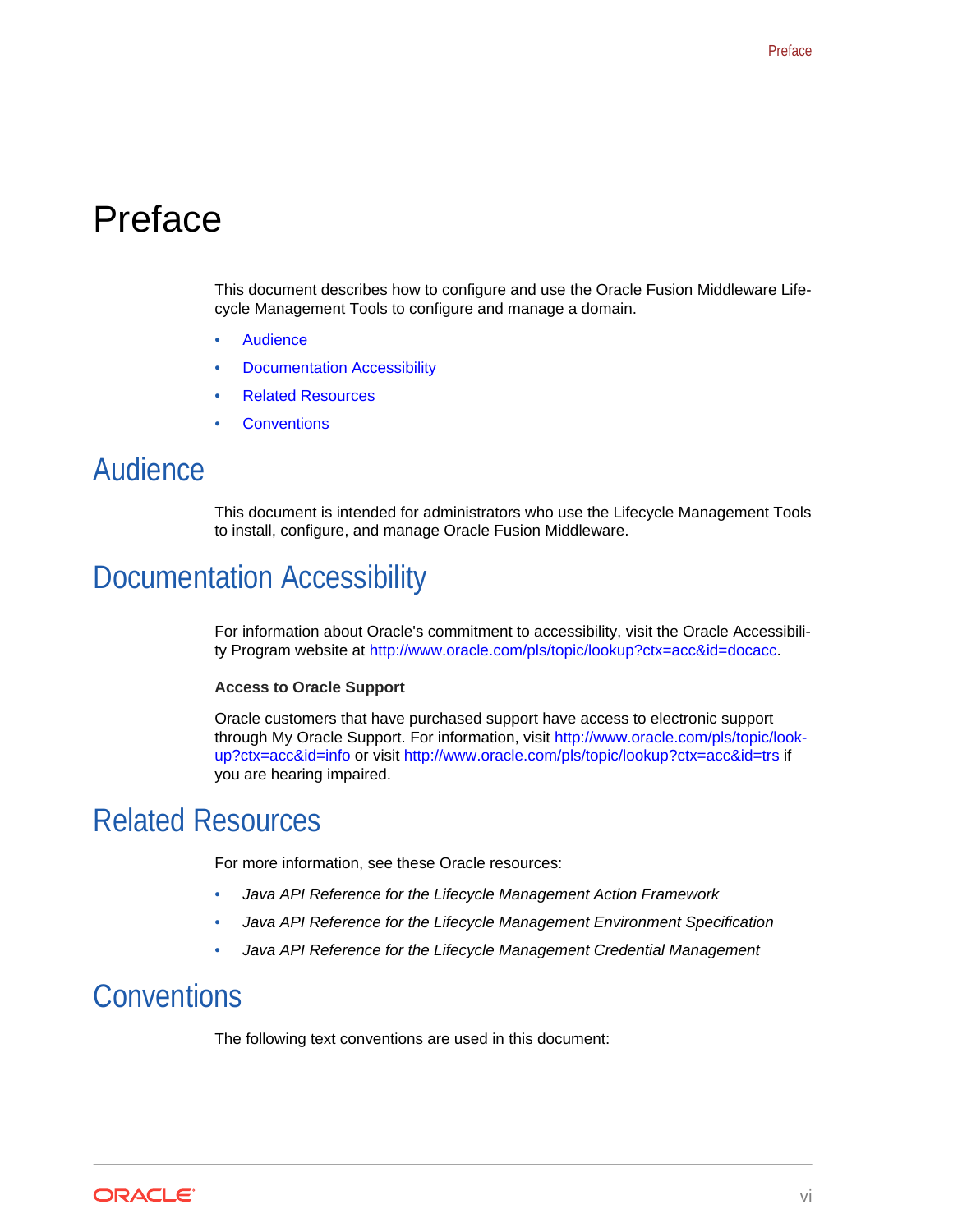| <b>Convention</b> | <b>Meaning</b>                                                                                                                            |
|-------------------|-------------------------------------------------------------------------------------------------------------------------------------------|
| boldface          | Boldface type indicates graphical user interface elements associated<br>with an action, or terms defined in text or the glossary.         |
| italic            | Italic type indicates book titles, emphasis, or placeholder variables for<br>which you supply particular values.                          |
| monospace         | Monospace type indicates commands within a paragraph, URLs, code<br>in examples, text that appears on the screen, or text that you enter. |

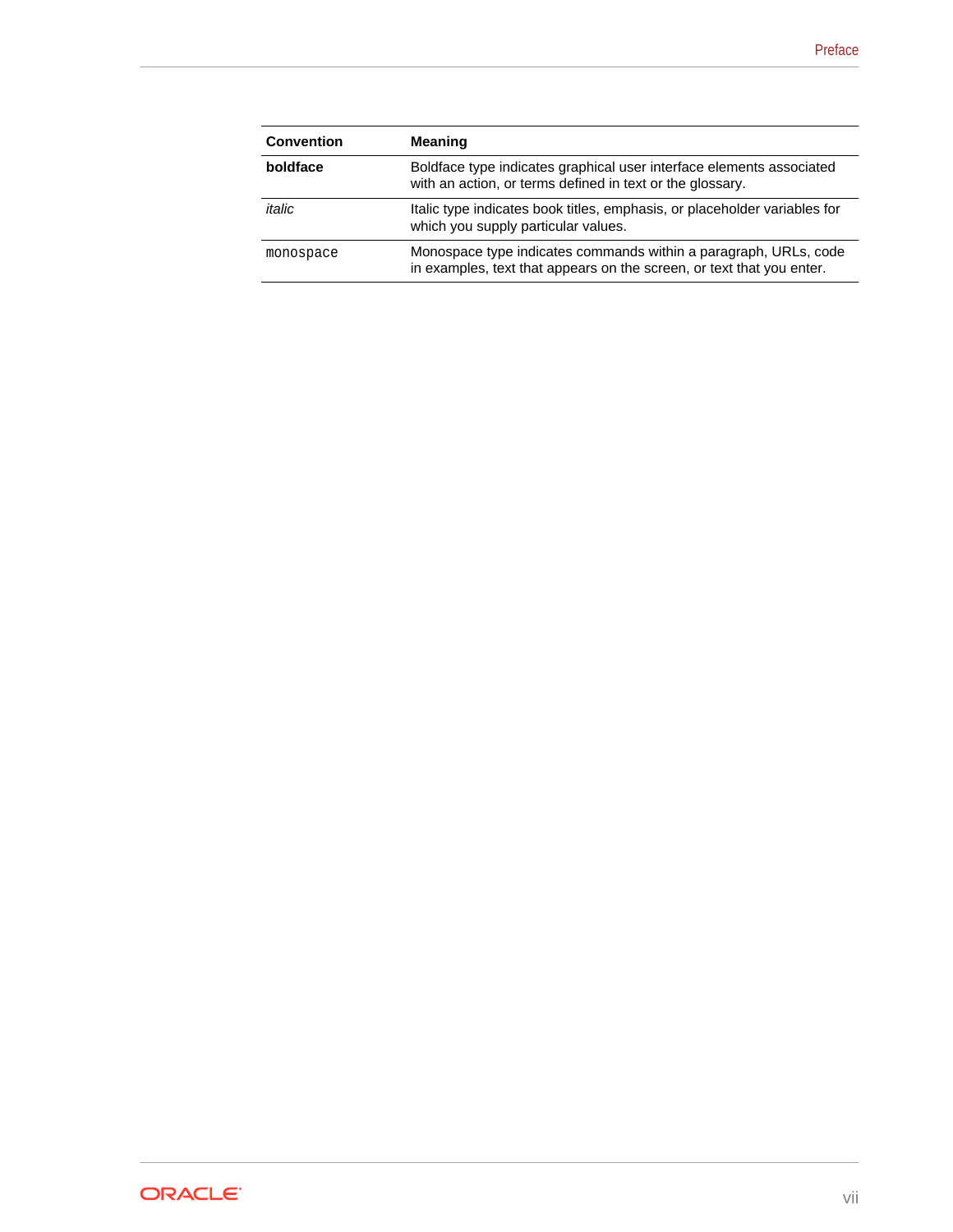# <span id="page-7-0"></span>Part I Understanding the Lifecycle Management Tools

The following topics describe the concepts and features of the Lifecycle Management Tools.

- [About the Lifecycle Management Tools](#page-8-0) The Lifecycle Management Tools provide the means to install, configure, and manage an Oracle Fusion Middleware environment.
- [Getting Started with the Lifecycle Management Tools](#page-13-0) Use the Lifecycle Management Tools tutorial and the API JavaDocs to help you get started working with the tools.

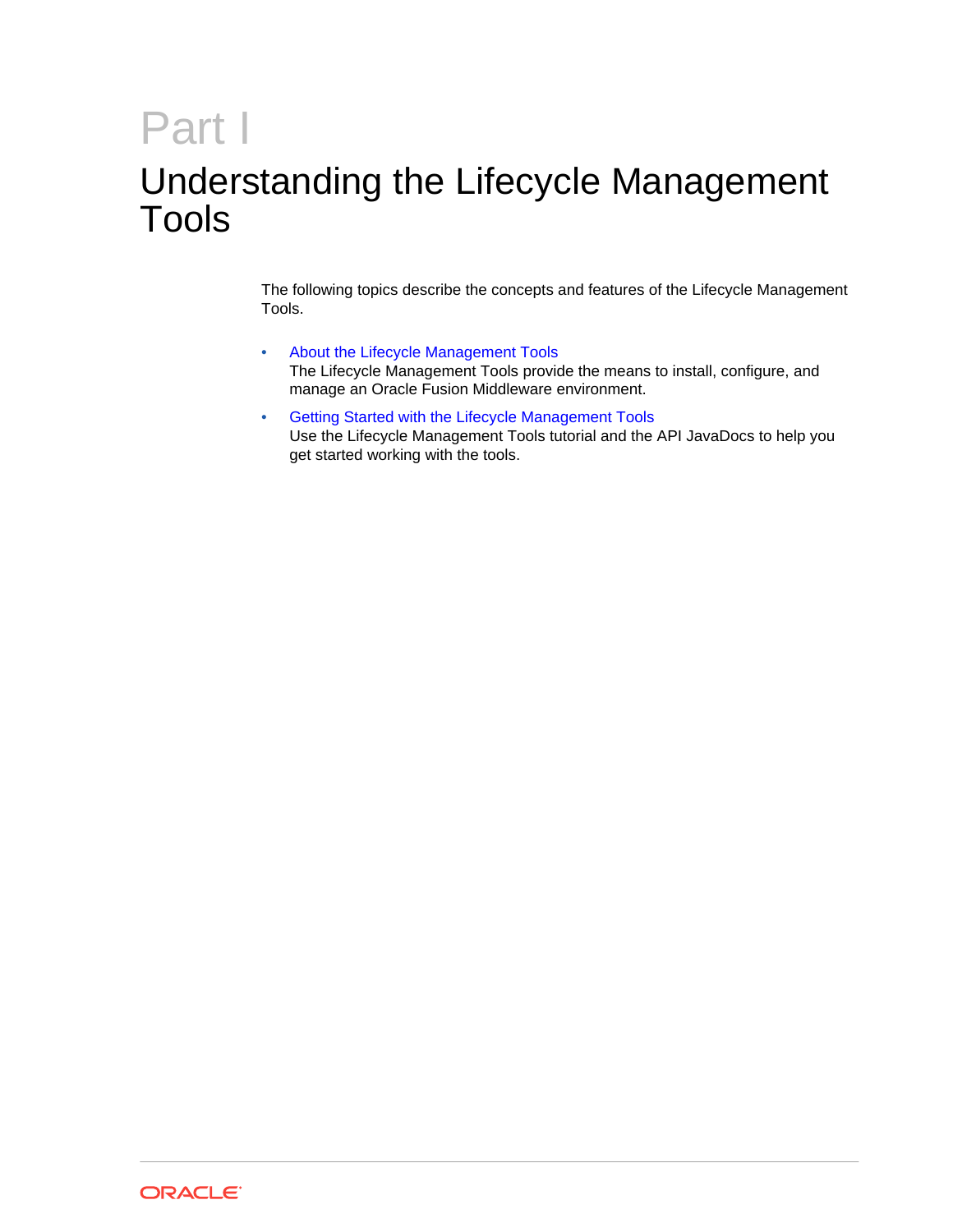# <span id="page-8-0"></span>1 About the Lifecycle Management Tools

The Lifecycle Management Tools provide the means to install, configure, and manage an Oracle Fusion Middleware environment.

- What Are the Lifecycle Management Tools? The Oracle Fusion Middleware Lifecycle Management Tools provide a compre‐ hensive set of tools that can automate the deployment and management of specific Oracle Fusion Middleware topologies.
- [What Can I Do With the Lifecycle Management Tools?](#page-9-0) With the Oracle Fusion Middleware Lifecycle Management Tools, you can define and deploy a new Fusion Middleware topology. Once you have defined the topolo‐ gy, by creating a topology, you can update the topology.
- [Understanding the Basics](#page-10-0) Before you begin using the Lifecycle Management Tools, you should understand some basic concepts and basic tasks you will be performing with the tools.

# What Are the Lifecycle Management Tools?

The Oracle Fusion Middleware Lifecycle Management Tools provide a comprehensive set of tools that can automate the deployment and management of specific Oracle Fu‐ sion Middleware topologies.

The main components of the Lifecycle Management tools are described in the follow‐ ing table.

| Component                                          | <b>Description</b>                                                                                                                                                                                                          |
|----------------------------------------------------|-----------------------------------------------------------------------------------------------------------------------------------------------------------------------------------------------------------------------------|
| <b>Fusion Middleware Environment Specification</b> | The environment specification is a standardized, strong-<br>ly-typed data structure that describes a Fusion Middle-<br>ware environment.                                                                                    |
| <b>Fusion Middleware Composer</b>                  | Composer is a client application that provides a graphi-<br>cal user interface for describing a Fusion Middleware<br>topology. A topology can be created from scratch by<br>adding each element to the topology one-by-one. |
| <b>Fusion Middleware Action Framework</b>          | The Action Framework is a standard mechanism to in-<br>voke lifecycle operations across products. Actions can<br>be performed on targets, which are defined by the envi-<br>ronment specification.                          |
|                                                    | The Lifecycle Management Tools provide a set of stand-<br>ard actions, such as the following:                                                                                                                               |
|                                                    | Create an Oracle home<br>Create a Domain<br>Start and stop a server, cluster, and Node Manager.<br>You can also create custom actions.                                                                                      |

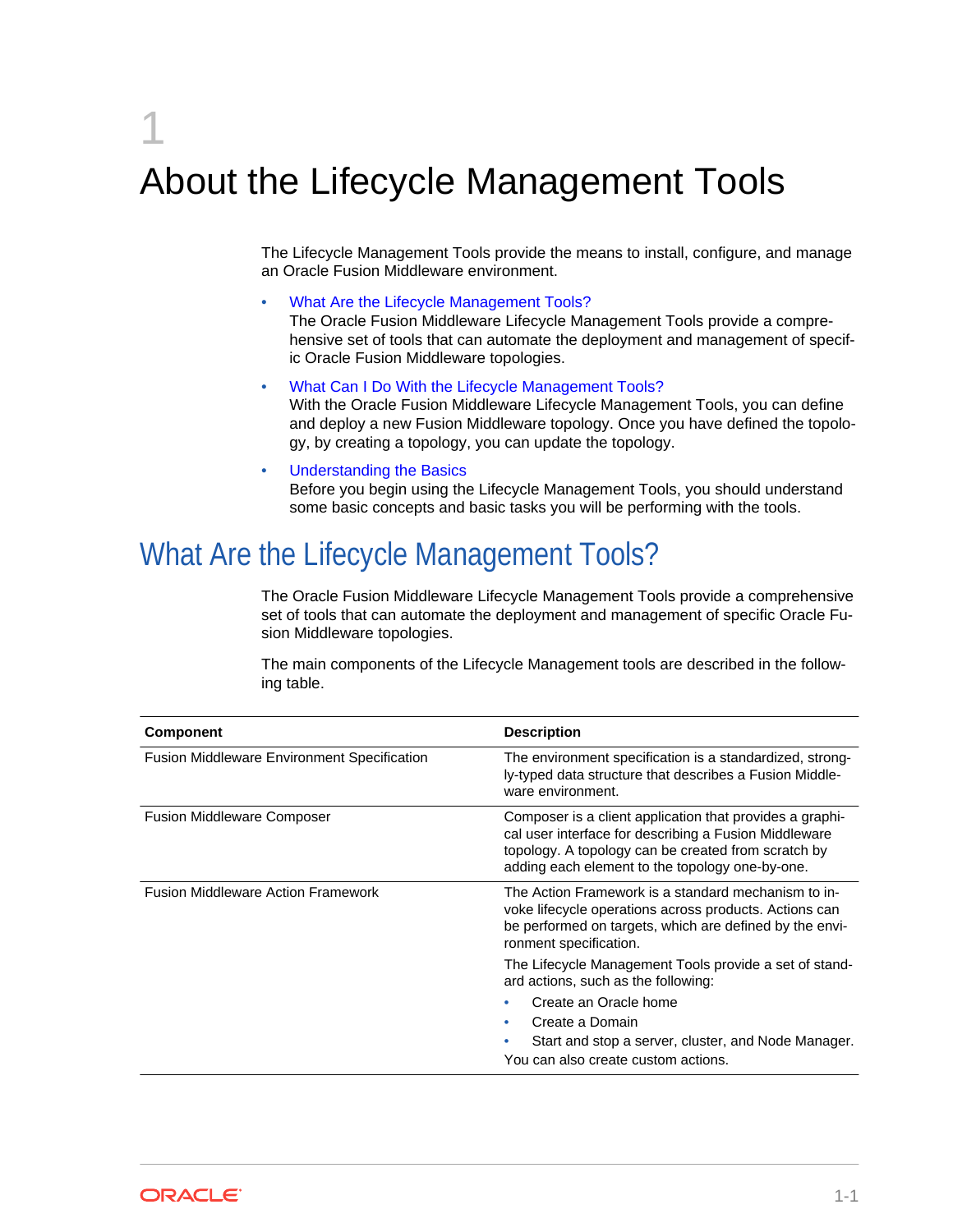<span id="page-9-0"></span>

| Component                           | <b>Description</b>                                                                                                                                                                                                                                                  |  |
|-------------------------------------|---------------------------------------------------------------------------------------------------------------------------------------------------------------------------------------------------------------------------------------------------------------------|--|
| Fusion Middleware Provisioning APIs | The Provisioning APIs include:                                                                                                                                                                                                                                      |  |
|                                     | The Java API for the Lifecycle Management Envi-<br>۰<br>ronment Specification<br>The Java API for the Lifecycle Managment Action<br>۰<br>Framework<br>The Java API for Lifecycle Management Credential<br>۰<br>Management<br>See Using the Standard Actions JavaDoc |  |

# What Can I Do With the Lifecycle Management Tools?

With the Oracle Fusion Middleware Lifecycle Management Tools, you can define and deploy a new Fusion Middleware topology. Once you have defined the topology, by creating a topology, you can update the topology.

• Define and Deploy a New Fusion Middleware Environment

You can use the Oracle Fusion Middleware Lifecycle Management Tools to define and deploy a new Oracle Fusion Middleware environment. This is an alternative to manually installing and deploying the software with the Fusion Middleware installer and Configuration Wizard.

• Update an Existing Fusion Middleware Environment Besides creating a new environment, you can also update an existing environ‐ ment. For example, you can extend an existing Oracle Fusion Middleware domain to include additional components.

#### Define and Deploy a New Fusion Middleware Environment

You can use the Oracle Fusion Middleware Lifecycle Management Tools to define and deploy a new Oracle Fusion Middleware environment. This is an alternative to manual‐ ly installing and deploying the software with the Fusion Middleware installer and Con‐ figuration Wizard.

To define and deploy a new Fusion Middleware environment, you need to:

**1.** Create a topology file that describes the topology you want to create.

See [How Do I Create a Topology File?](#page-11-0)

**2.** Use Java or an equivalent scripting language to invoke a set of standard actions that use the data in the topology file to deploy your new environment.

For example, when you are creating a new environment, you will likely use the create-domain standard action, which is part of the Lifecycle Management Tools Action Framework.

See [How Do I Invoke the Standard Actions?](#page-11-0).

#### Update an Existing Fusion Middleware Environment

Besides creating a new environment, you can also update an existing environment. For example, you can extend an existing Oracle Fusion Middleware domain to include additional components.

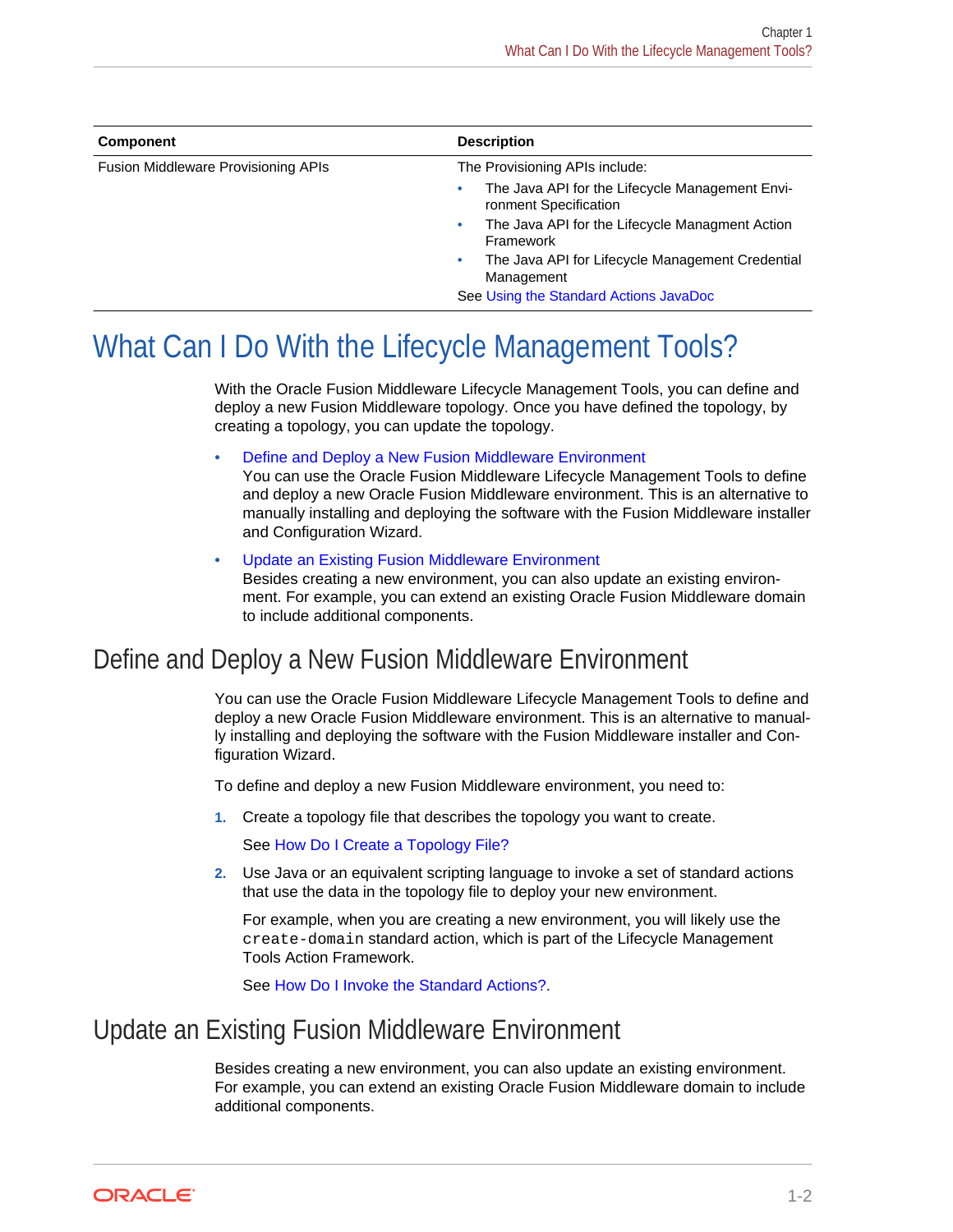<span id="page-10-0"></span>To extend or update an existing Fusion Middleware domain, you need to:

**1.** Create or locate a topology file that describes the topology you want to create.

See [How Do I Create a Topology File?](#page-11-0).

**2.** Use Java or an equivalent scripting language to invoke a set of standard actions that use the data in the topology file to update or extend an existing Oracle Fusion Middleware domain.

See [How Do I Invoke the Standard Actions?](#page-11-0).

Understanding the Basics

Before you begin using the Lifecycle Management Tools, you should understand some basic concepts and basic tasks you will be performing with the tools.

• Terms and Concepts

Before you begin using the Lifecycle Management Tools, you should learn about some important terms and concepts that are specific to the LCM Tools.

• [How Do I Create a Topology File?](#page-11-0)

The first step in deploying a new Fusion Middleware environment is to create a topology file (XML or JSON) that defines the elements of the topology. You can then use the standard actions to deploy or manage the topology.

• [How Do I Invoke the Standard Actions?](#page-11-0) After you have identified a topology file, which defines the characteristics of the environment, you can then invoke one or more standard actions to create or modi‐ fy the environment.

#### Terms and Concepts

Before you begin using the Lifecycle Management Tools, you should learn about some important terms and concepts that are specific to the LCM Tools.

| <b>Term or Concept</b> | <b>Definition</b>                                                                                                                                                                                                                                                                                                                                                       |
|------------------------|-------------------------------------------------------------------------------------------------------------------------------------------------------------------------------------------------------------------------------------------------------------------------------------------------------------------------------------------------------------------------|
| Topology               | A description of the major components of a Fusion Mid-<br>dleware environment, including the hosts, Oracle<br>homes, domains, Node Manager instances, data sour-<br>ces, and other external resources (including load bal-<br>ancers), as well as the binding information to map these<br>components on to actual hosts (for example, physical or<br>virtual machines). |
|                        | The topology definition is saved in a topology file, which<br>can be a JSON or XML file, which can be created, edit-<br>ed, or modified with Fusion Middleware Composer.                                                                                                                                                                                                |
| Domain Profile         | A description of the Managed Servers, clusters, and tar-<br>geting information that make up a domain.                                                                                                                                                                                                                                                                   |

As you learn about and use the Lifecycle Management Tools, you should be aware of the following terms and concepts.

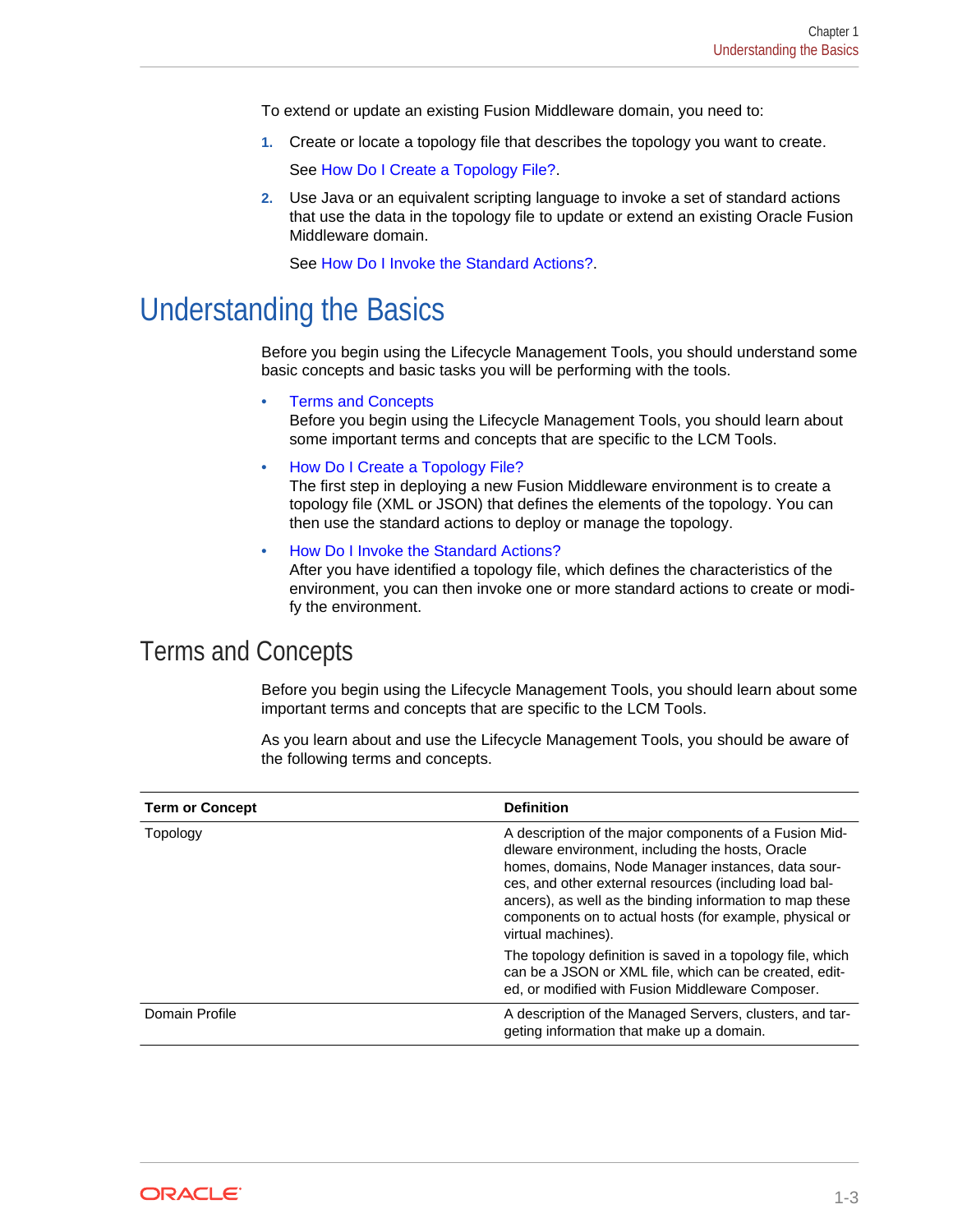<span id="page-11-0"></span>

| <b>Term or Concept</b> | <b>Definition</b>                                                                                                                                                                                                                                                                                                                                              |
|------------------------|----------------------------------------------------------------------------------------------------------------------------------------------------------------------------------------------------------------------------------------------------------------------------------------------------------------------------------------------------------------|
| Credentials            | The user name and password (or other credentials) for a<br>particular component of the environment. Credentials<br>are often required in order to perform life cycle tasks.<br>For example, you need the domain administrator user-<br>name and password to update a domain, and you need<br>a database user name and password to install required<br>schemas. |
| Tuning parameter       | An optional setting for a component of the environment.<br>For example, a tuning parameter might be a timeout on<br>a data source.                                                                                                                                                                                                                             |

#### How Do I Create a Topology File?

The first step in deploying a new Fusion Middleware environment is to create a topolo‐ gy file (XML or JSON) that defines the elements of the topology. You can then use the standard actions to deploy or manage the topology.

There are two methods for creating a topology file, as shown in the following table.

| <b>Method</b>                                                               | <b>Description</b>                                                                                                                                                                                                                                                                                                                                                                                                    | <b>More Information</b>                                                                                          |
|-----------------------------------------------------------------------------|-----------------------------------------------------------------------------------------------------------------------------------------------------------------------------------------------------------------------------------------------------------------------------------------------------------------------------------------------------------------------------------------------------------------------|------------------------------------------------------------------------------------------------------------------|
| Start with a sample file                                                    | A sample topology file that repre-<br>sents a typical single-host Oracle<br>SOA Suite domain is available for<br>download from the Oracle Help Cen-<br>ter. You can download this sample<br>(or another sample like it) and edit<br>specific values to match the environ-<br>ment you want to create.                                                                                                                 | <b>Tutorial: Installing and Configuring</b><br>Oracle SOA Suite Using the LCM<br><b>Tools</b>                    |
|                                                                             | The Lifecycle Management Tools tu-<br>torial describes how to use this meth-<br>od of creating a new topology file.                                                                                                                                                                                                                                                                                                   |                                                                                                                  |
| Use Composer and its built-in tools<br>to "draw" the topology from scratch. | If you don't want to use a sample file, Tutorial: Installing and Configuring<br>you can create a new topology file by<br>opening Composer and creating<br>each element of the topology, one-<br>by-one.<br>Oracle recommends that you first fa-<br>miliarize yourself with the Composer<br>user interface by going through the<br>tutorial or by reviewing the online<br>help for the various Composer fea-<br>tures. | Oracle SOA Suite Using the LCM<br><b>Tools</b><br>Overview of FMW Composer in<br><b>FMW Composer Online Help</b> |

## How Do I Invoke the Standard Actions?

After you have identified a topology file, which defines the characteristics of the environment, you can then invoke one or more standard actions to create or modify the en‐ vironment.

To invoke a standard action, you must use Java or a similar scripting language.

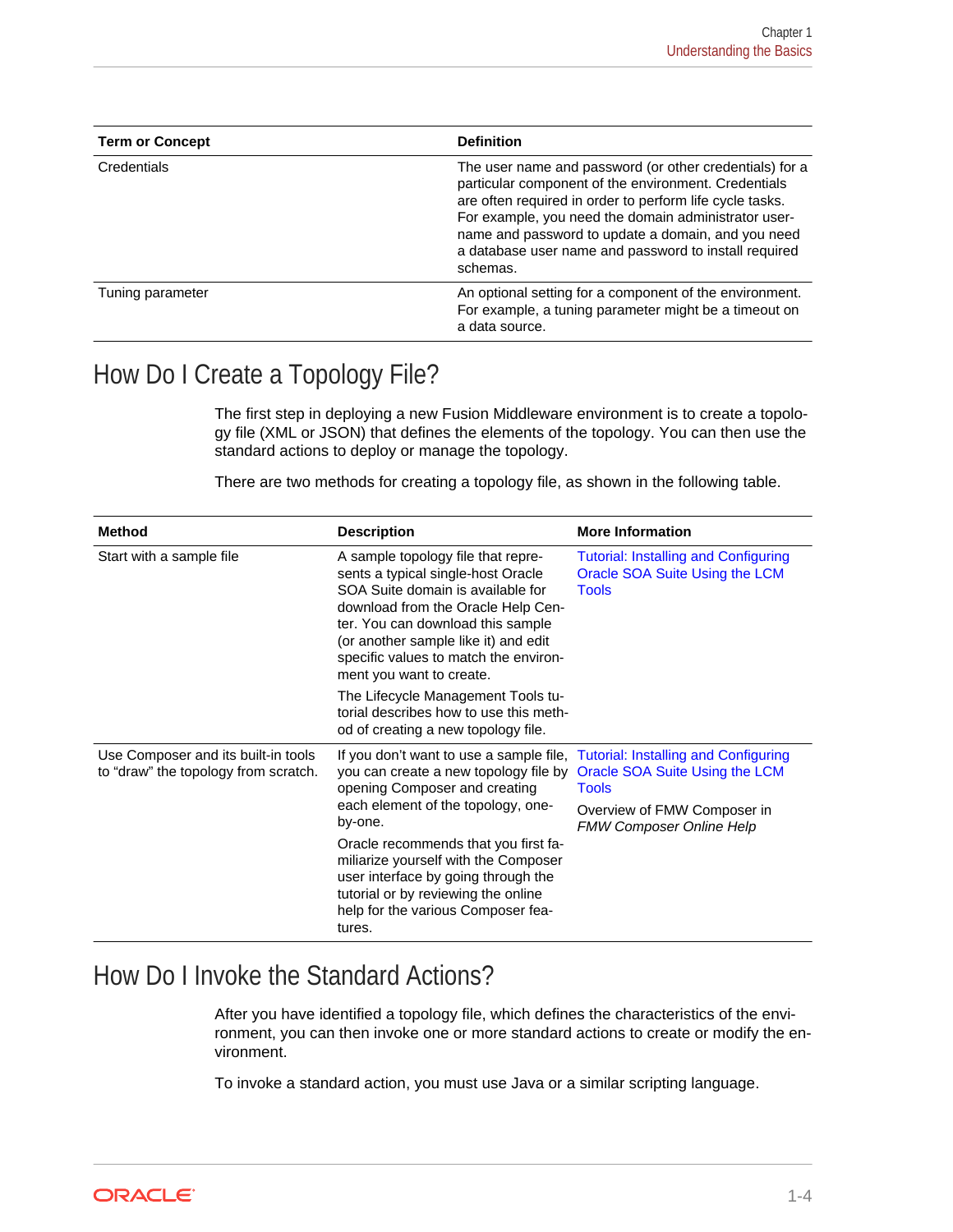If you are familiar with Java programming, you can use the *Java API Reference for the Lifecycle Management Action Framework* to learn more about how to reference the standard actions in your Java code.

Note that the examples in this guide use Apache Groovy, which is a simple open source scripting language, that uses concepts similar to Java. See [http://www.groovy](http://www.groovy-lang.org/index.html)[lang.org/index.html](http://www.groovy-lang.org/index.html). To learn more about how to use Groovy to invoke standard actions, see the [Tutorial: Installing and Configuring Oracle SOA Suite Using the LCM](#page-16-0) [Tools](#page-16-0).

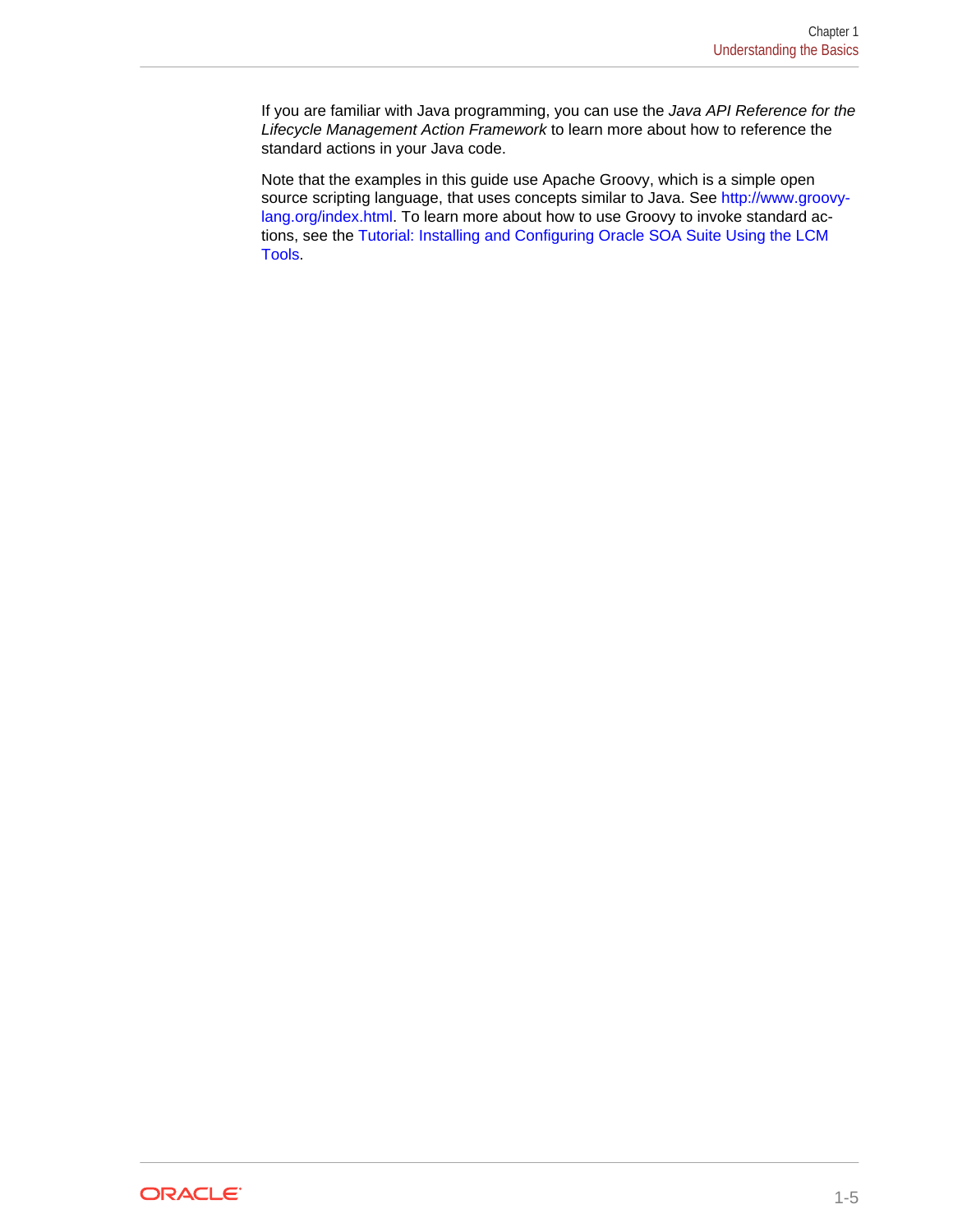# Getting Started with the Lifecycle Manage‐ ment Tools

Use the Lifecycle Management Tools tutorial and the API JavaDocs to help you get started working with the tools.

- Locating the Lifecycle Management Tools in a Fusion Middleware Oracle Home The Lifecycle Management Tools are installed automatically into the Oracle home when you install any Oracle Fusion Middleware product. The files, depending on their purpose and type, are stored in various directories within the Oracle home.
- Using the Lifecycle Management Tools Tutorial The most efficient way to get familiar with the Lifecycle Management Tools is to use the tutorial in this guide.
- [Getting Help While Using Composer](#page-14-0) When you start using Fusion Middleware Composer, you can get online help on each of the key Composer screens. You can use this information to learn about the properties and attributes that must be set for each element of the topology.
- [Using the Provisioning API JavaDocs](#page-15-0) The Lifecycle Management Tools Provisioning APIs are described in the JavaDoc for each API.

# Locating the Lifecycle Management Tools in a Fusion Mid‐ dleware Oracle Home

The Lifecycle Management Tools are installed automatically into the Oracle home when you install any Oracle Fusion Middleware product. The files, depending on their purpose and type, are stored in various directories within the Oracle home.

The following table lists the locations of the key components of the Lifecycle Manage‐ ment Tools inside a typical Fusion Middleware Oracle home.

| <b>File or Component</b>                             | Location                                            |
|------------------------------------------------------|-----------------------------------------------------|
| <b>Fusion Middleware Composer</b>                    | ORACLE HOME/oracle common/bin/fmw-compos-<br>er.sh  |
| Supporting libraries, the Action Framework, and APIs | ORACLE HOME/oracle common/modules/fmwplat-<br>form/ |

# Using the Lifecycle Management Tools Tutorial

The most efficient way to get familiar with the Lifecycle Management Tools is to use the tutorial in this guide.

The tutorial explains, step-by-step, how to use Apache Groovy, a sample topology file, and sample code to deploy a basic Oracle Fusion Middleware domain on a single



<span id="page-13-0"></span>2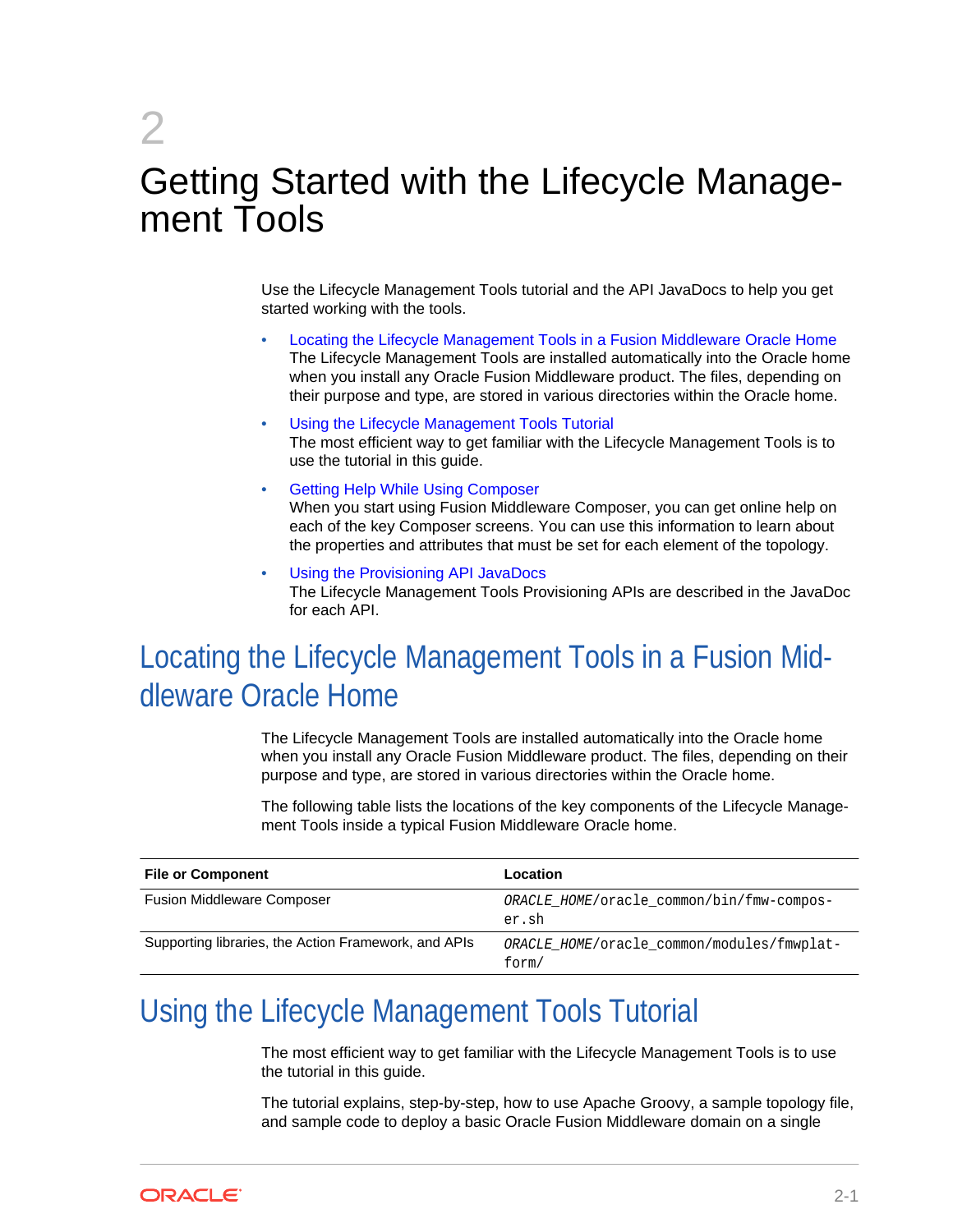<span id="page-14-0"></span>host. The domain topology is similar to the standard installation topology described in About the Oracle SOA Suite Standard Installation Topology in *Installing and Configur‐ ing Oracle SOA Suite and Business Process Management*.

The tutorial demonstrates how you can:

- Open and edit a topology file in Fusion Middleware Composer.
- Use the sample code to add the Oracle SOA Suite software to an Oracle home and deploy the sample topology.
- Review sample Apache Groovy code that invokes the create-domain standard ac‐ tion.

When you finish the tutorial, you can then apply the concepts to your own environment.

For more information about the tutorial, see [Tutorial: Installing and Configuring Oracle](#page-16-0) [SOA Suite Using the LCM Tools.](#page-16-0)

## Getting Help While Using Composer

When you start using Fusion Middleware Composer, you can get online help on each of the key Composer screens. You can use this information to learn about the proper‐ ties and attributes that must be set for each element of the topology.

From within Composer, you can get help in the following ways:

• From the **Help** menu, you can navigate to specific locations in the Lifecycle Man‐ agement Tools documentation.

| Help                       |  |  |
|----------------------------|--|--|
| About the Life Cycle Tools |  |  |
| Getting Started            |  |  |
| Tutorial                   |  |  |
| About                      |  |  |

• After you have created or opened a topology file, click the Help icon in the toolbar

**2**, and then click an object in the topology, to get help on a specific object in the topology diagram.

• After you select an object in a topology diagram, such as the host or Managed

Server, you can then click the help icon in the properties panel  $\Omega$  for information about the properties and attributes you can set for that object.

Click the help icon in the validation pane  $\bullet$ , at the bottom of the Composer screen, for information about how to use the validation pane to quickly address any missing information that is required for the topology.

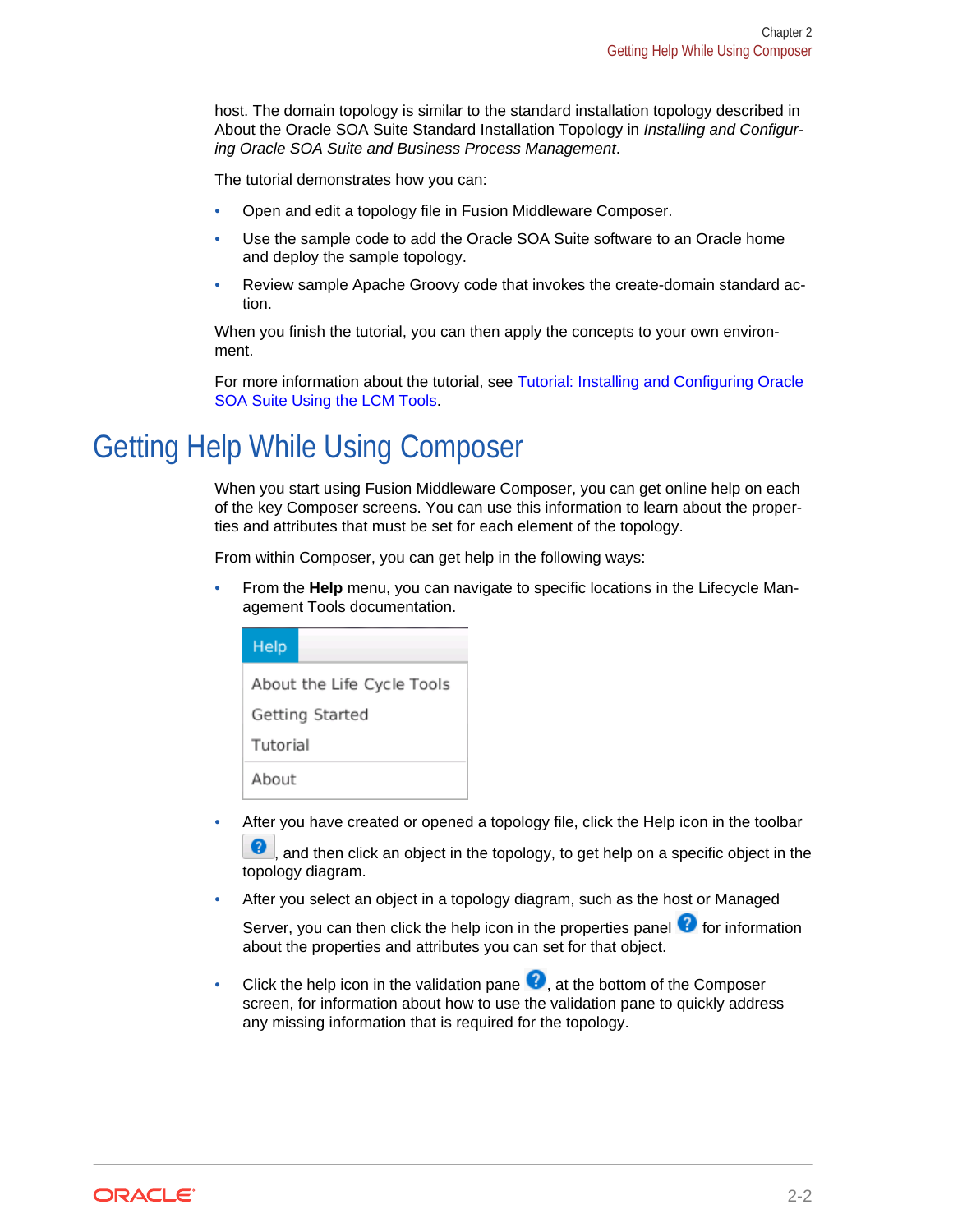# <span id="page-15-0"></span>Using the Provisioning API JavaDocs

The Lifecycle Management Tools Provisioning APIs are described in the JavaDoc for each API.

As you develop the required Java code for your environment, you can refer to the JavaDoc for specific information about each of the APIs. In addition, you can review the sample code provided as part of the Lifecycle Management Tools tutorial.

The following JavaDocs are available:

- *Java API Reference for the Lifecycle Management Action Framework*
- *Java API Reference for the Lifecycle Management Environment Specification*
- *Java API Reference for the Lifecycle Management Credential Management*

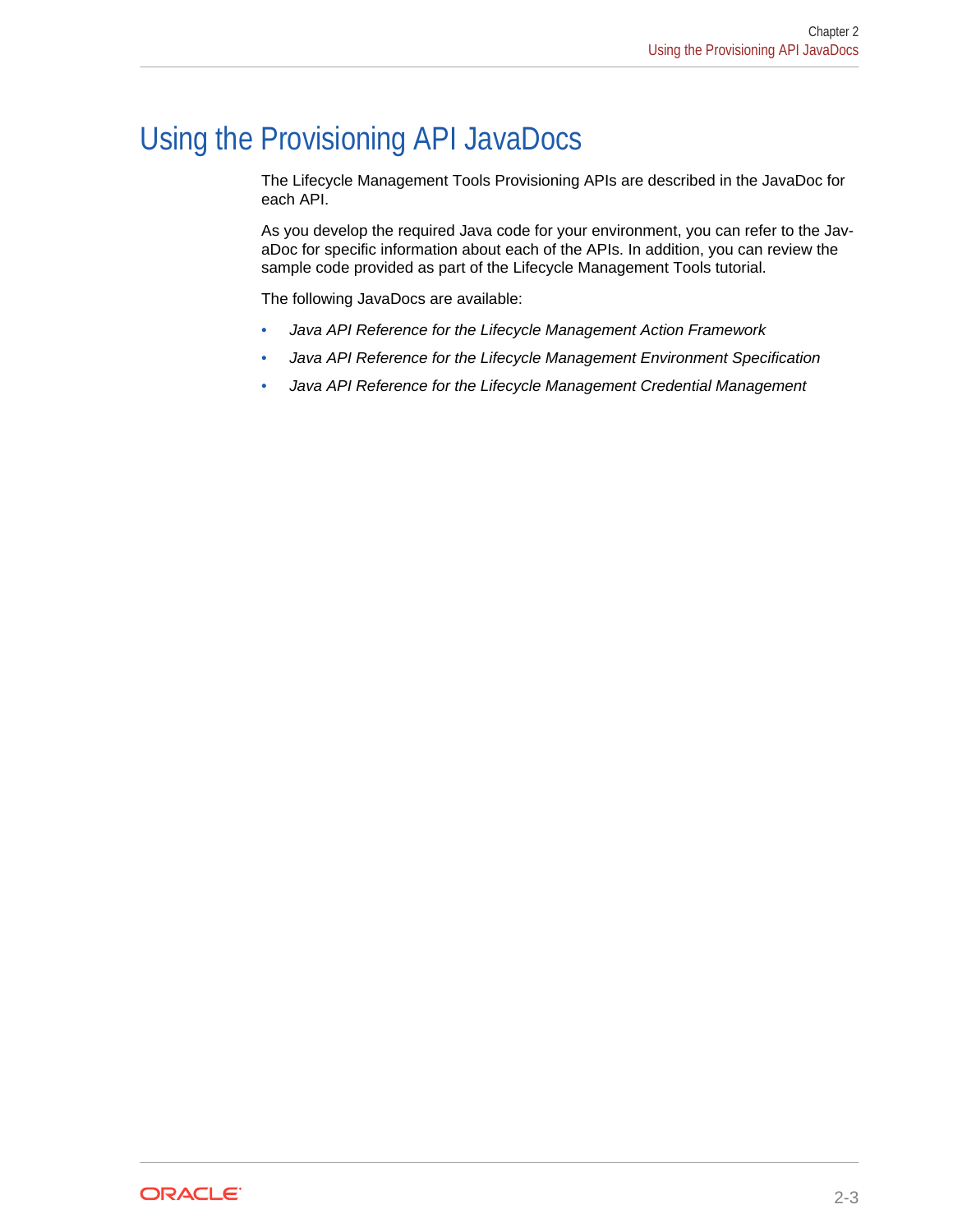# <span id="page-16-0"></span>Part II

# Tutorial: Installing and Configuring Oracle SOA Suite Using the LCM Tools

This tutorial shows you how to use the Lifecycle Management (LCM) Tools to install and configure Oracle SOA Suite on a single host on Oracle Linux.

In this tutorial, you will download a sample zip file that contains sample topology files, make edits to the topology files in FMW Composer, and then use Apache Groovy to invoke Lifecycle Management standard actions on the environment.

The tutorial includes the following topics:

• [About the Lifecycle Management Tools Tutorial](#page-17-0)

The Lifecycle Management Tools tutorial guides you through the steps of obtaining the sample topology and sample code from the Oracle Technology Network (OTN), editing the various elements of the topology, and configuring the topology based on the information you specify in a topology file.

**[Performing Prerequisite Tasks](#page-23-0)** 

There are several prerequisite tasks you need to complete to prepare your envi‐ ronment for running the examples in this tutorial.

• [Using the Wallet Manager Tool to Set Up a Wallet](#page-26-0)

To perform lifecycle operations using the LCM tools, password credentials must be stored in a wallet. As a result, you need to set up an Oracle wallet that contains the required credentials to run the create-domain action, such as the user name and password used for connecting to the database.

• [Using the Lifecycle Management Tools to Install Oracle SOA Suite](#page-30-0) Follow these steps to use Apache Groovy to run the install-oraclehome standard action, which will install Oracle SOA Suite into the Infrastructure Oracle home you created.

• [Creating the Database Schemas](#page-34-0) Before you configure the Oracle SOA Suite domain, use the Repository Creation Utility (RCU) to install the required schemas on a certified database.

• [Using the Lifecycle Management Tools to Configure the SOA Suite Domain](#page-38-0) After installing Oracle SOA Suite and creating the database schemas, follow these steps to use Apache Groovy to run the create-domain standard action and create the domain.

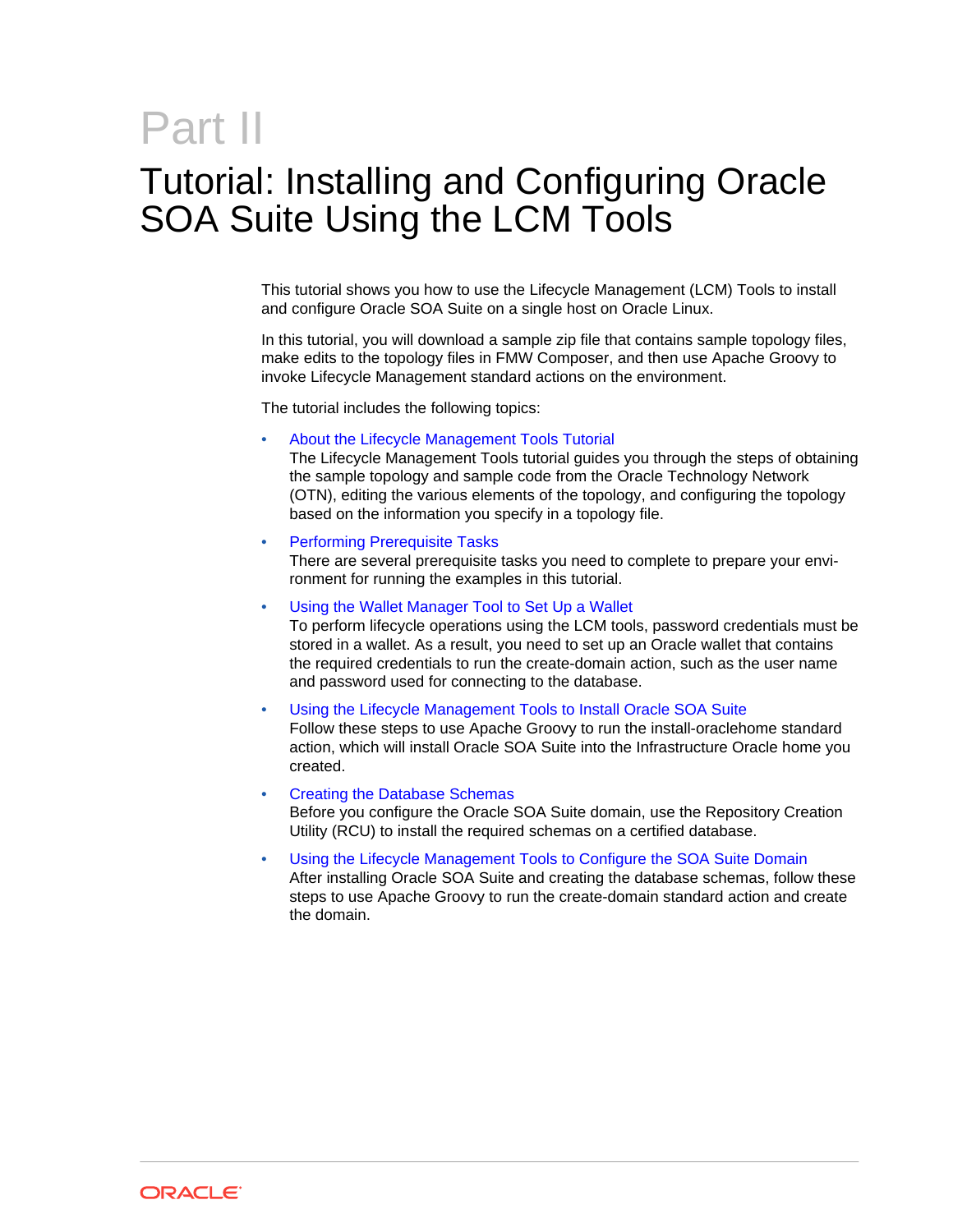<span id="page-17-0"></span>3

# About the Lifecycle Management Tools Tu‐ torial

The Lifecycle Management Tools tutorial guides you through the steps of obtaining the sample topology and sample code from the Oracle Technology Network (OTN), editing the various elements of the topology, and configuring the topology based on the infor‐ mation you specify in a topology file.

#### • Overview of the Lifecycle Management Tools Tutorial

The Lifecycle Management Tools tutorial consists of a series of steps, where you perform some prerequisite steps and then use the Lifecycle Management Tools to automatically add Oracle SOA Suite to the Oracle home and create the Weblogic Server domain.

#### • [About the Sample Topology](#page-20-0)

The sample topology used for this tutorial is similar to the standard installation top‐ ology used for Oracle SOA Suite. It includes a Managed Server, a cluster, and oth‐ er elements of a typical domain, deployed on a single host.

#### • [About the Elements in the Sample Topology](#page-21-0)

The sample topology includes common elements, such as a WebLogic domain, an Administration Server, and a cluster containing one Managed Server.

## Overview of the Lifecycle Management Tools Tutorial

The Lifecycle Management Tools tutorial consists of a series of steps, where you per‐ form some prerequisite steps and then use the Lifecycle Management Tools to auto‐ matically add Oracle SOA Suite to the Oracle home and create the Weblogic Server domain.

• Flow Chart of the Tutorial Steps

A flow chart is an effective way to view a summary of the tasks required to com‐ plete the tutorial.

• [Roadmap Table of the Tutorial Steps](#page-18-0) The roadmap table describes each step in the tutorial and provides links to more information.

#### Flow Chart of the Tutorial Steps

A flow chart is an effective way to view a summary of the tasks required to complete the tutorial.

The following illustration shows the structure of the Lifecycle Management Tools tutori‐ al.

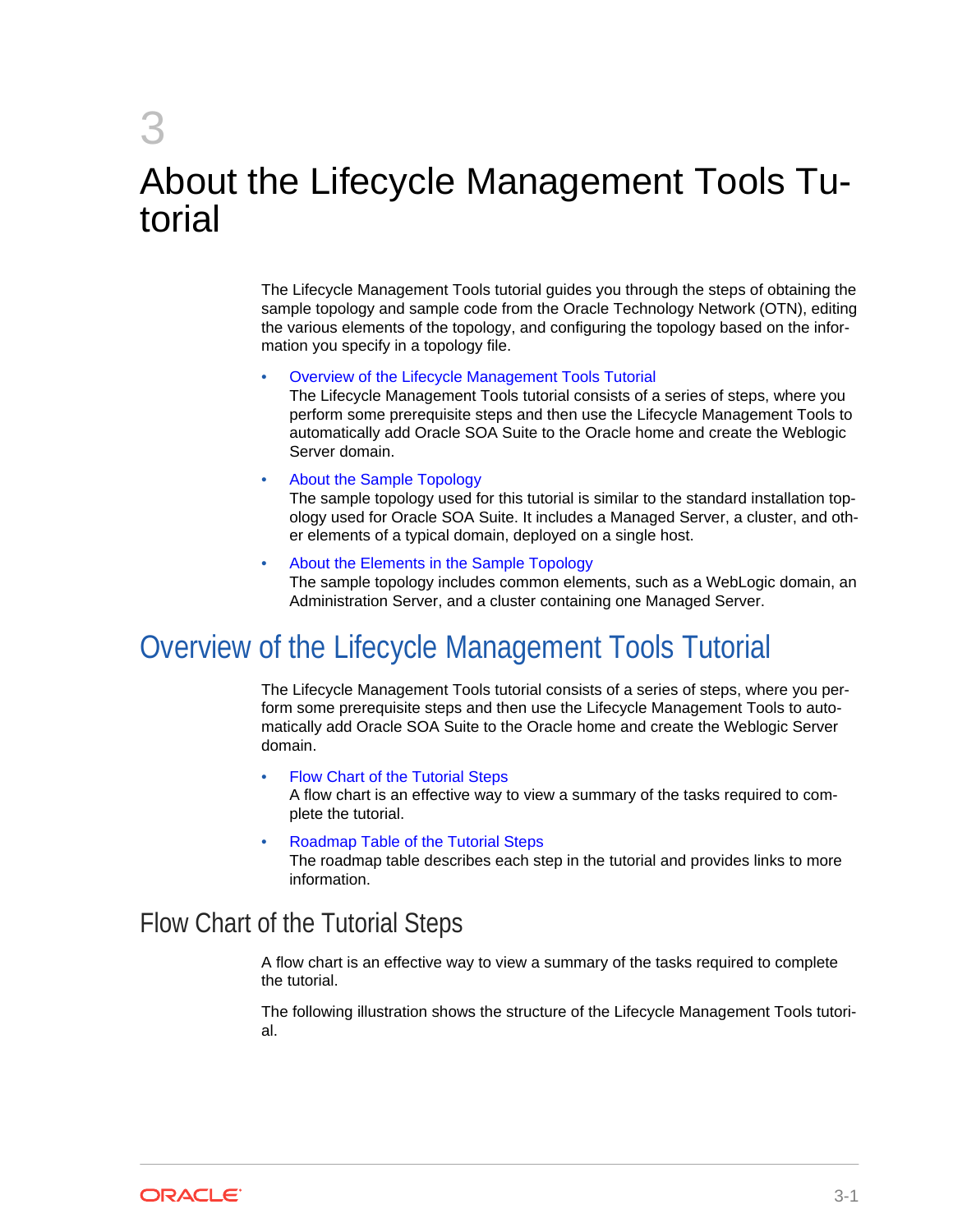<span id="page-18-0"></span>

Perform Prerequisite Tasks



Use the LCM Tools to Add SOA Suite to the Oracle Home



Use the LCM Tools to Create the SOA Domain



### Roadmap Table of the Tutorial Steps

The roadmap table describes each step in the tutorial and provides links to more infor‐ mation.

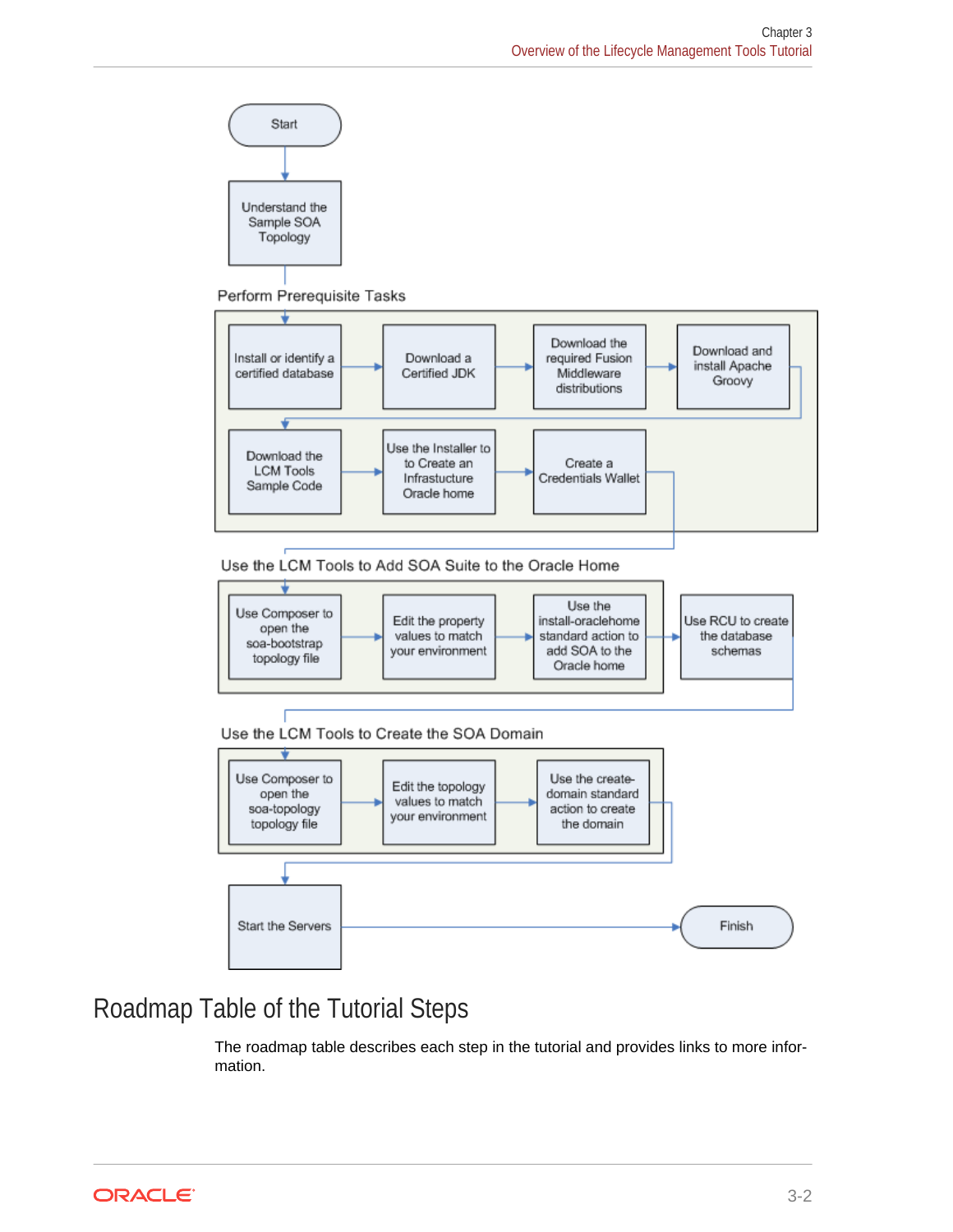| <b>Step</b>                                                                    | <b>Description</b>                                                                                                                                                                                                                                                                    | <b>More Information</b>                                                               |
|--------------------------------------------------------------------------------|---------------------------------------------------------------------------------------------------------------------------------------------------------------------------------------------------------------------------------------------------------------------------------------|---------------------------------------------------------------------------------------|
| Understand the Sample SOA Topol-<br>ogy                                        | Review the sample topology you will<br>configure using the Lifecycle Man-<br>agement Tools.                                                                                                                                                                                           | <b>About the Sample Topology</b>                                                      |
| Install or Identify a Certified Data-<br>base                                  | Before you can configure an Oracle<br>Fusion Middleware domain, you<br>must have a supported database<br>where you can install the required<br>product schemas.                                                                                                                       | Installing a Certified Database                                                       |
| Download a Certified JDK                                                       | Oracle Fusion Middleware and the<br>Lifecycle Management Tools require<br>a certified JDK; otherwise you cannot<br>install or run the product software.                                                                                                                               | Installing a Certified JDK                                                            |
|                                                                                | Download and Install Apache Groovy You can use Java or a Java-compati- Installing Apache Groovy<br>ble scripting language to invoke the<br>standard actions. For this tutorial, we<br>use Apache Groovy, a simple open-<br>source programming language that is<br>similar to Java.    |                                                                                       |
| Download the LCM Tools Sample<br>Code                                          | For this tutorial, you will use sample<br>topology files and sample Groovy<br>scripts to update an Oracle home<br>and create a new Oracle SOA Suite<br>domain.                                                                                                                        | Downloading the Lifecycle Manage-<br>ment Tools Sample File                           |
| Use the Installer to Create an Infra-<br>structure Oracle home                 | Use the Fusion Middleware Infra-<br>structure Installer to create the initial<br>Oracle home. The Infrastructure dis-<br>tribution is a prerequisite for Oracle<br>SOA Suite; it also includes the Life-<br>cycle Management Tools software.                                          | <b>Installing Oracle Fusion Middleware</b><br><b>Infrastructure</b>                   |
| Create a Credentials Wallet                                                    | Before you can use the Lifecycle<br>Management Tools, you must create<br>a wallet, which is used to store the<br>credentials required for the installa-<br>tion and configuration operations.<br>This includes the Administration<br>Server and database connection cre-<br>dentials. | <b>Creating a Wallet</b>                                                              |
| Use Composer to open the soa-boot-<br>strap topology file                      | Composer shows you a diagram of<br>the Oracle home with Oracle SOA<br>Suite software installed.                                                                                                                                                                                       | <b>Starting FMW Composer</b><br>Opening the soa-bootstrap-topolo-<br>gy-1.0.json File |
| Edit the topology values to match<br>your environment                          | In this step, you modify the proper-<br>ties of the Oracle home so it points to<br>the Infrastructure Oracle home you<br>created earlier.                                                                                                                                             | Editing the soa-bootstrap-topolo-<br>gy-1.0.json File                                 |
| Use the install-oraclehome standard<br>action to add SOA to the Oracle<br>home | Edit the sample Groovy script so it<br>references the path to your Oracle<br>home, and then run the script to in-<br>voke the standard action.                                                                                                                                        | Using Apache Groovy to Run the in-<br>stall-oraclehome Standard Action                |
| Use RCU to create the database<br>schemas                                      | Use the Repository Creation Utility to Creating the Database Schemas<br>create the required schemas in the<br>database just like you would for a<br>manual installation.                                                                                                              |                                                                                       |

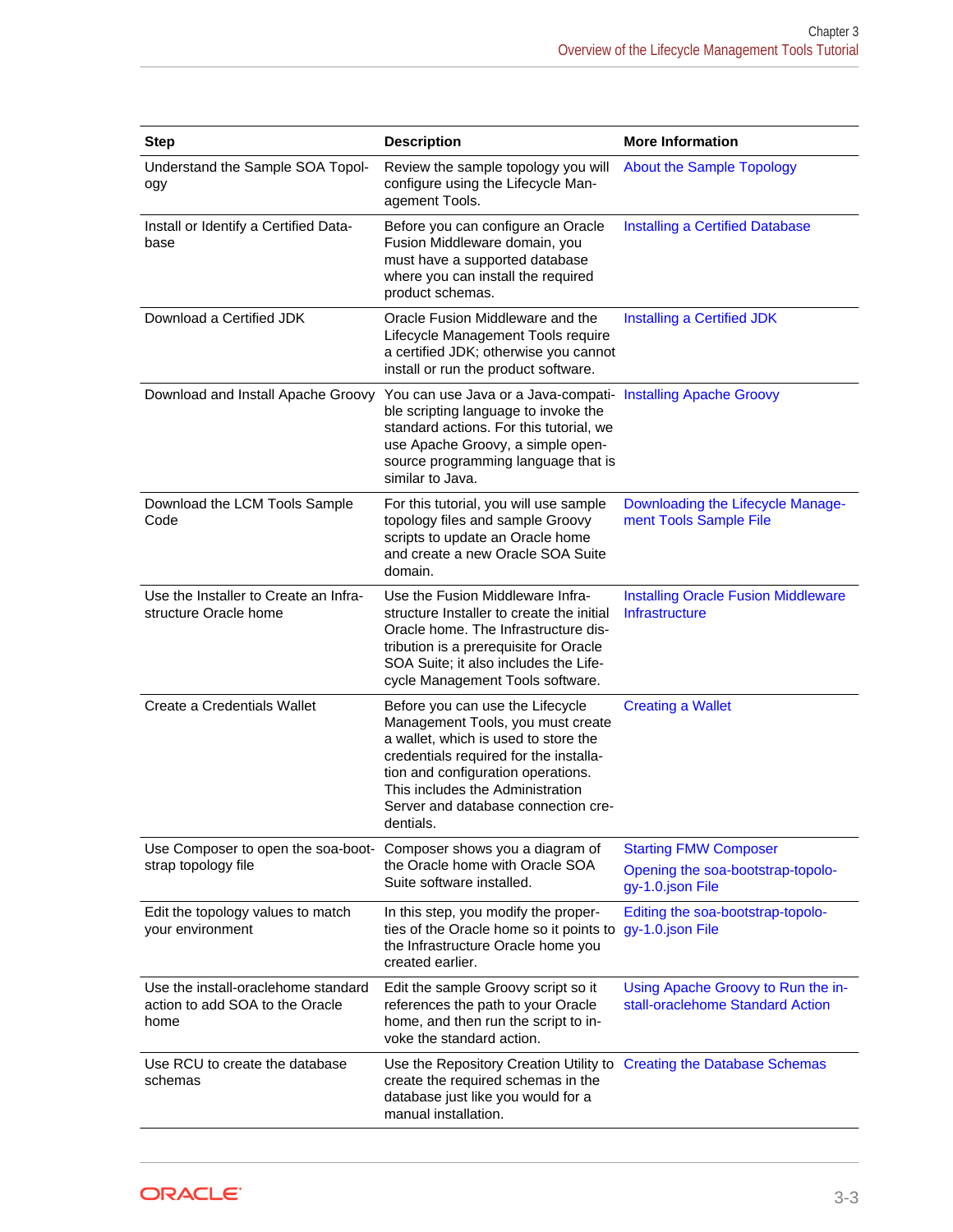<span id="page-20-0"></span>

| <b>Step</b>                                                     | <b>Description</b>                                                                                                                                                              | <b>More Information</b>                                         |
|-----------------------------------------------------------------|---------------------------------------------------------------------------------------------------------------------------------------------------------------------------------|-----------------------------------------------------------------|
| Use Composer to open the soa-top-<br>ology topology file        | Composer displays a diagram of the<br>SOA Suite topology.                                                                                                                       | Opening the soa-topology-1.0.json<br><b>File</b>                |
| Edit the topology values to match<br>your environment           | You can use Composer to update<br>the topology properties so they refer-<br>ence the host names, directory<br>paths, and other characteristics of<br>your specific environment. | Editing the soa-topology-1.0.json File                          |
| Use the create-domain standard ac-<br>tion to create the domain | Edit the sample Groovy script so it<br>references the path to your Oracle<br>home, and then run the script to in-<br>voke the standard action.                                  | Using Apache Groovy to Run the<br>create-domain Standard Action |
| Start the servers                                               | After the domain is created success-<br>fully, you can start the Administration<br>Server and the Managed Server in<br>the domain to verify the domain con-<br>figuration.      | <b>Starting the Servers</b>                                     |

# About the Sample Topology

The sample topology used for this tutorial is similar to the standard installation topolo‐ gy used for Oracle SOA Suite. It includes a Managed Server, a cluster, and other ele‐ ments of a typical domain, deployed on a single host.

The following diagram shows the sample Oracle SOA Suite topology and the elements in that topology.

Note that this topology is a sample topology and is not the only topology supported for the product. However, this tutorial provides specific instructions for achieving this top‐ ology.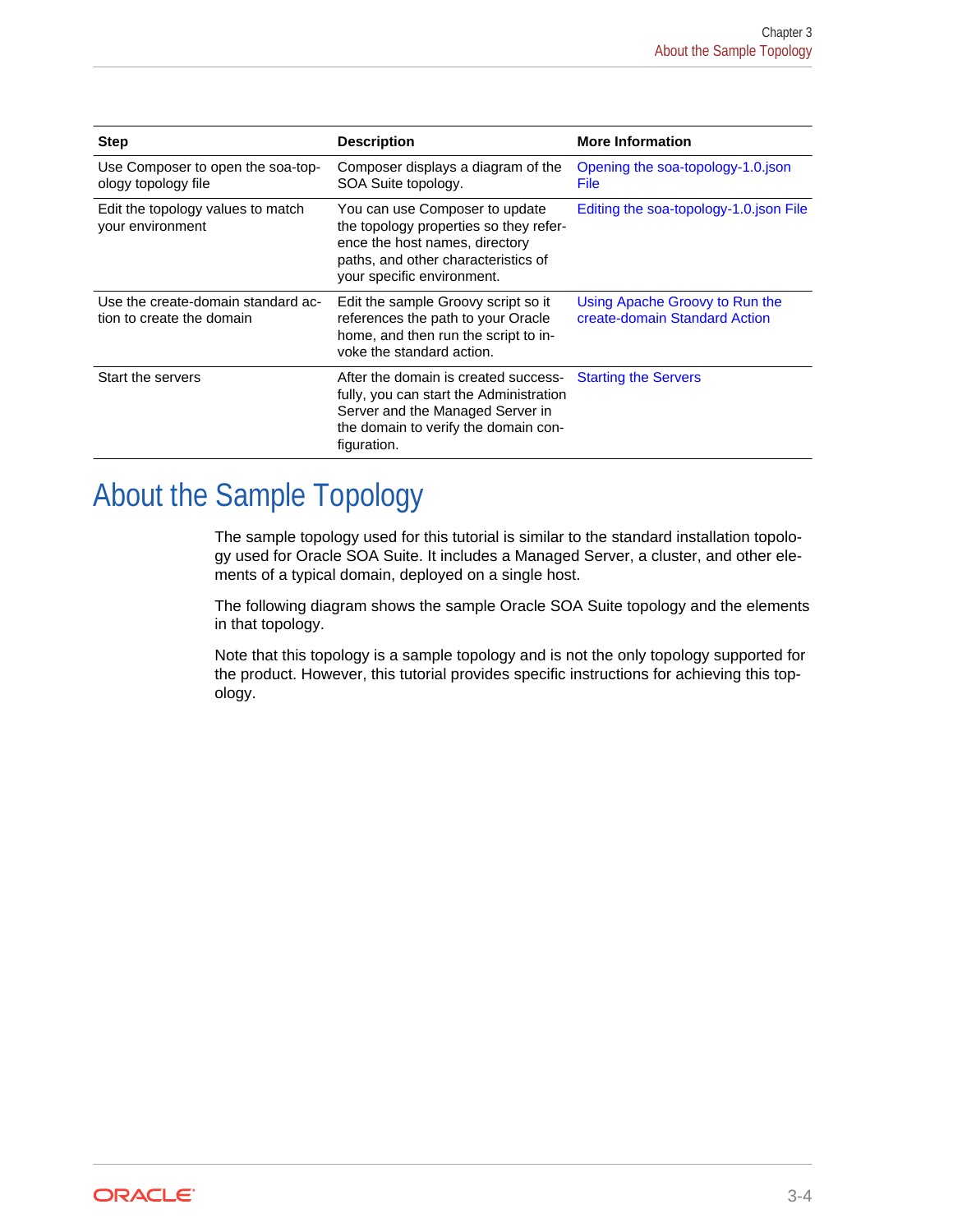<span id="page-21-0"></span>

In this topology, Oracle SOA Suite is deployed to the Managed Server.

Note that the topology also requires an external database for the required product schemas.

For information on the elements of this topology, see About the Elements in the Sample Topology.

# About the Elements in the Sample Topology

The sample topology includes common elements, such as a WebLogic domain, an Ad‐ ministration Server, and a cluster containing one Managed Server.

| <b>Element</b>  | <b>Description and Links to Related Documentation</b>                                                                                             |
|-----------------|---------------------------------------------------------------------------------------------------------------------------------------------------|
| APPHOST1        | A standard term used in Oracle documentation to refer to the an application<br>server host computer.                                              |
| <b>DBHOST</b>   | A standard term used in Oracle documentation to refer to the database host<br>computer.                                                           |
| WebLogic Domain | A logically related group of Java components (in this case, the Administration<br>Server, Managed Server, and other related software components). |
|                 | See What is an Oracle WebLogic Server Domain? in Understanding Oracle Fu-<br>sion Middleware.                                                     |

The following table describes the elements of the topology illustration:

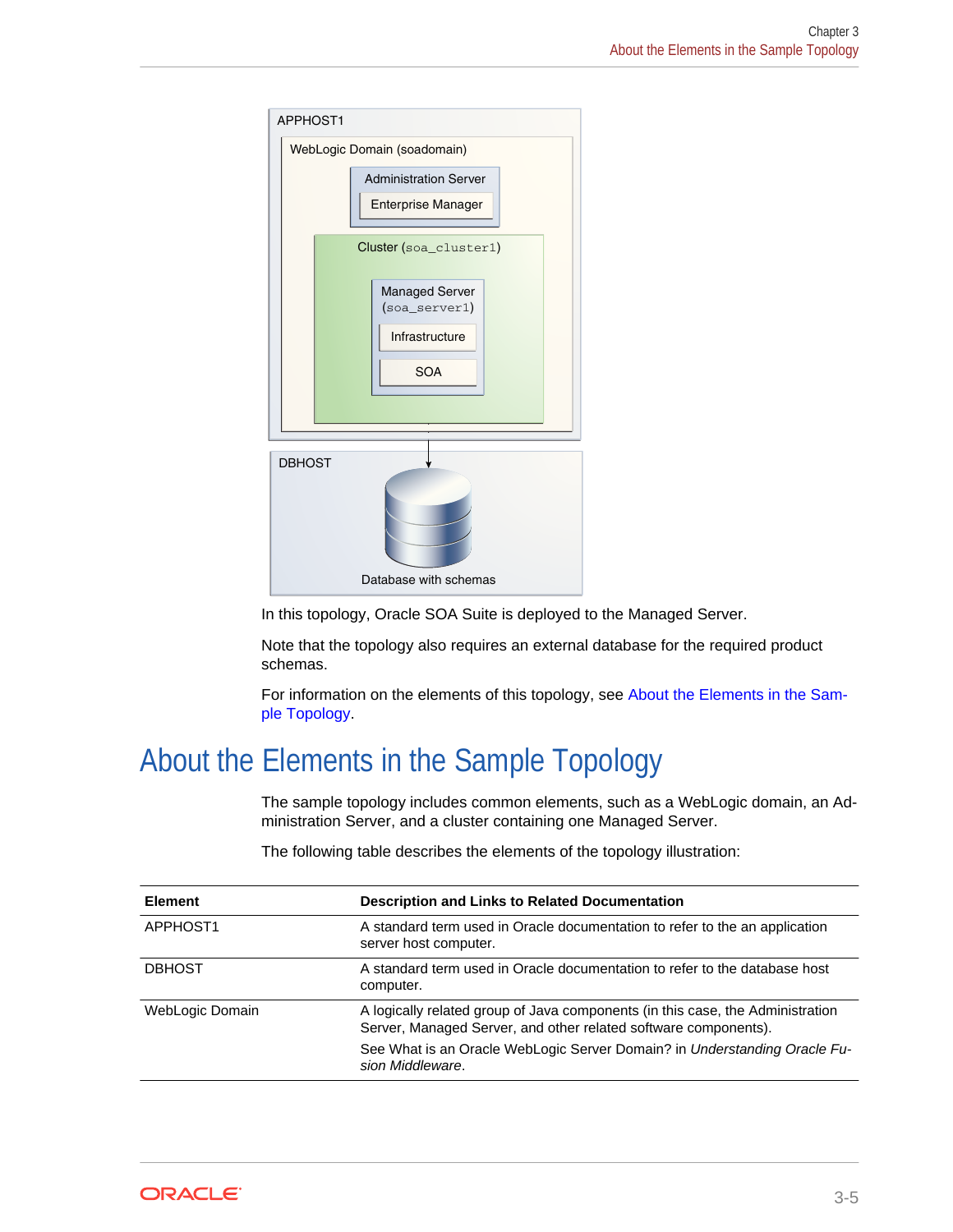| <b>Element</b>               | <b>Description and Links to Related Documentation</b>                                                                                                                                                                                                                                                                                                      |
|------------------------------|------------------------------------------------------------------------------------------------------------------------------------------------------------------------------------------------------------------------------------------------------------------------------------------------------------------------------------------------------------|
| <b>Administration Server</b> | Central control entity of a WebLogic domain. It maintains configuration objects<br>for that domain and distributes configuration changes to Managed Servers.                                                                                                                                                                                               |
|                              | See What is the Administration Server? in Understanding Oracle Fusion Middle-<br>ware.                                                                                                                                                                                                                                                                     |
| <b>Enterprise Manager</b>    | Oracle Enterprise Manager Fusion Middleware Control is a primary tool used to<br>manage a domain.                                                                                                                                                                                                                                                          |
|                              | See Oracle Enterprise Manager Fusion Middleware Control in Understanding<br>Oracle Fusion Middleware.                                                                                                                                                                                                                                                      |
| Cluster                      | A collection of multiple WebLogic Server instances running simultaneously and<br>working together.<br>See Understanding Managed Servers and Managed Server Clusters in Under-<br>standing Oracle Fusion Middleware.                                                                                                                                        |
| Managed Server               | A host for your applications, application components, web services, and their<br>associated resources.<br>See Understanding Managed Servers and Managed Server Clusters in Under-<br>standing Oracle Fusion Middleware.                                                                                                                                    |
| Infrastructure               | Collection of services that include the following:<br>Metadata repository (MDS) contains metadata for Oracle Fusion Middle-<br>۰<br>ware components, such as the Oracle Application Developer Framework.<br>See What is the Metadata Repository? in Understanding Oracle Fusion<br>Middleware.<br>Oracle Application Developer Framework (Oracle ADF)<br>۰ |
|                              | Oracle Web Services Manager (OWSM)                                                                                                                                                                                                                                                                                                                         |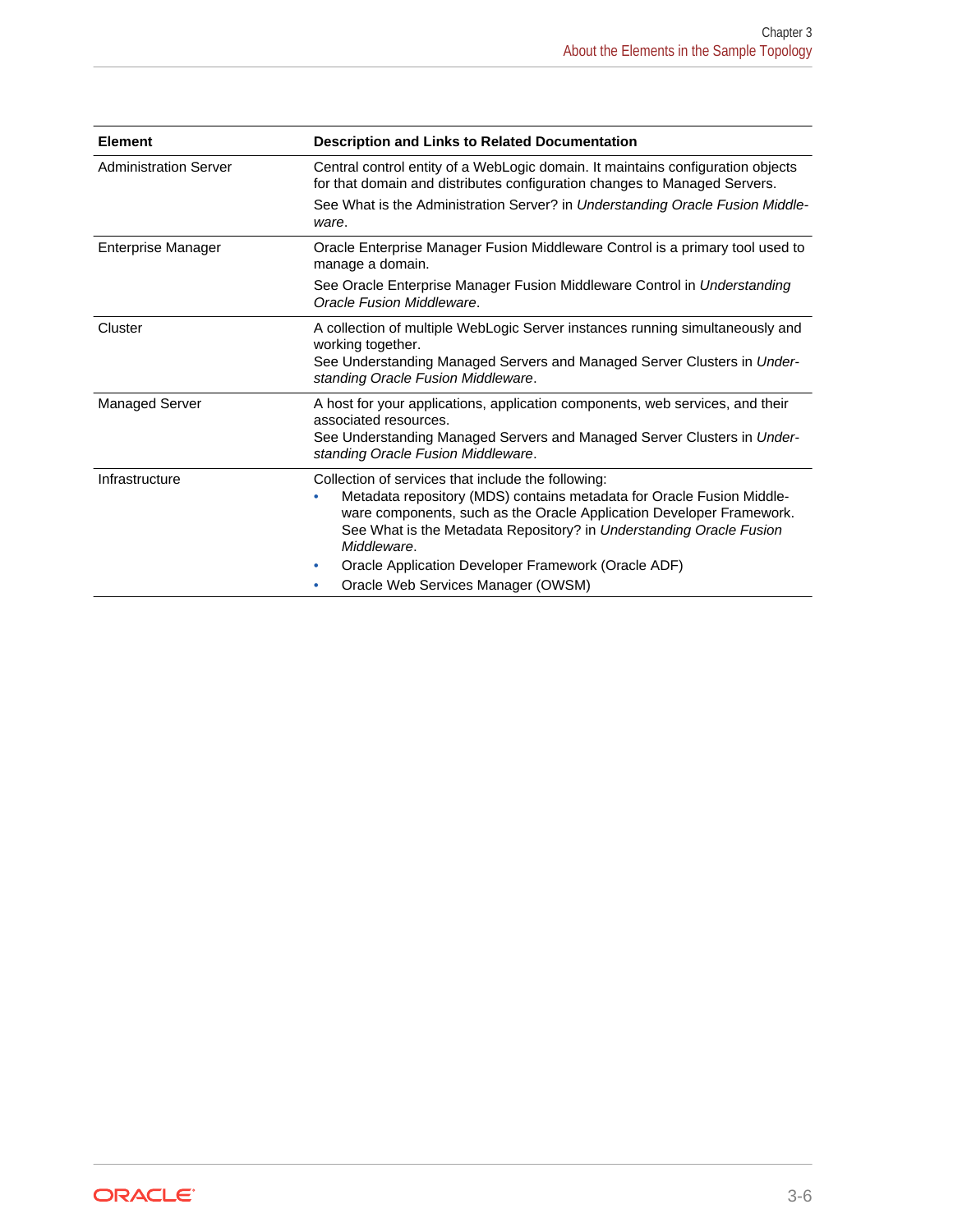# <span id="page-23-0"></span>4 Performing Prerequisite Tasks

There are several prerequisite tasks you need to complete to prepare your environ‐ ment for running the examples in this tutorial.

Before you begin this tutorial, make sure you review and complete the following tasks:

- Installing a Certified Database If you do not already have a database where you can install schemas, you must install and configure a certified database.
- Installing a Certified JDK

To install Fusion Middleware and use the Lifecycle Management Tools, you must download and install a certified Java Development Kit (JDK).

- [Obtaining the Oracle Fusion Middleware Software](#page-24-0) To install the Oracle SOA Suite sample topology, you need to obtain the necessa‐ ry Oracle Fusion Middleware software.
- [Installing Apache Groovy](#page-24-0)

After you have a JDK installed, download and install the latest version of Apache Groovy. Groovy is an open source tool that you will use to invoke Lifecycle Man‐ agement standard actions and configure the sample topology.

- [Downloading the Lifecycle Management Tools Sample File](#page-24-0) The Lifecycle Management Tools sample file contains sample topology files, which you can edit using FMW Composer, and sample Apache Groovy code that will be used to invoke the standard actions.
- [Installing Oracle Fusion Middleware Infrastructure](#page-25-0)

Using the Infrastructure distribution and JDK you downloaded, install Infrastructure to create an Oracle home. When you install Infrastructure, the Lifecycle Manage‐ ment Tools are automatically installed into the Oracle home.

# Installing a Certified Database

If you do not already have a database where you can install schemas, you must install and configure a certified database.

For a list of certified databases that you can use, refer to the *System Requirements and Supported Platforms for Oracle Fusion Middleware 12c* certification document for your release, located on the *Oracle Fusion Middleware Supported Systems Configura‐ tion* page.

# Installing a Certified JDK

To install Fusion Middleware and use the Lifecycle Management Tools, you must download and install a certified Java Development Kit (JDK).

You should always verify the required JDK version by reviewing the *System Require‐ ments and Supported Platforms for Oracle Fusion Middleware 12c* certification docu‐

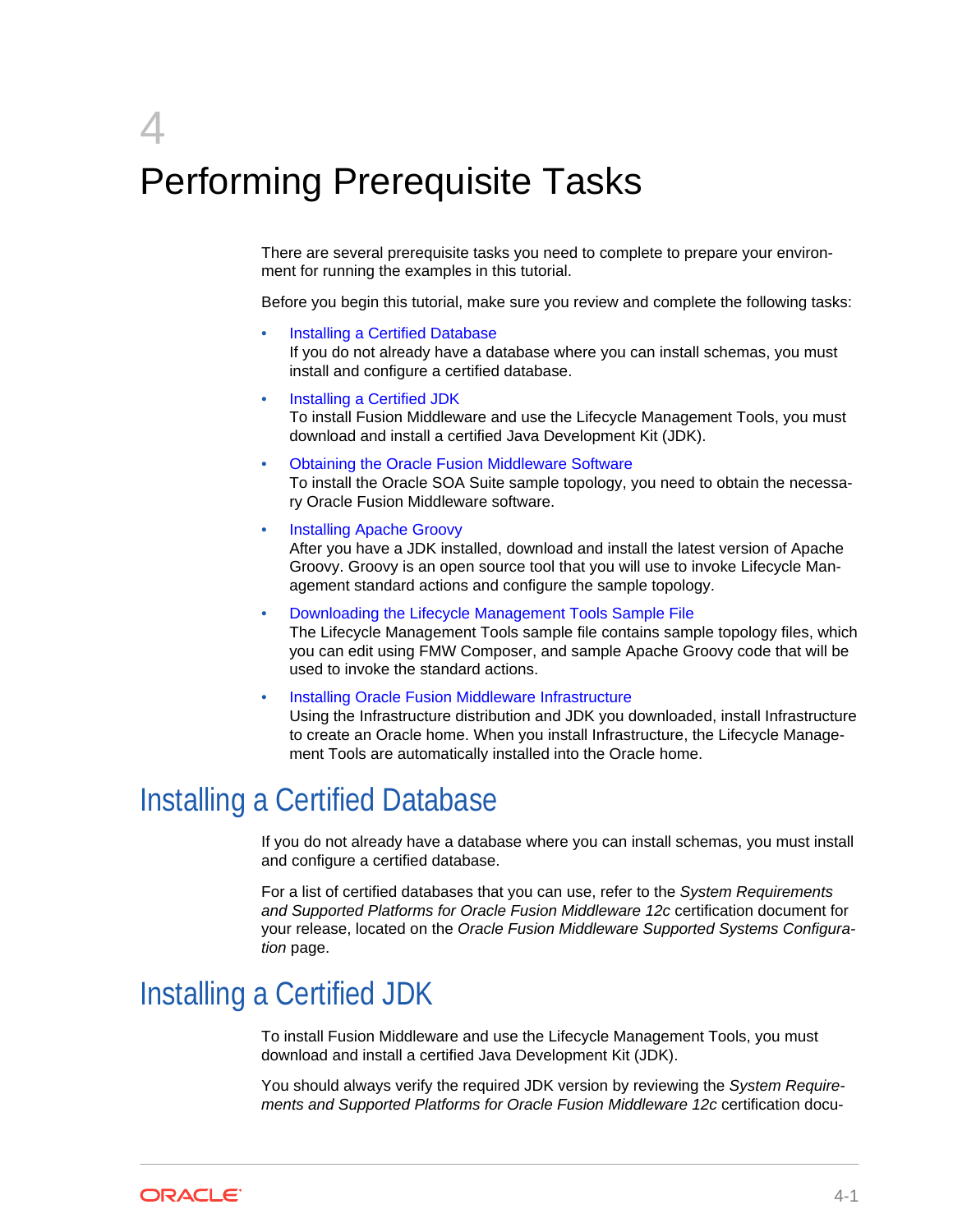<span id="page-24-0"></span>ment for your release, located on the *Oracle Fusion Middleware Supported Systems Configuration* page.

To download the required JDK, use your browser to navigate to the following URL and download the Java SE JDK:

<http://www.oracle.com/technetwork/java/javase/downloads/index.html>

# Obtaining the Oracle Fusion Middleware Software

To install the Oracle SOA Suite sample topology, you need to obtain the necessary Oracle Fusion Middleware software.

To create the Oracle SOA Suite topology, download the following software distribu‐ tions:

- Oracle Fusion Middleware 12*c* (12.2.1.3.0) Infrastructure
- Oracle Fusion Middleware 12*c* (12.2.1.3.0) SOA Suite and Business Process Man‐ agement

For specific information on the distributions you need to download, see the *Oracle Fu‐ sion Middleware Download, Installation, and Configuration Readme Files* on Oracle Technology Network (OTN).

# Installing Apache Groovy

After you have a JDK installed, download and install the latest version of Apache Groovy. Groovy is an open source tool that you will use to invoke Lifecycle Manage‐ ment standard actions and configure the sample topology.

You can download the Groovy distribution from the following location:

<http://groovy-lang.org/install.html>

## Downloading the Lifecycle Management Tools Sample File

The Lifecycle Management Tools sample file contains sample topology files, which you can edit using FMW Composer, and sample Apache Groovy code that will be used to invoke the standard actions.

To obtain the sample file for this tutorial:

- **1.** Download the create-domain-example.zip file on Oracle Technology Network (OTN) to a directory on your system.
- **2.** Open a new terminal window on your host.
- **3.** Change directory to the directory where you downloaded the create-domain-example.zip file.
- **4.** Unzip the create-domain-example.zip file in the current directory.
- **5.** Verify that a folder named create-domain-example appears in the current directo‐ ry, and note the path to this directory on your system.

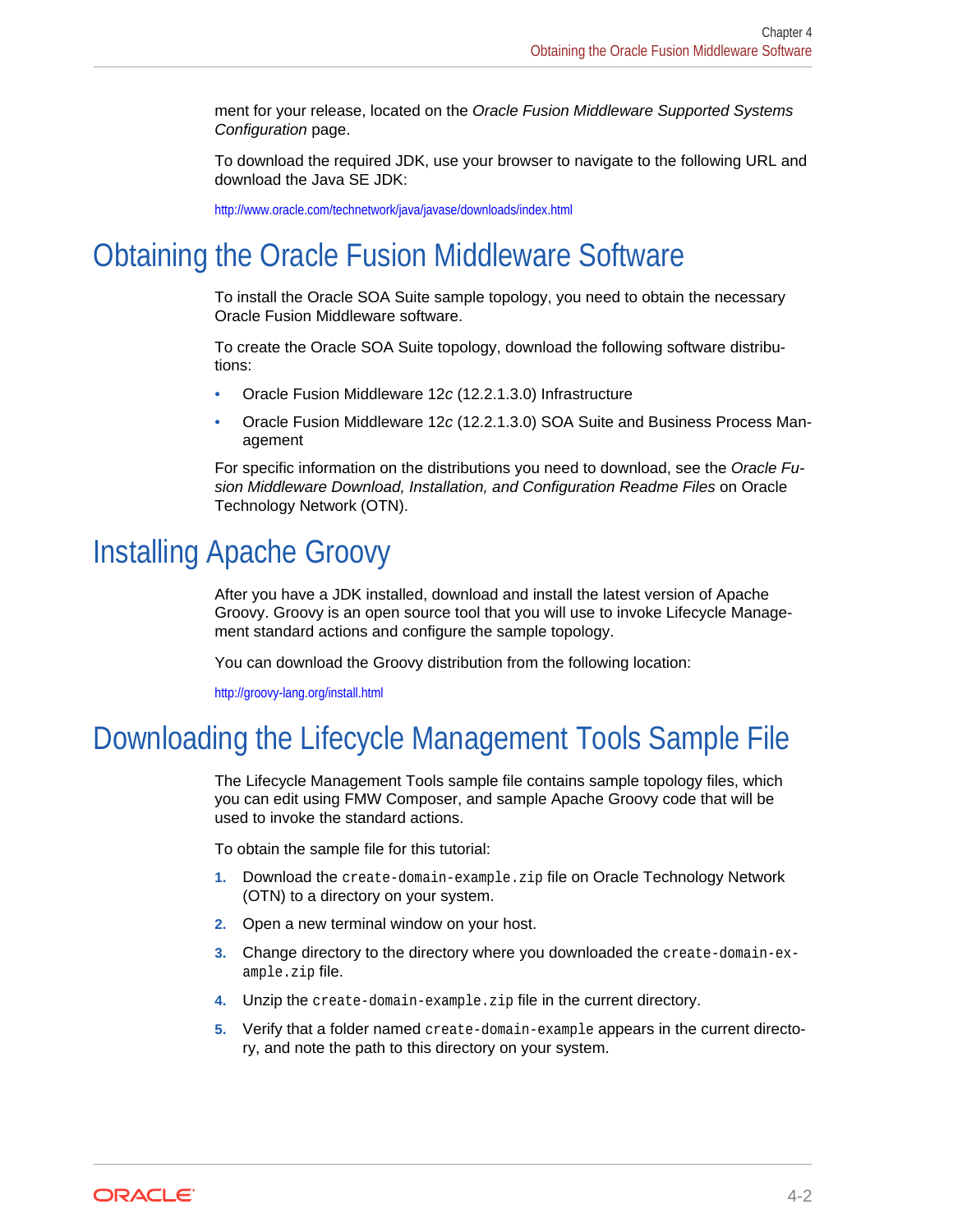## <span id="page-25-0"></span>Installing Oracle Fusion Middleware Infrastructure

Using the Infrastructure distribution and JDK you downloaded, install Infrastructure to create an Oracle home. When you install Infrastructure, the Lifecycle Management Tools are automatically installed into the Oracle home.

To install Oracle Fusion Middleware Infrastructure:

- **1.** Log in to your host.
- **2.** Go to the directory where you downloaded the installation program.
- **3.** Launch the installation program by running the java executable from the JDK di‐ rectory on your system, as shown in the following example:

/home/Oracle/products/jdk1.8.0\_101/bin/java -jar fmw\_12.2.1.3.0\_infrastructure\_generic.jar

Replace the JDK location in this example with the actual JDK location on your sys‐ tem.

**4.** On UNIX operating systems, the Installation Inventory Setup screen appears if this installation is your first Oracle installation on this host. Use this screen to specify the location of the Oracle central inventory directory.

Make sure that the operating system group name selected has write permissions to the central inventory location. See About the Oracle Central Inventory in *Instal‐ ling Software with the Oracle Universal Installer*.

- **5.** On the Welcome screen, click **Next**.
- **6.** The Auto Updates screen allows you to search for the latest software updates, in‐ cluding important security updates, via your My Oracle Support account. To skip software updates, select **Skip Auto Updates**.
- **7.** On the Installation Location screen, specify your Oracle home directory location. For more information about selecting an Oracle home directory, see About the Di‐ rectories for Installation and Configuration` in *Planning an Installation of Oracle Fusion Middleware*.
- **8.** On the Installation Type screen, select **Fusion Middleware Infrastructure**.
- **9.** Use the Prerequisite Checks screen to verify that your system meets the minimum system requirements.
- **10.** If you have an Oracle Support account, use the Security Updates screen to indi‐ cate how you want to receive security updates. If you do not have an account and are sure that you want to skip this step, clear the check box and verify your selection in the follow-up dialog box.
- **11.** Verify the installation information on the Installation Summary Screen, and then click **Install** to begin installation.
- **12.** When the installation progress bar reaches 100%, click **Next**.
- **13.** Review the information on the Installation Complete screen, and then click **Finish** to dismiss the installer.

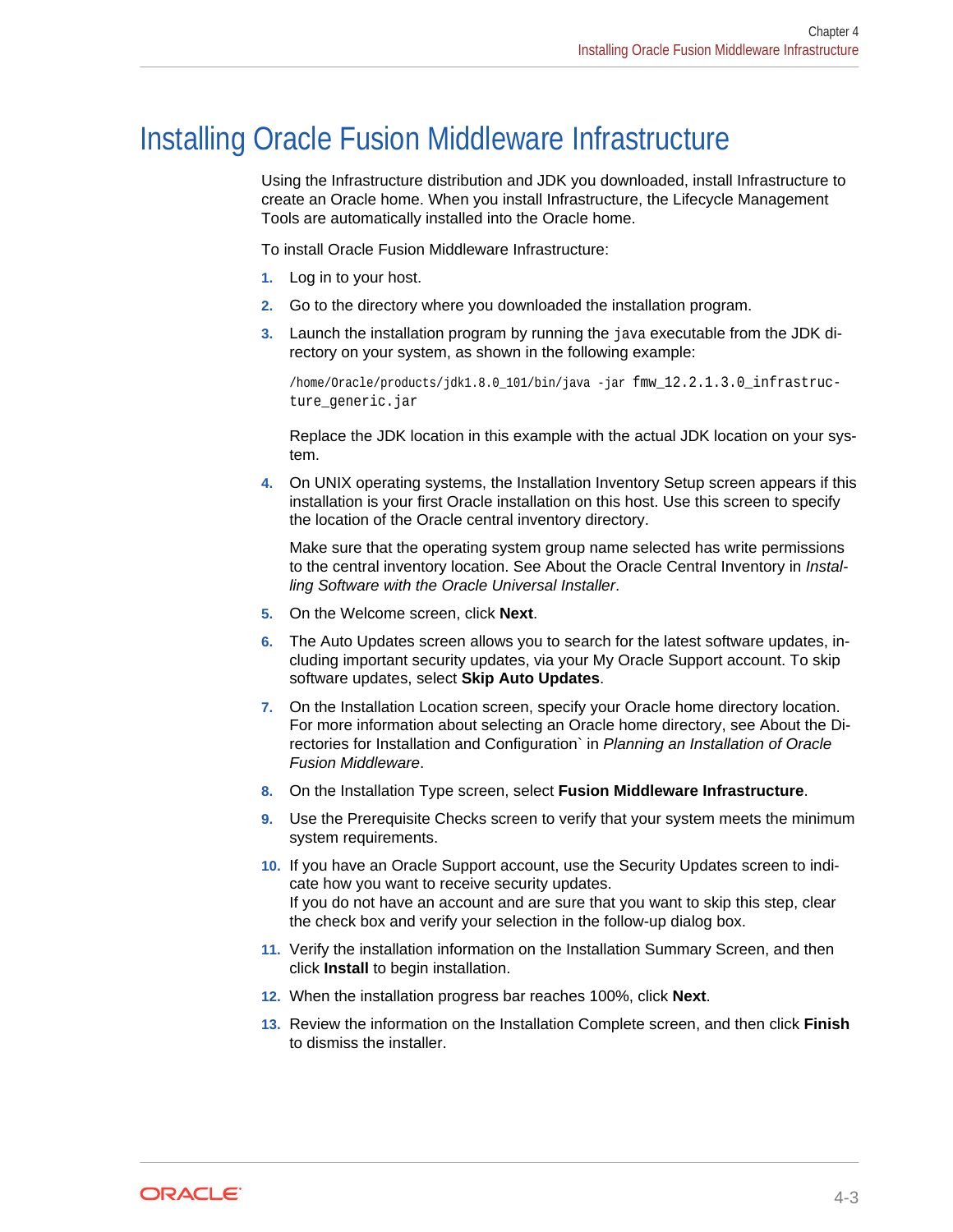# <span id="page-26-0"></span>5 Using the Wallet Manager Tool to Set Up a **Wallet**

To perform lifecycle operations using the LCM tools, password credentials must be stored in a wallet. As a result, you need to set up an Oracle wallet that contains the required credentials to run the create-domain action, such as the user name and pass‐ word used for connecting to the database.

To do this, you will use the Wallet Manager tool.

- About the Wallet Manager Tool You can use the Wallet Manager tool to create and manage the password creden‐ tials required to perform various lifecycle operations.
- Creating a Wallet

This example shows you how to use the Wallet Manager tool to create a wallet and add the necessary password credentials to that wallet.

## About the Wallet Manager Tool

You can use the Wallet Manager tool to create and manage the password credentials required to perform various lifecycle operations.

The Wallet Manager tool provides a simple command-line interface for building and maintaining an Oracle Wallet file. Depending on your security needs, you can either create an encrypted wallet or an auto-login one.

With this tool, you can:

- Create a new wallet
- Add new credentials to a wallet.
- Update existing credentials in a wallet.
- Remove existing credentials from a wallet.

This tutorial shows you how to create a new, encrypted wallet. See Creating a Wallet.

If you are familiar with Java programming, you can also use the *Java API Reference for the Lifecycle Management Credential Management* to learn more about how to use the APIs to create a wallet.

## Creating a Wallet

This example shows you how to use the Wallet Manager tool to create a wallet and add the necessary password credentials to that wallet.

For this tutorial, use the create-wallet.sh script in the create-domain-example directory to set up a wallet that contains the credentials referenced by the sample topology.

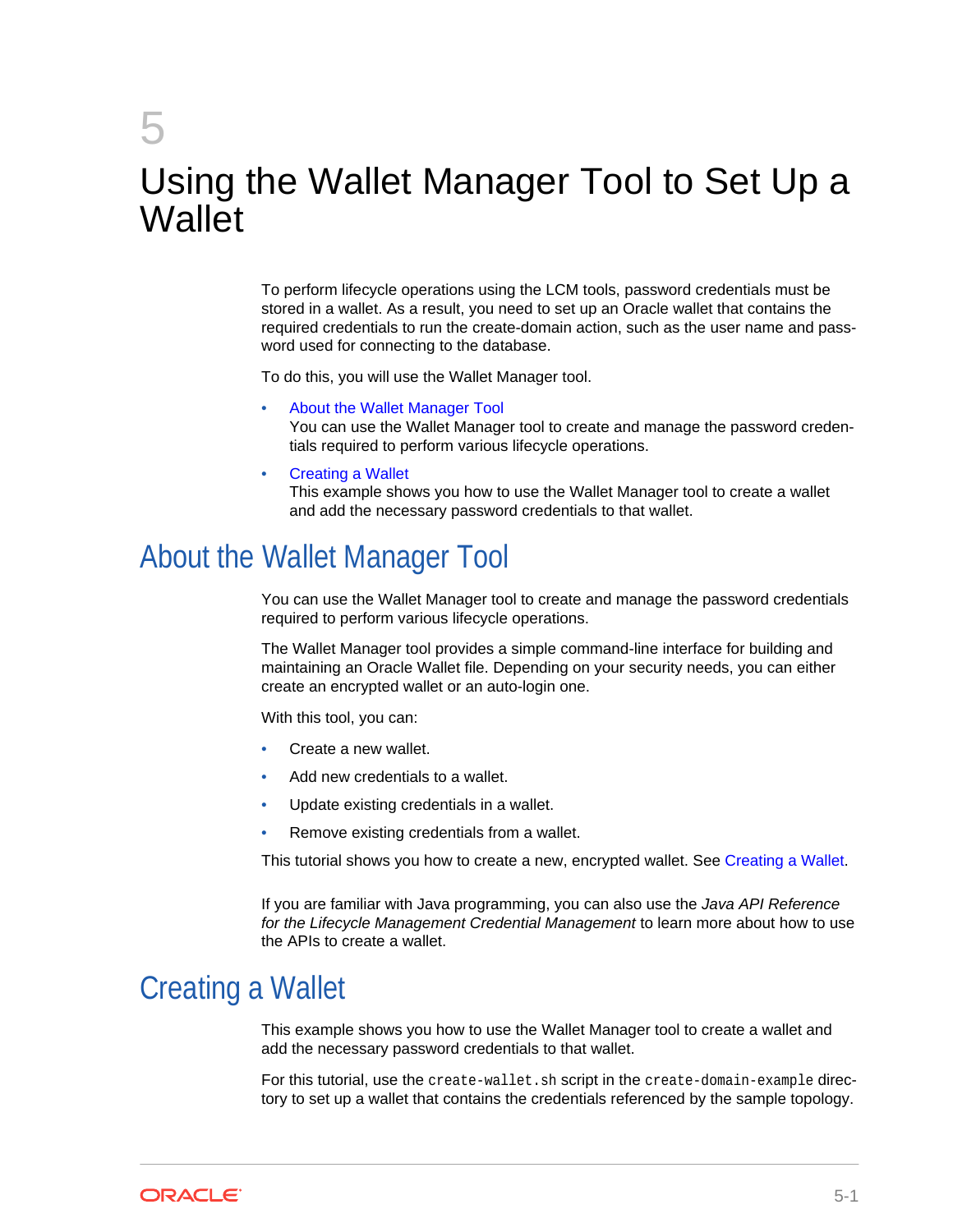<span id="page-27-0"></span>To create a wallet:

**1.** Change directory to the create-domain-example directory.

cd path\_to\_example\_directory/create-domain-example

**2.** Open the create-wallet.sh file, and specify values for the -password option for each credential.

Use the following table to define the -password option for the database user, the WebLogic administrator user, and for each schema user in the create-wallet.sh file:

Make a note of the passwords you define here; you need them later on during the domain creation process.

| -alias            | -user                                                                       | -password                                 |
|-------------------|-----------------------------------------------------------------------------|-------------------------------------------|
| $db1/db$ a        | Database user name (the default<br>user name on Oracle databases is<br>sys) | database user password                    |
| soa/wlsadmin      | WebLogic administrator user name<br>(default is weblogic)                   | WebLogic administrator user pass-<br>word |
| db1/soa-infra     | \${SCHEMA_PREFIX}_SOAINFRA                                                  | SOAINFRA schema password                  |
| db1/opss          | \${SCHEMA_PREFIX}_OPSS                                                      | OPSS schema password                      |
| db1/iau           | $$$ {SCHEMA_PREFIX}_IAU                                                     | IAU schema password                       |
| $db1/iau$ -append | \${SCHEMA_PREFIX}_IAU_APPEND                                                | IAU APPEND schema password                |
| db1/iau-viewer    | $$$ {SCHEMA_PREFIX}_IAU_VIEWER                                              | IAU VIEWER schema password                |
| db1/ums           | $$$ {SCHEMA_PREFIX}_UMS                                                     | UMS schema password                       |
| db1/mds           | $$$ {SCHEMA_PREFIX}_MDS                                                     | MDS schema password                       |
| db1/wls           | $$$ {SCHEMA_PREFIX}_WLS                                                     | WLS schema password                       |
| db1/wls-runtime   | $$$ {SCHEMA_PREFIX}_WLS_RUNTIME                                             | WLS RUNTIME schema password               |
| db1/stb           | $$$ {SCHEMA_PREFIX}_STB                                                     | STB schema password                       |

The following shows an example of the create-wallet.sh file:

```
"$JAVA" "$JRE_OPTIONS" -cp "$JRE_CP" oracle.fmwplatform.credentials.wallet.Wal-
letManager add -walletDirectory . 
-alias db1/dba -user sys -password database_password -walletPassword $WALLET
"$JAVA" "$JRE_OPTIONS" -cp "$JRE_CP" oracle.fmwplatform.credentials.wallet.Wal-
letManager add -walletDirectory . 
-alias soa/wlsadmin -user weblogic -password weblogic_password -walletPass-
word $WALLET
"$JAVA" "$JRE_OPTIONS" -cp "$JRE_CP" oracle.fmwplatform.credentials.wallet.Wal-
letManager add -walletDirectory . 
-alias db1/soa-infra -user ${SCHEMA_PREFIX}_SOAINFRA -password soainfra_pass-
word -walletPassword $WALLET
"$JAVA" "$JRE_OPTIONS" -cp "$JRE_CP" oracle.fmwplatform.credentials.wallet.Wal-
letManager add -walletDirectory . 
-alias db1/opss -user ${SCHEMA_PREFIX}_OPSS -password opss_password -walletPass-
word $WALLET
```
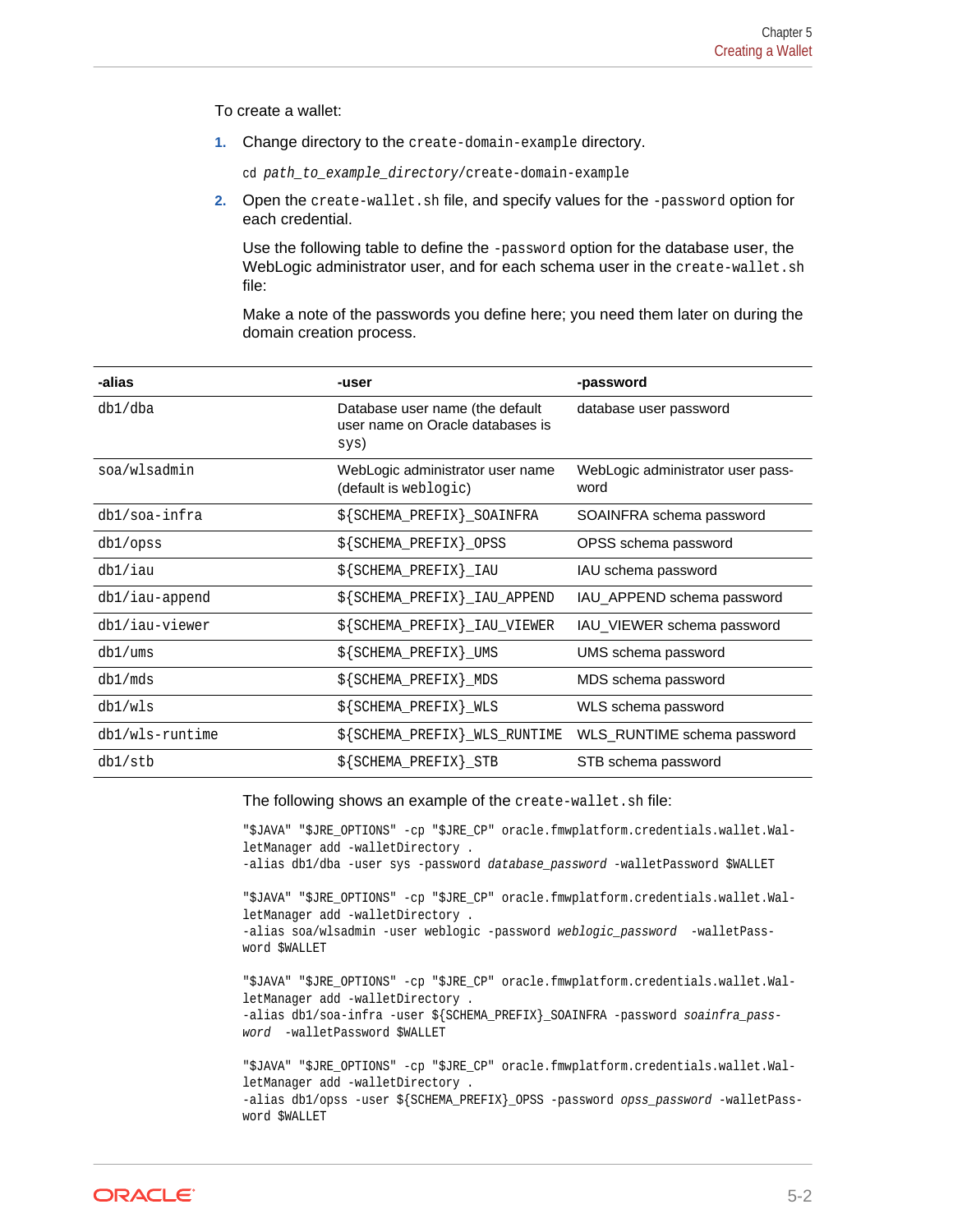"\$JAVA" "\$JRE\_OPTIONS" -cp "\$JRE\_CP" oracle.fmwplatform.credentials.wallet.WalletManager add -walletDirectory . -alias db1/iau -user \${SCHEMA\_PREFIX}\_IAU -password iau\_password -walletPassword \$WALLET

"\$JAVA" "\$JRE\_OPTIONS" -cp "\$JRE\_CP" oracle.fmwplatform.credentials.wallet.WalletManager add -walletDirectory . -alias db1/iau-append -user \${SCHEMA\_PREFIX}\_IAU\_APPEND -password iau\_append\_password -walletPassword \$WALLET

"\$JAVA" "\$JRE\_OPTIONS" -cp "\$JRE\_CP" oracle.fmwplatform.credentials.wallet.WalletManager add -walletDirectory . -alias db1/iau-viewer -user \${SCHEMA\_PREFIX}\_IAU\_VIEWER -password iau\_viewer password -walletPassword \$WALLET

"\$JAVA" "\$JRE\_OPTIONS" -cp "\$JRE\_CP" oracle.fmwplatform.credentials.wallet.WalletManager add -walletDirectory . -alias db1/ums -user \${SCHEMA\_PREFIX}\_UMS -password ums\_password -walletPassword \$WALLET

"\$JAVA" "\$JRE\_OPTIONS" -cp "\$JRE\_CP" oracle.fmwplatform.credentials.wallet.WalletManager add -walletDirectory . -alias db1/mds -user \${SCHEMA\_PREFIX}\_MDS -password mds\_password -walletPassword \$WALLET

"\$JAVA" "\$JRE\_OPTIONS" -cp "\$JRE\_CP" oracle.fmwplatform.credentials.wallet.WalletManager add -walletDirectory . -alias db1/wls -user \${SCHEMA\_PREFIX}\_WLS -password wls\_password -walletPassword \$WALLET

"\$JAVA" "\$JRE\_OPTIONS" -cp "\$JRE\_CP" oracle.fmwplatform.credentials.wallet.WalletManager add -walletDirectory . -alias db1/wls-runtime -user \${SCHEMA\_PREFIX}\_WLS\_RUNTIME -password wls\_runtime\_password -walletPassword \$WALLET

"\$JAVA" "\$JRE\_OPTIONS" -cp "\$JRE\_CP" oracle.fmwplatform.credentials.wallet.WalletManager add -walletDirectory . -alias db1/stb -user \${SCHEMA\_PREFIX}\_STB -password stb\_password -walletPassword \$WALLET

- **3.** Save and close the file.
- **4.** Set the ORACLE\_HOME environment variable to the full path of the Oracle home where you installed Fusion Middleware Infrastructure.

For example:

export ORACLE\_HOME=/home/Oracle/products/fmw12213

**5.** Set the JAVA\_HOME environment variable to the path of a certified JDK.

For example:

export JAVA\_HOME=/home/Oracle/products/jdk1.8.0\_101

**6.** Change directory to the create-domain-example/mywallet directory.

cd path to example directory/create-domain-example/mywallet

Remove any existing wallets in this directory. This directory is empty by default.

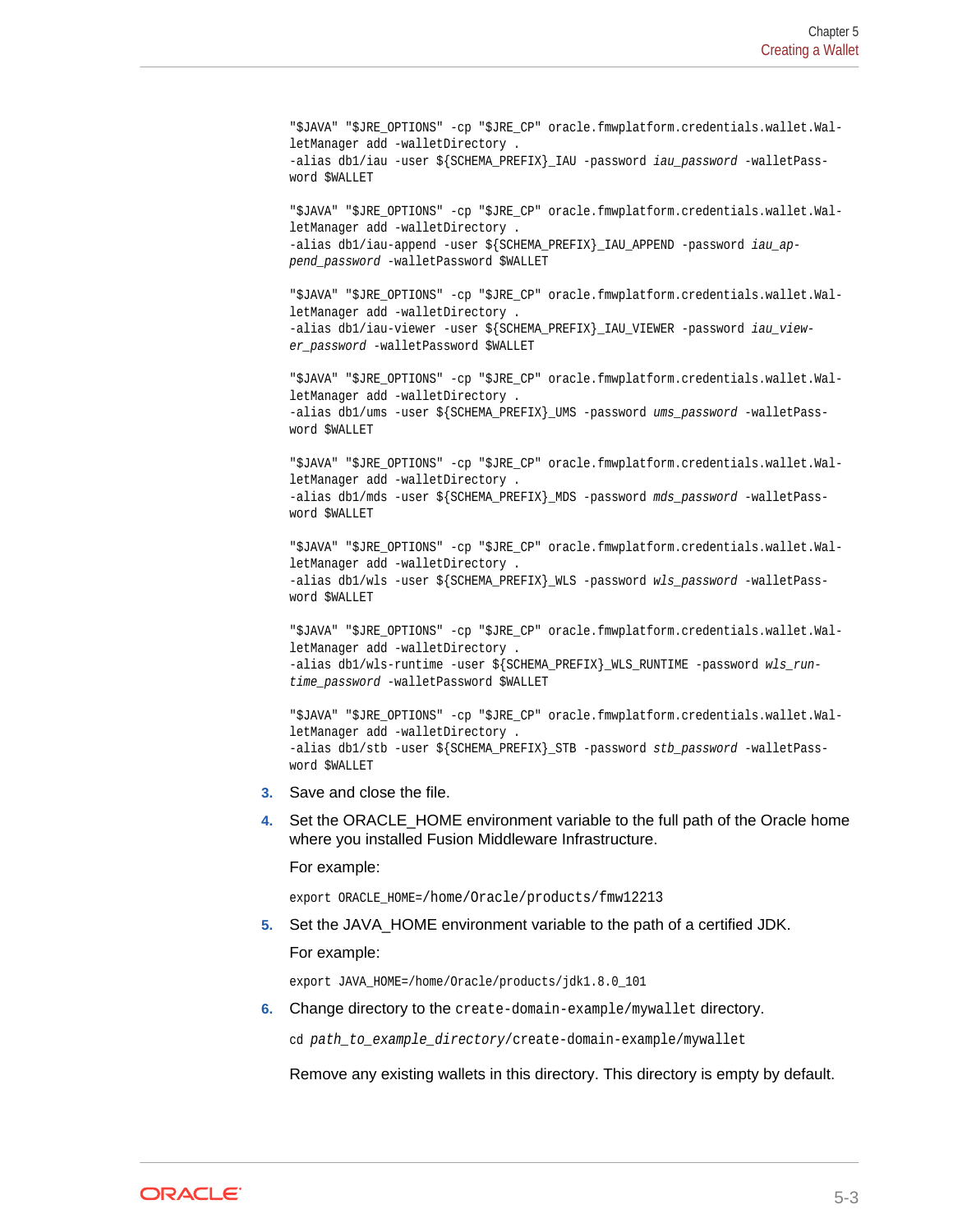**7.** Run the following command to create a wallet in the mywallet directory with the credentials you defined in step [2](#page-27-0). Ensure that you have execute permissions if not already.

sh ../create-wallet.sh FMWEX -walletPassword wallet\_password

Where:

• FMWEX is the schema prefix that will be used to create the SOA schemas for the domain and will be referenced throughout this tutorial.

If you choose a different prefix, replace FMWEX with the value of your actual prefix. Make a note of the prefix you enter here; you need to make sure to up‐ date the **Prefix** fields for all the schemas when you edit the soa-topology-1.0.json file later.

• wallet\_password is the wallet password.

You now have a wallet in the create-domain-example/mywallet directory that contains the required credentials, including your database, WebLogic administrator, and schema user credentials.

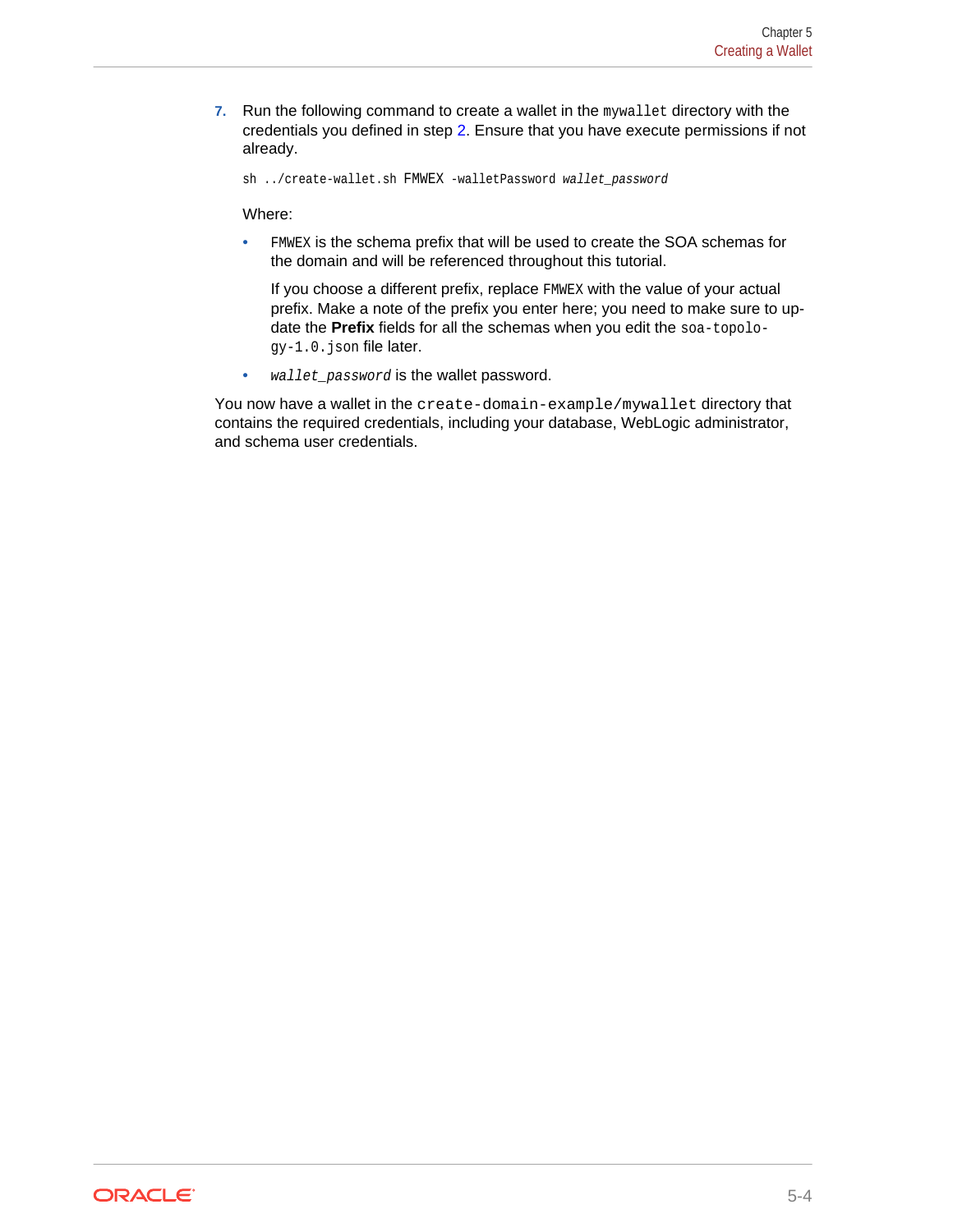# <span id="page-30-0"></span>6 Using the Lifecycle Management Tools to Install Oracle SOA Suite

Follow these steps to use Apache Groovy to run the install-oraclehome standard ac‐ tion, which will install Oracle SOA Suite into the Infrastructure Oracle home you creat‐ ed.

- **Starting FMW Composer** Start FMW Composer from the ORACLE\_HOME/oracle\_common/bin directory.
- Opening the soa-bootstrap-topology-1.0.json File After you start FMW Composer, open the sample soa-bootstrap-topolo $qy-1.0$ . json file. You need to provide information about the Oracle home in this file to install SOA Suite.
- [Editing the soa-bootstrap-topology-1.0.json File](#page-31-0)

After opening the topology file in Composer, you need to enter environment-specif‐ ic information in the required fields, such as your Oracle home location, the path to a certified JDK, and the location of the SOA Suite installer jar file. This information will be used to install SOA Suite into your Oracle home.

• [Using Apache Groovy to Run the install-oraclehome Standard Action](#page-32-0) After editing the  $soa-boostrap-topology-1.0.$  json file, use Apache Groovy to run the create-oracle-home.groovy script. This script executes the install-oraclehome action and installs SOA Suite into your Oracle home based on the informa‐ tion you provided in the topology file.

# Starting FMW Composer

Start FMW Composer from the ORACLE\_HOME/oracle\_common/bin directory.

**1.** Set the JAVA HOME environment variable to the path of a certified JDK.

For example:

export JAVA\_HOME=/home/Oracle/products/jdk1.8.0\_101

**2.** Change directory to the ORACLE\_HOME/oracle\_common/bin directory and start FMW Composer (fmw-composer.sh).

cd ORACLE\_HOME/oracle\_common/bin ./fmw-composer.sh

# Opening the soa-bootstrap-topology-1.0.json File

After you start FMW Composer, open the sample soa-bootstrap-topology-1.0.json file. You need to provide information about the Oracle home in this file to install SOA Suite.

This file is located in the path\_to\_example\_directory/create-domain-example/models/topologies directory.

ORACLE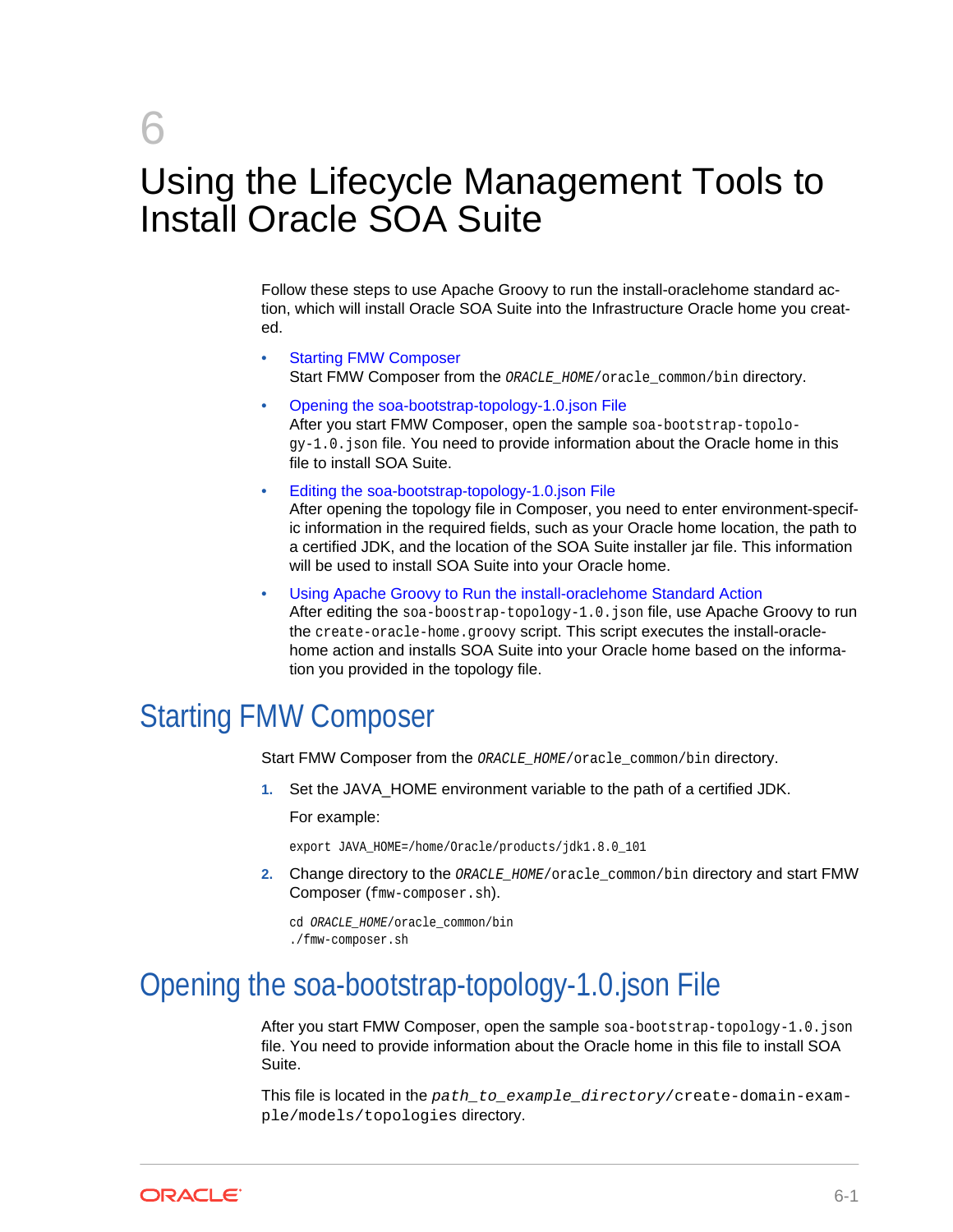- <span id="page-31-0"></span>**1.** From the **File** menu, select **Open File...**
- **2.** In the **Open Composer File** dialog box, navigate to the path\_to\_example\_directory/create-domain-example/models/topologies directory.
- **3.** Select **soa-bootstrap-topology-1.0.json** and click **Open**.

When you open the file, you should see the following topology diagram on the screen:



# Editing the soa-bootstrap-topology-1.0.json File

After opening the topology file in Composer, you need to enter environment-specific in‐ formation in the required fields, such as your Oracle home location, the path to a certified JDK, and the location of the SOA Suite installer jar file. This information will be used to install SOA Suite into your Oracle home.

**1.** Select the **Oracle Home: soahome** box in the Composer topology diagram.

This displays a panel on the right side of the screen with fields where you can specify information about the SOA Suite Oracle home.

**2.** In the **Path** field, enter the full path to the Oracle home where Oracle SOA Suite will be installed. This Oracle home should already contain Fusion Middleware In‐ frastructure.

For example:

/home/Oracle/products/fmw12213

**3.** In the **Java Home** field, enter the path to a certified JDK.

For example:

/home/Oracle/products/jdk1.8.0\_101

**4.** Under **Installations**, select the **infra (Fusion Middleware Infrastructure)** entry

and click  $\mathbf X$  to remove this entry, as Infrastructure is already installed in this Oracle home.

- **5.** Under **Installations**, select the **soa (SOA Suite)** entry and click **the** to edit the installation data for Oracle SOA Suite:
	- **a.** For the **ID** field, keep the default value, **soa**.
	- **b.** For the **Install Type** field, keep the default value, **SOA Suite**.
	- **c.** In the **Installer** field, specify the full path and file name of the Oracle SOA Suite installer jar file (fmw\_12.2.1.3.0\_soa\_generic.jar) you downloaded (see [Obtaining the Oracle Fusion Middleware Software\)](#page-24-0):

path\_to\_soa\_jar\_file/fmw\_12.2.1.3.0\_soa\_generic.jar

- **d.** Click **OK**.
- **6.** Select **File** and then **Save** to save the changes made to the file.
- **7.** After saving the file, select **File** and then **Exit** to exit Composer.

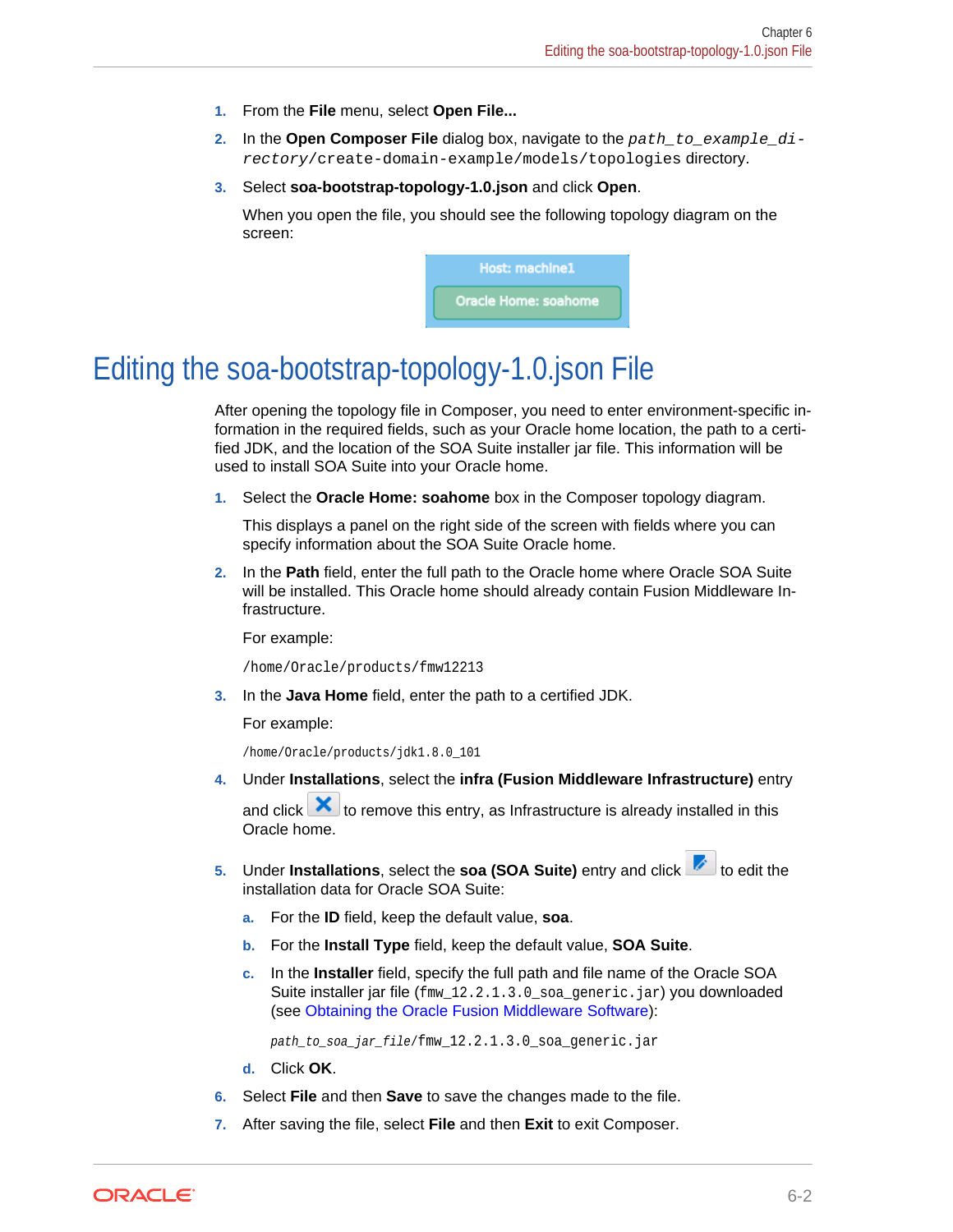# <span id="page-32-0"></span>Using Apache Groovy to Run the install-oraclehome Stand‐ ard Action

After editing the soa-boostrap-topology-1.0.json file, use Apache Groovy to run the create-oracle-home.groovy script. This script executes the install-oraclehome action and installs SOA Suite into your Oracle home based on the information you provided in the topology file.

The create-oracle-home.groovy file is located in the create-domain-example directory.

To run the action:

**1.** Change directory to the create-domain-example directory.

cd path\_to\_example\_directory/create-domain-example

**2.** In the call-oh.sh file, update the Oracle home location to point to the SOA Suite Oracle home.

There are two places in this file where you need to update the Oracle home loca‐ tion, as shown in the following example:

#!/bin/bash

```
groovy -cp "ORACLE_HOME/oracle_common/modules/features/oracle.fmwplat-
form.envspec_lib.jar:
ORACLE_HOME/oracle_common/modules/features/oracle.fmwplatform.common_lib.jar" $*
```
In this example, replace *ORACLE\_HOME* with the actual path to your Oracle home directory.

**3.** In the create-oracle-home.groovy file, replace secret1@ with the actual password of the wallet you created, as shown in the following example:

"wallet\_password".toCharArray() // the wallet passphrase

**4.** Set the GROOVY\_HOME variable to the directory where you installed the Apache Groovy distribution, as shown in the following example:

export GROOVY HOME=/home/Oracle/groovy-2.4.6 export PATH=\$PATH:\$GROOVY\_HOME/bin

**5.** Run the following command from the create-domain-example directory to execute the action:

sh call-oh.sh create-oracle-home.groovy

Ensure that you have execute permissions if not already.

If the action is successful, the exit status code is SUCCESS, as shown in the fol‐ lowing example:

Aug 18, 2016 8:16:24 AM oracle.fmwplatform.actionframework.v2.internal.Action-Base setInitializedState INFO: Action install-oraclehome changed from state CREATED to state NOT\_READY

Aug 18, 2016 8:16:24 AM oracle.fmwplatform.actionframework.v2.internal.Action-Base setCanInvokeState

INFO: Action install-oraclehome changed from state NOT\_READY to state READY Aug 18, 2016 8:16:58 AM oracle.fmwplatform.actionframework.api.v2.ActionResult

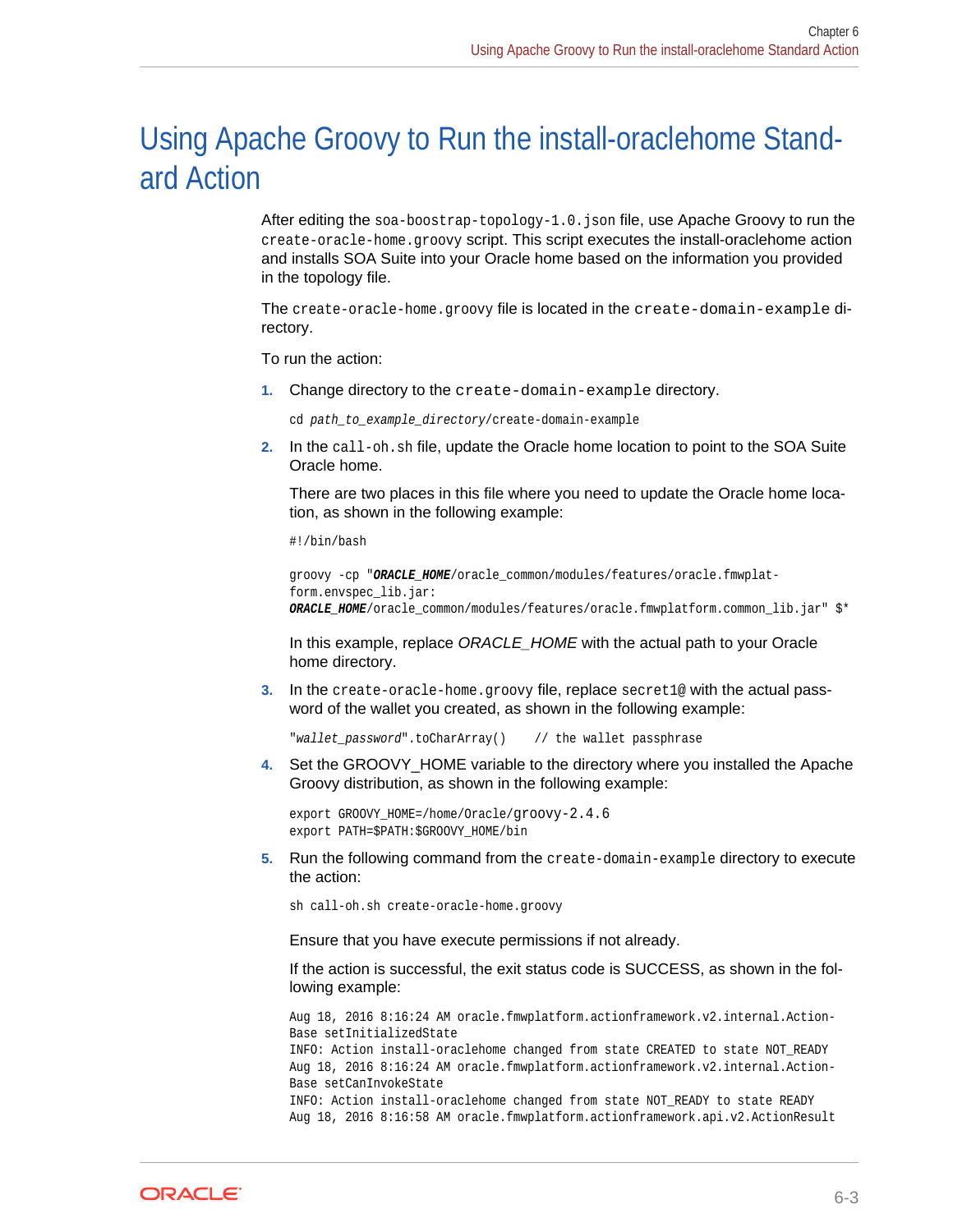```
logActionResult
INFO: SUCCESS: JAVA_ACTION: Init: FMWPLATFRM-06554
Aug 18, 2016 8:18:44 AM oracle.fmwplatform.actionframework.api.v2.ActionResult 
logActionResult
INFO: SUCCESS: JAVA_ACTION: Init: FMWPLATFRM-06554
Aug 18, 2016 8:18:44 AM oracle.fmwplatform.actionframework.v2.internal.Action-
Base setInvokedState
INFO: Action install-oraclehome changed from state READY to state NOT_READY
Aug 18, 2016 8:18:44 AM oracle.fmwplatform.actionframework.v2.internal.Action-
Base setClosedState
INFO: Action install-oraclehome changed from state NOT_READY to state DESTROYED
Aug 18, 2016 8:18:44 AM oracle.fmwplatform.actionframework.v2.internal.Action-
Base setDoneState
INFO: Action install-oraclehome changed from state DESTROYED to state DONE
{
   "actionResultList" : [ {
     "statusCode" : "SUCCESS",
     "messageId" : "FMWPLATFRM-06554",
    "statusDetail" : "JAVA_ACTION: Init: FMWPLATFRM-06554"
   }, {
     "statusCode" : "SUCCESS",
     "messageId" : "FMWPLATFRM-06554",
     "statusDetail" : "JAVA_ACTION: Init: FMWPLATFRM-06554"
   } ]
}
```
At this point, you should have an Oracle home that contains both Oracle Fusion Mid‐ dleware Infrastructure and Oracle SOA Suite.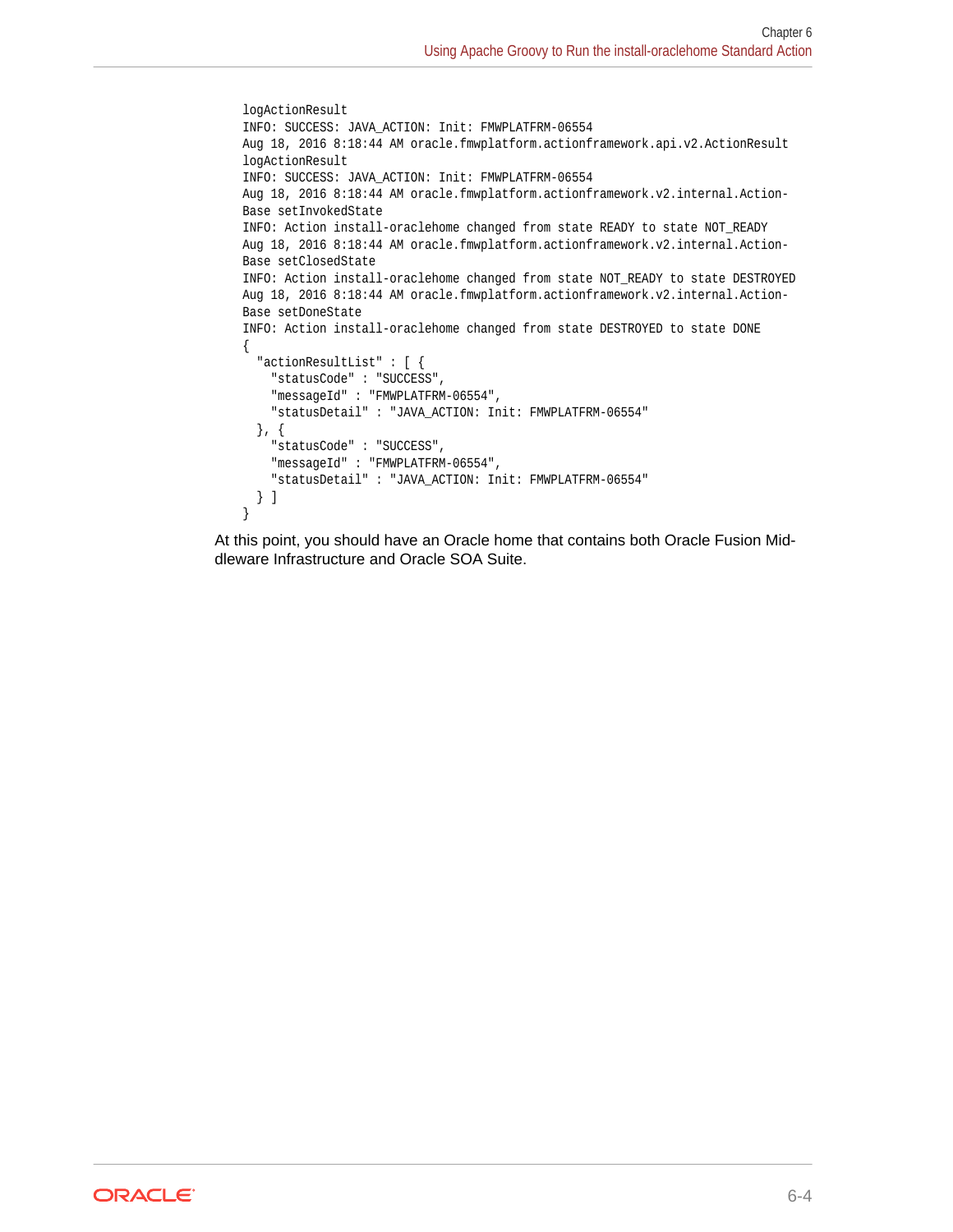# <span id="page-34-0"></span>7 Creating the Database Schemas

Before you configure the Oracle SOA Suite domain, use the Repository Creation Utility (RCU) to install the required schemas on a certified database.

- Starting the Repository Creation Utility (RCU) After you have installed Oracle SOA Suite, start the Repository Creation Utility (RCU) from the ORACLE\_HOME/oracle\_common/bin directory to create the SOA Suite schemas for the domain.
- Navigating the RCU Screens to Create the Schemas Use the RCU screens to create the database schemas.

# Starting the Repository Creation Utility (RCU)

After you have installed Oracle SOA Suite, start the Repository Creation Utility (RCU) from the ORACLE HOME/oracle common/bin directory to create the SOA Suite schemas for the domain.

To start RCU on Linux operating systems:

```
cd ORACLE_HOME/oracle_common/bin
./rcu
```
# Navigating the RCU Screens to Create the Schemas

Use the RCU screens to create the database schemas.

- [Introducing RCU](#page-35-0) The Welcome screen is the first screen that appears when you start the RCU.
- [Selecting a Method of Schema Creation](#page-35-0) Use the Create Repository screen to select a method to create and load compo‐ nent schemas into the database.
- [Providing Database Connection Details](#page-35-0) On the Database Connection Details screen, provide the database connection de‐ tails for the RCU to connect to your database.
- [Specifying a Custom Prefix and Selecting Schemas](#page-35-0) On the Select Components screen, specify a prefix to use for the SOA Infrastruc‐ ture schema and dependent schemas.
- [Specifying Schema Passwords](#page-36-0) On the Schema Passwords screen, specify how you want to set the schema pass‐ words on your database, then enter and confirm your passwords.
- **[Specifying Custom Variables](#page-37-0)** On the Custom Variables screen, specify the custom variables for the SOA Infra‐ structure schema.

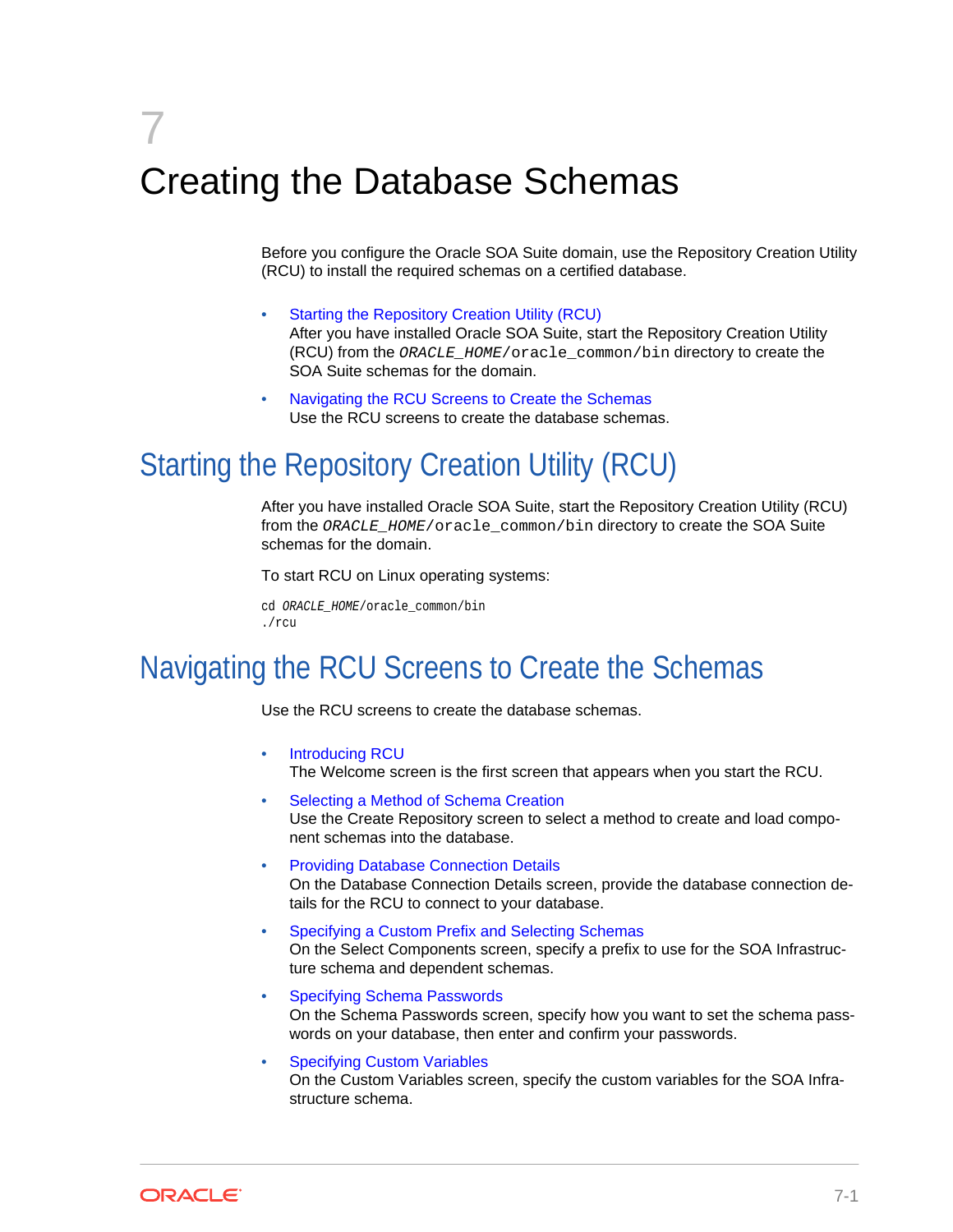- <span id="page-35-0"></span>• [Verifying Tablespace Information](#page-37-0) The Map Tablespaces screen shows the default and temporary tablespaces for the schemas you are about to create.
- [Completing Schema Creation](#page-37-0) On the Summary screen, verify your information, then click **Create** to begin sche‐ ma creation.

### Introducing RCU

The Welcome screen is the first screen that appears when you start the RCU.

Click **Next**.

### Selecting a Method of Schema Creation

Use the Create Repository screen to select a method to create and load component schemas into the database.

On the Create Repository screen:

- If you have the necessary permission and privileges to perform DBA activities on your database, select **System Load and Product Load**. This procedure assumes that you have SYSDBA privileges.
- If you do *not* have the necessary permission or privileges to perform DBA activities in the database, you must select **Prepare Scripts for System Load** on this screen. This option generates a SQL script that you can give to your database ad‐ ministrator. See Understanding System Load and Product Load in *Creating Sche‐ mas with the Repository Creation Utility*.
- If the DBA has already run the SQL script for System Load, select **Perform Prod‐ uct Load**.

#### Providing Database Connection Details

On the Database Connection Details screen, provide the database connection details for the RCU to connect to your database.

For example:

```
Database Type: Oracle Database
Name: examplehost.exampledomain.com
Port: 1521
Service Name: Orcl.exampledomain.com
User Name: sys
Password: ******
Role: SYSDBA
```
Click **Next** to proceed, then click **OK** in the dialog window to confirm that connection to the database was successful.

#### Specifying a Custom Prefix and Selecting Schemas

On the Select Components screen, specify a prefix to use for the SOA Infrastructure schema and dependent schemas.

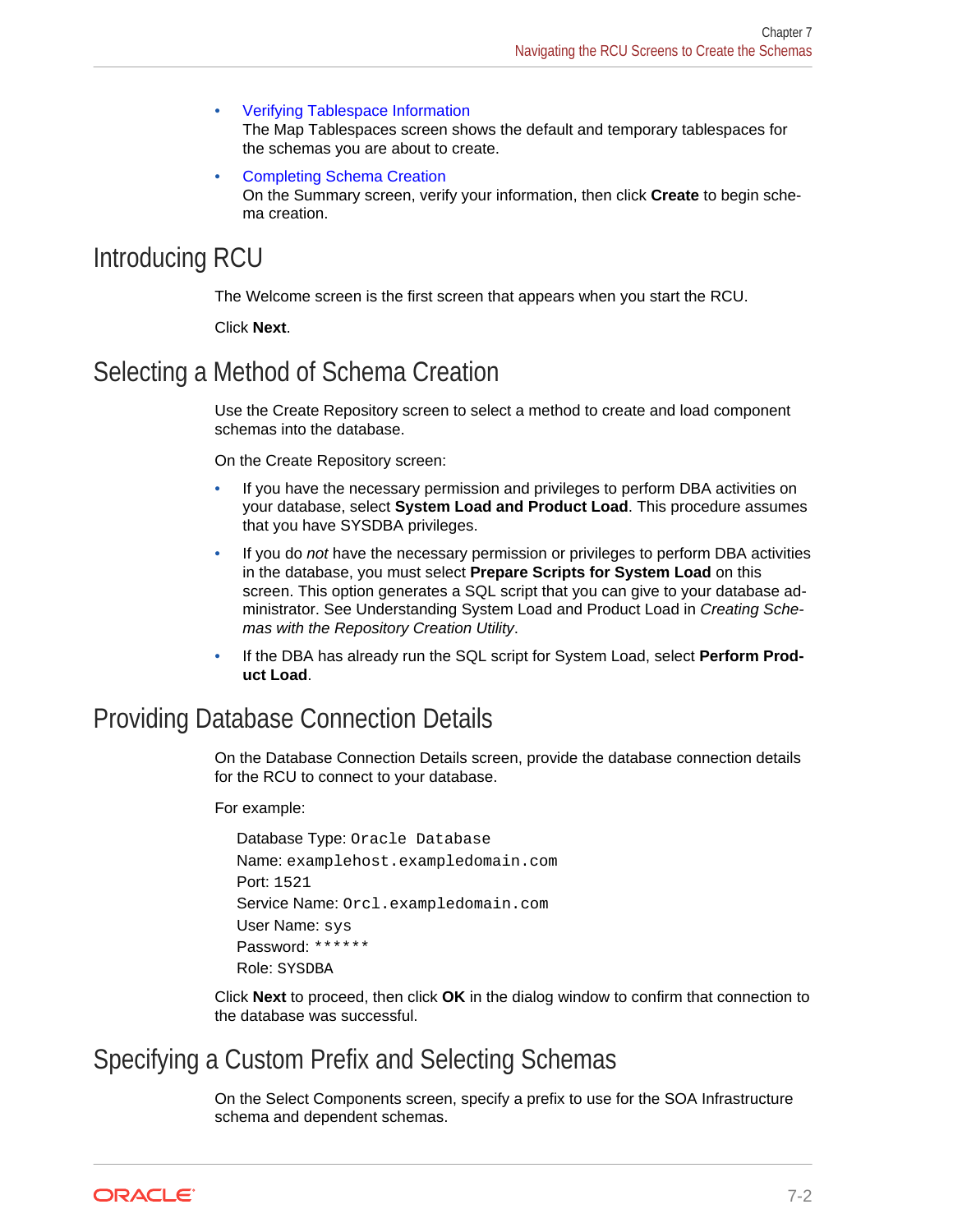<span id="page-36-0"></span>**1.** Select **Create new prefix**, and then enter FMWEX for your prefix. This is the same prefix you used when you created and added the schema credentials to the wallet (see [Creating a Wallet\)](#page-26-0).

Note that FMWEX is the schema prefix used for this tutorial. If you used a different prefix, make sure to replace FMWEX with the value of your actual prefix.

#### **Note:**

Make a note of the prefix you enter here; you will need this later on dur‐ ing the domain creation process.

The custom prefix logically groups these schemas together for use in this domain only. For more information about custom prefixes, see About Custom Prefixes in *Creating Schemas with the Repository Creation Utili‐ ty*.

- **2.** Select the **SOA Suite** schema. This will automatically select SOA Infrastructure, along with the following schemas as dependencies:
	- User Messaging Service
	- Metadata Services
	- WebLogic Services
	- Oracle Platform Security Services
	- Audit Services
	- Audit Services Append
	- Audit Services Viewer

A schema called Common Infrastructure Services is also automatically created; this schema is grayed out (you can't select it or deselect it).See About the Service Table Schema in *Creating Schemas with the Repository Creation Utility*.

For more information about how to organize your schemas in a multi-domain envi‐ ronment, see Planning Your Schema Creation in *Creating Schemas with the Re‐ pository Creation Utility*.

**3.** Click **Next** to proceed, then click **OK** to confirm that prerequisite checking for schema creation was successful.

#### Specifying Schema Passwords

On the Schema Passwords screen, specify how you want to set the schema pass‐ words on your database, then enter and confirm your passwords.

On this screen, enter the same schema passwords that you created and added to the wallet (see [Creating a Wallet](#page-26-0)).

#### **Tip:**

You must make a note of the passwords you set on this screen; you will need them later on during the domain creation process.

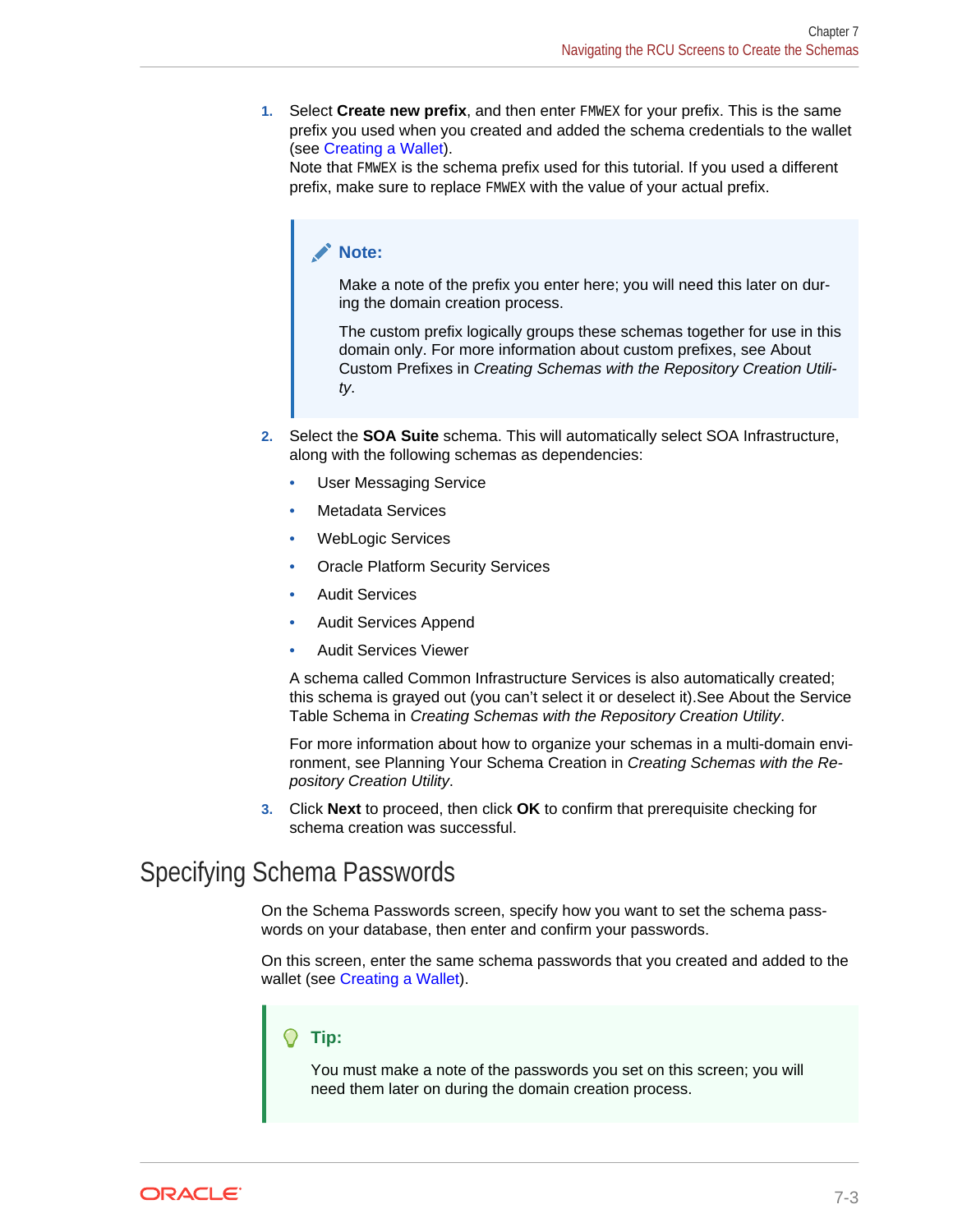#### <span id="page-37-0"></span>Specifying Custom Variables

On the Custom Variables screen, specify the custom variables for the SOA Infrastruc‐ ture schema.

For the Oracle SOA Suite sample topology, accept both default values for **Database Profile** (**Small**) and **Healthcare Integration** (**No**).

For more information, see About the Custom Variables Required for the SOA Suite Schemas in *Installing and Configuring Oracle SOA Suite and Business Process Man‐ agement*.

#### **Tip:**

For more information about the options on this screen, see Custom Variables in *Creating Schemas with the Repository Creation Utility*.

#### Verifying Tablespace Information

The Map Tablespaces screen shows the default and temporary tablespaces for the schemas you are about to create.

For this tutorial, review the information on this screen. If you don't want to make any changes on this screen, click **Next** to accept the default values.

Click **OK** on the Confirmation dialog box to begin tablespace creation. When the table‐ spaces are created, click **OK** to dismiss the progress window and continue to the Summary screen.

#### Completing Schema Creation

On the Summary screen, verify your information, then click **Create** to begin schema creation.

When you reach the Completion Summary screen, click **Close** to dismiss RCU.

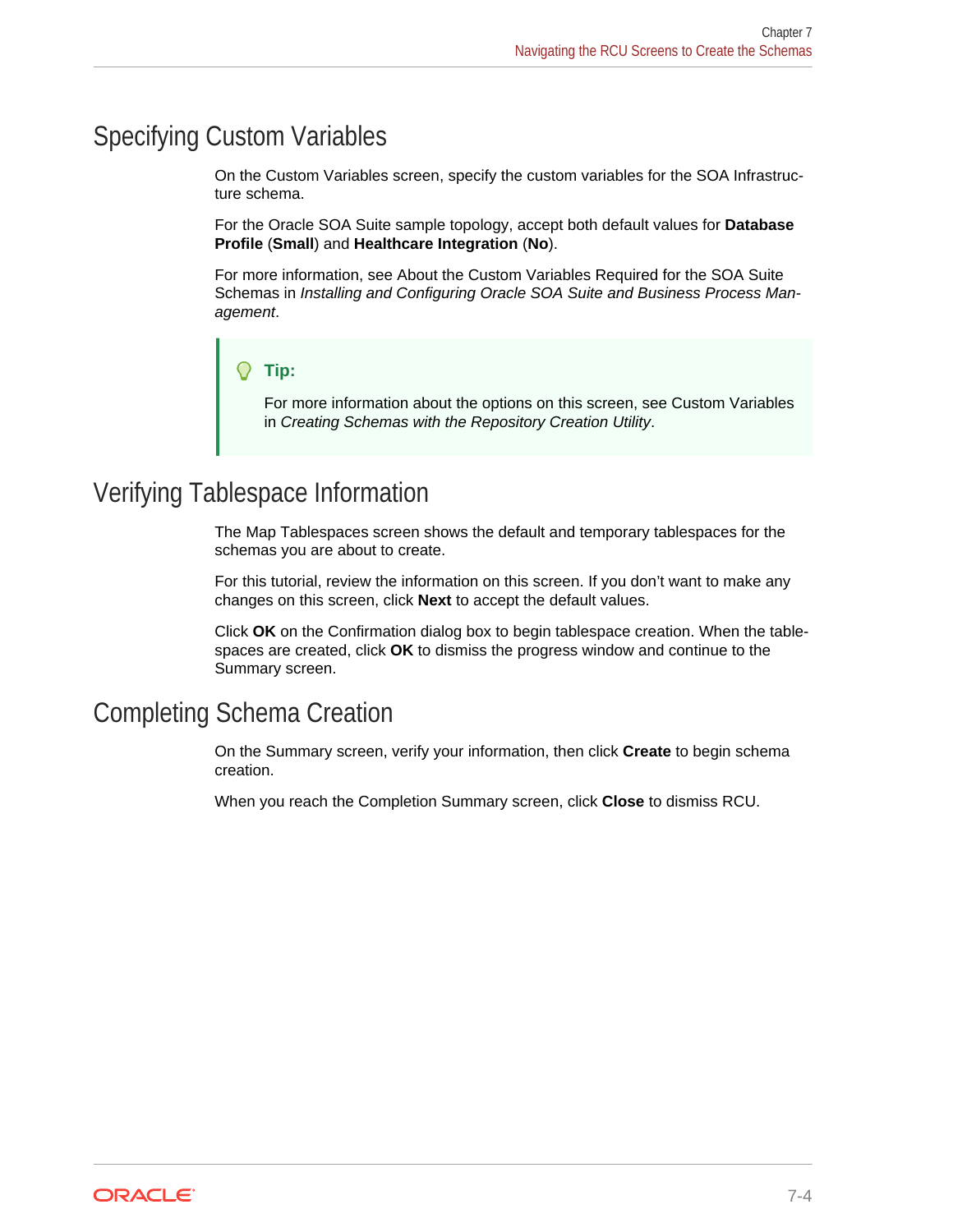# <span id="page-38-0"></span>8

# Using the Lifecycle Management Tools to Configure the SOA Suite Domain

After installing Oracle SOA Suite and creating the database schemas, follow these steps to use Apache Groovy to run the create-domain standard action and create the domain.

- **Starting FMW Composer** Start FMW Composer from the ORACLE\_HOME/oracle\_common/bin directory.
- [Opening the soa-topology-1.0.json File](#page-39-0)

After you start FMW Composer, open the sample soa-topology-1.0. json file. You need to provide information about your environment in this file to create the domain.

• [Editing the soa-topology-1.0.json File](#page-40-0)

After opening the soa-topology-1.0. json file in Composer, you need to specify information about the elements of the topology. This information will be used to configure your domain.

- [Validating and Saving the Topology File](#page-43-0) If there any validation errors found in the topology file, these errors are displayed in the validation panel at the bottom of the screen. Correct any issues before con‐ tinuing.
- [Using Apache Groovy to Run the create-domain Standard Action](#page-44-0)

After editing and validating the sample soa-topology-1.0. json file, use Apache Groovy to run the create-domain.groovy script. This script executes the createdomain action and configures your domain based on the information you specified in the topology file.

**[Starting the Servers](#page-48-0)** 

To verify that your domain is properly configured, manually start the Administration Server and Managed Server.

# Starting FMW Composer

Start FMW Composer from the ORACLE\_HOME/oracle\_common/bin directory.

**1.** Set the JAVA\_HOME environment variable to the path of a certified JDK.

For example:

export JAVA\_HOME=/home/Oracle/products/jdk1.8.0\_101

**2.** Change directory to the ORACLE\_HOME/oracle\_common/bin directory and start FMW Composer (fmw-composer.sh).

cd ORACLE\_HOME/oracle\_common/bin ./fmw-composer.sh

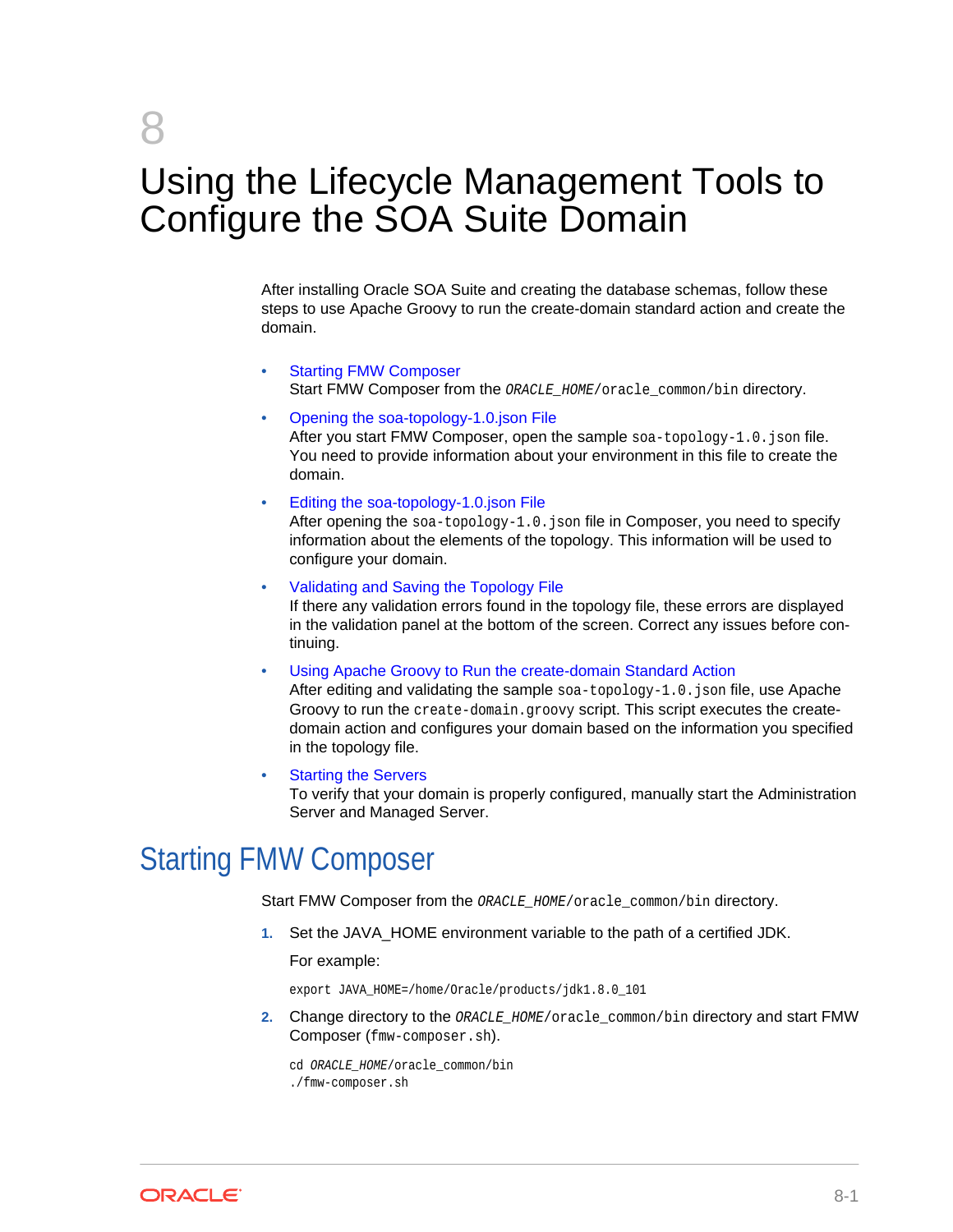## <span id="page-39-0"></span>Opening the soa-topology-1.0.json File

After you start FMW Composer, open the sample soa-topology-1.0.json file. You need to provide information about your environment in this file to create the domain.

This file is located in the path\_to\_example\_directory/create-domain-example/models/topologies directory.

- **1.** From the **File** menu, select **Settings** to open the Composer Settings page.
- **2.** On the Composer Settings page, specify the location of the Oracle home where Oracle SOA Suite and the LCM Tools are installed.
	- **a.** Click **select** next to **Oracle Home**.
	- **b.** In the **Select an Oracle Home** dialog box, select the Oracle home directory and click **Open**.
- **3.** After specifying the Oracle home location, specify the location of the wallet you created in the path to example directory/create-domain-example/ mywallet directory.
	- **a.** Click **change** next to **Wallet**.
	- **b.** In the **Change wallet** dialog box, select **Select an existing wallet** and click **OK**.
	- **a.** In the **Select a Wallet Directory** dialog box, select the path to example\_directory/create-domain-example/mywallet directory and click **Open**.
	- **b.** Enter the wallet password and click **OK**.
- **4.** Click **OK** to close the Settings page.
- **5.** From the **File** menu, select **Open File...**
- **6.** In the **Open Composer File** dialog box, navigate to the path\_to\_example\_directory/create—domain—example/models/topologies directory.
- **7.** Select **soa-topology-1.0.json** and click **Open**.

When you open the file, you should see the following topology diagram on the screen:

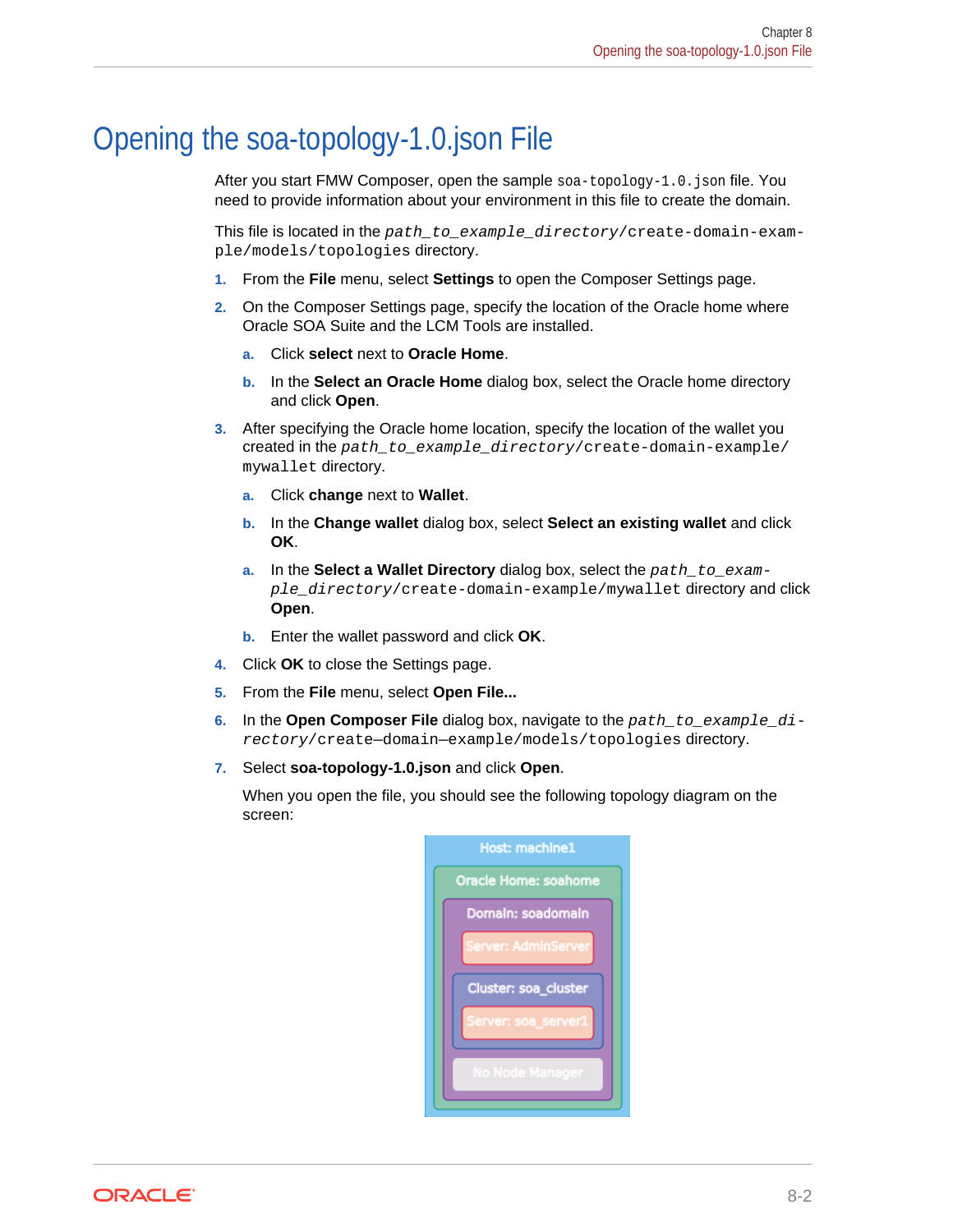# <span id="page-40-0"></span>Editing the soa-topology-1.0.json File

After opening the soa-topology-1.0. json file in Composer, you need to specify information about the elements of the topology. This information will be used to configure your domain.

You should specify all values that are pertinent to your environment. The environment specification does not model default values.

Complete the following tasks to fill in the topology file with values specific to your envi‐ ronment:

- Editing the Host Address Enter the host address for the host in the Address field.
- Editing the Oracle Home Element Specify information about the SOA Suite Oracle home directory, such as the Ora‐ cle home and Java JDK locations.
- [Editing the Domain Element](#page-41-0) Specify information about the SOA Suite domain, such as the directory locations for where the domain and applications will be created.
- [Editing the Administration Server Element](#page-42-0) Specify the listen address and listen port to be used by the WebLogic Administra‐ tion Server.
- [Editing the Managed Server Element](#page-42-0) Specify the listen address and listen port to be used by the Managed Server.
- [Editing the Schema Information](#page-42-0) Use the **Data Sources** tab in Composer to edit and verify the schema and data source information for the topology.
- [Editing the Database URL](#page-43-0) Specify the connection information for the database in which you created the sche‐ mas.

#### Editing the Host Address

Enter the host address for the host in the Address field.

Select the **Host: machine1** box in the Composer topology diagram. This will display a panel on the right side of the screen with fields where you can specify information about the host.

In the **Address** field, enter the primary IP address or DNS name of this host. The de‐ fault value is 127.0.0.1.

#### Editing the Oracle Home Element

Specify information about the SOA Suite Oracle home directory, such as the Oracle home and Java JDK locations.

**1.** Select the **Oracle home: soahome** box in the Composer topology diagram.

This will display a panel on the right side of the screen with fields where you can specify information about the Oracle home.

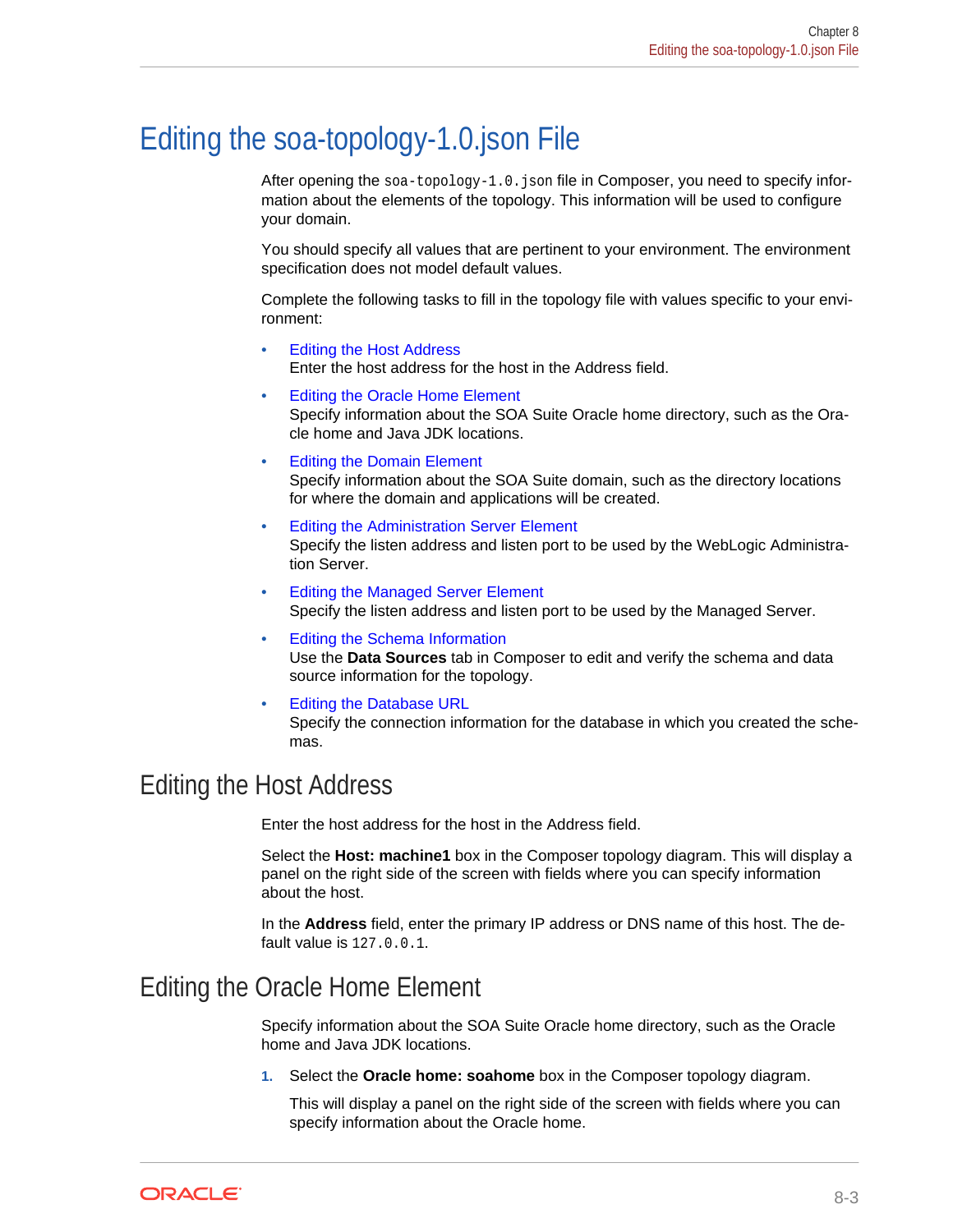<span id="page-41-0"></span>**2.** In the **Path** field, enter the full path to the Oracle home where you installed Oracle SOA Suite.

For example:

/home/Oracle/products/fmw12213

**3.** In the **Java Home** field, enter the path to a certified JDK.

For example:

```
/home/Oracle/products/jdk1.8.0_101
```
#### Editing the Domain Element

Specify information about the SOA Suite domain, such as the directory locations for where the domain and applications will be created.

**1.** Select the **Domain: soadomain** box in the Composer topology diagram.

This will display a panel on the right side of the screen with fields where you can specify information about the domain you will create.

**2.** In the **Path** field, enter the full path to the domain home directory. This is the direc‐ tory where the domain will be created and will be referred to as *DOMAIN\_HOME* in this guide.

For example:

/home/Oracle/config/domains/soadomain

Oracle recommends that you place your domain home outside of the Oracle home directory. For more information on selecting a domain home, see About the Do‐ main Home Directory in *Planning an Installation of Oracle Fusion Middleware*.

Make a note of the domain location; you need it later to access the scripts that start the servers.

**3.** In the **Application Path** field, enter the full path to the application home directory. This is the directory where applications associated with the domain will be created and will be referred to as *APPLICATION\_HOME* in this guide.

For example:

/home/Oracle/config/applications/soadomain

Oracle recommends that you place your application home outside of the Oracle home directory. For more information on selecting an application home, see About the Application Home Directory in *Planning an Installation of Oracle Fusion Mid‐ dleware*.

**4.** In the **Admin Server Url** field, enter the URL that will be used to connect to the domain's Administration Server. Use the following format:

http://adminserver\_host:adminserver\_port

Make a note of the Administration Server URL; you need it later to access the Ad‐ ministration Server.

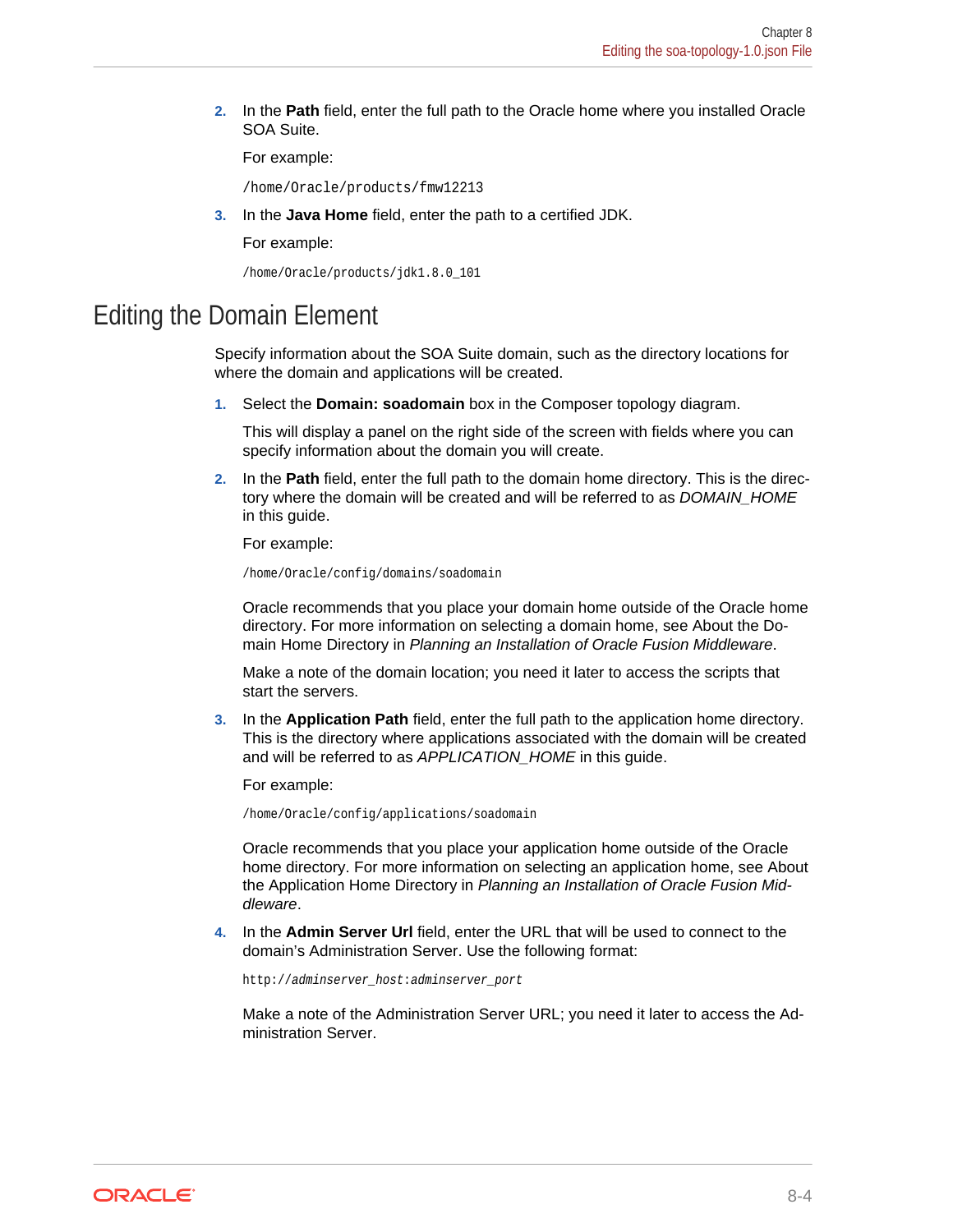#### <span id="page-42-0"></span>Editing the Administration Server Element

Specify the listen address and listen port to be used by the WebLogic Administration Server.

- **1.** Select the **Server: AdminServer** box in the Composer topology diagram.
- **2.** On the right side of the screen, verify that the **Is Admin Server** option is checked (checked by default).
- **3.** In the **Name** field, enter a name for the Administration Server. The default name is AdminServerBinding.
- **4.** In the **Listen Address** field, specify the IP address or DNS name of the host where the Administration Server will reside. The default value is 127.0.0.1.
- **5.** In the **Listen Port** field, enter the port number to be used by the Administration Server. The default port is 7001.

### Editing the Managed Server Element

Specify the listen address and listen port to be used by the Managed Server.

- **1.** Select the **Server: soa\_server1** box in the Composer topology diagram.
- **2.** On the right side of the screen, verify that the **Is Admin Server** option is un‐ checked (unchecked by default).
- **3.** In the **Name** field, enter a name for the Managed Server. The default name is soa\_server1Binding.
- **4.** In the **Listen Address** field, specify the IP address or DNS name of the host where the Managed Server will reside. The default value is 127.0.0.1.
- **5.** In the **Listen Port** field, enter the port number to be used by the Managed Server. The default port is 7002.

#### Editing the Schema Information

Use the **Data Sources** tab in Composer to edit and verify the schema and data source information for the topology.

**1.** Navigate to the **Data Sources** tab, and use the following table to verify the **Prefix** fields for each of the schema components.

Note that FMWEX is the schema prefix used for this tutorial. If you used a different prefix, make sure to replace FMWEX with the value of your actual prefix in each of the **Prefix** fields.

| Component         | <b>Credential</b> | <b>Prefix</b> |
|-------------------|-------------------|---------------|
| <b>IAU</b>        | db1/iau           | <b>FMWEX</b>  |
| IAU APPEND        | db1/iau-append    | <b>FMWEX</b>  |
| <b>IAU VIEWER</b> | db1/iau-viewer    | <b>FMWEX</b>  |
| <b>MDS</b>        | db1/mds           | <b>FMWEX</b>  |
| <b>OPSS</b>       | db1/opss          | <b>FMWEX</b>  |

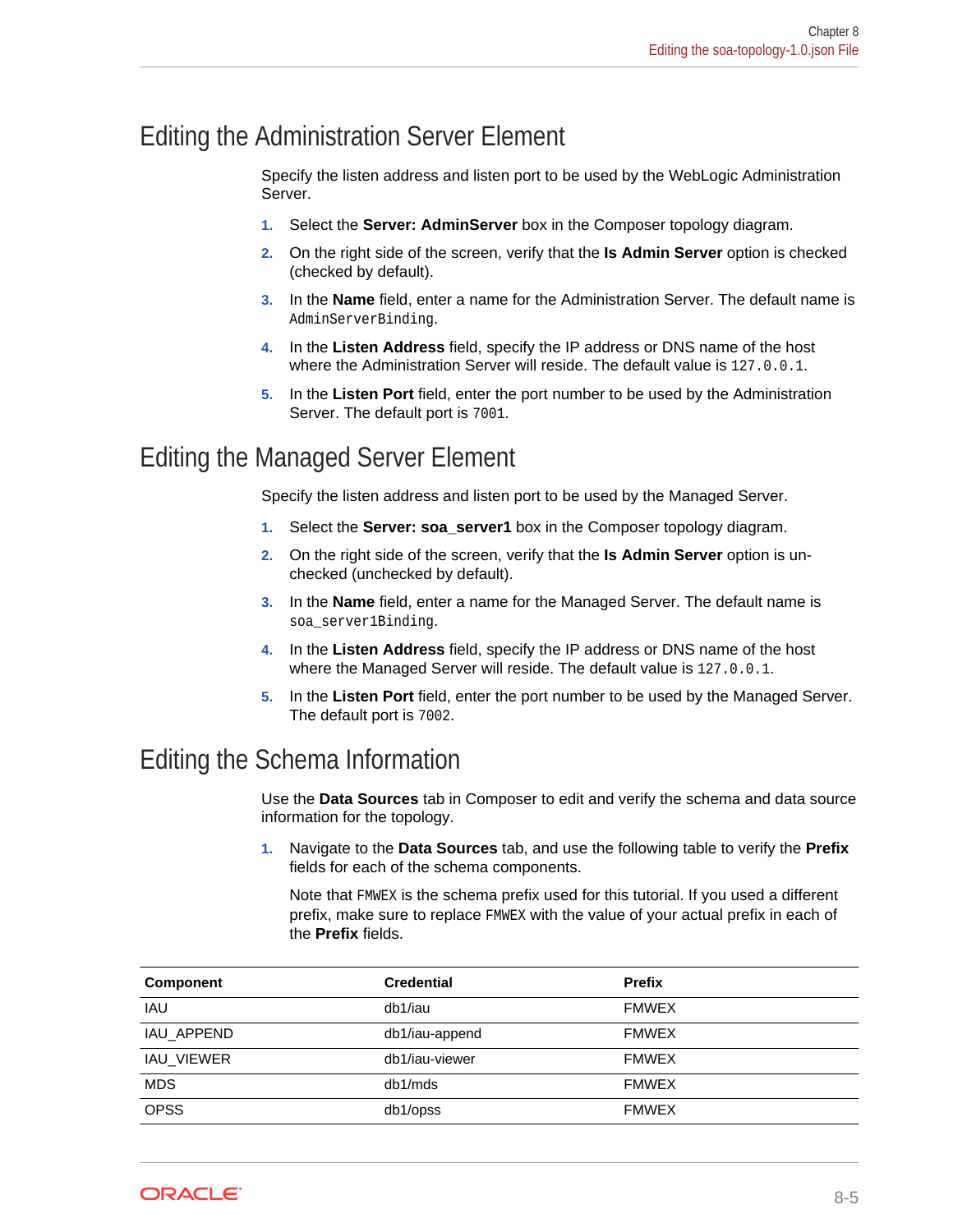<span id="page-43-0"></span>

| Component       | <b>Credential</b> | <b>Prefix</b> |
|-----------------|-------------------|---------------|
| <b>SOAINFRA</b> | db1/soa-infra     | <b>FMWEX</b>  |
| <b>STB</b>      | db1/stb           | <b>FMWEX</b>  |
| <b>UCSUMS</b>   | db1/ums           | <b>FMWEX</b>  |
| <b>WLS</b>      | db1/wls           | <b>FMWEX</b>  |

- **2.** The dummy schema component groups data sources that are not associated with a particular schema in their templates. Similar to the other components, you will need to assign a database to this component as well as credentials to run the ac‐ tion.
	- **a.** Select **Component: dummy**, and on the right side of the screen, click **select** next to the **Credential** field to assign credentials to this component.

A dialog box appears that lists the credentials in the wallet. You can assign an existing credential from the list, or click **New** to add a new one to the wallet for this component.

- **b.** To assign a database, right-click **Component: dummy** on the screen and se‐ lect **Assign Existing Database to Schema Component 'dummy'** to select a database for this component.
- **3.** Select the **DS: SOALocalTxDataSource** data source associated with the SOAIN‐ FRA component, and deselect the **XA** check box on the right side of the screen.

Repeat this step to deselect this option for **DS: EDNLocalTxDataSource** as well.

**4.** The WLSSchemaDataSource data source associated with the WLS component is not defined in any template for the domain. Right-click **DS: WLSSchemaData‐ Source** on the screen to remove it.

#### Editing the Database URL

Specify the connection information for the database in which you created the sche‐ mas.

- **1.** Navigate to the **Data Sources** tab, and select the **Node** element on the screen.
- **2.** In the **Connect String** field, enter the JDBC URL to the database repository in the following format:

jdbc:oracle:thin:@db\_host:db\_port/service\_name

Where *db\_host* is the host name of the machine on which the database resides, *db\_port* is the listener port of the database, and *service\_name* is the service name identified for the database.

# Validating and Saving the Topology File

If there any validation errors found in the topology file, these errors are displayed in the validation panel at the bottom of the screen. Correct any issues before continuing.

To locate an error in the file, select the error message from the list, and then click  $\blacksquare$ You can also double-click the error message to go straight to the panel that contains the error.

After correcting any errors, save the file and exit Composer.

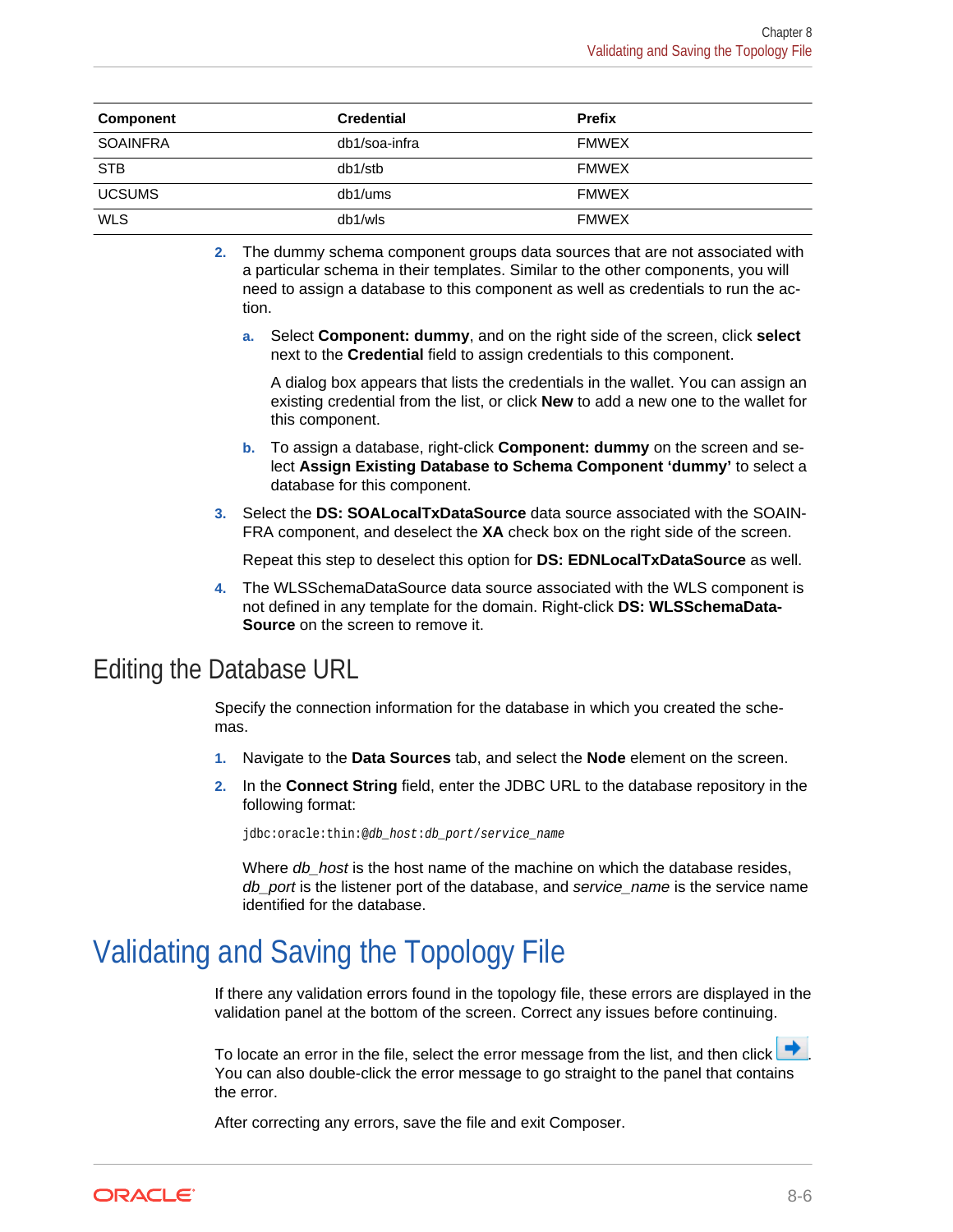# <span id="page-44-0"></span>Using Apache Groovy to Run the create-domain Standard Action

After editing and validating the sample soa-topology-1.0.json file, use Apache Groovy to run the create-domain.groovy script. This script executes the create-domain ac‐ tion and configures your domain based on the information you specified in the topolo‐ gy file.

The create-domain.groovy script is located in the create-domain-example directory.

To run the action:

**1.** Change directory to the create-domain-example directory.

cd path\_to\_example\_directory/create-domain-example

**2.** In the call-domain.sh file, update the Oracle home location to point to the SOA Suite Oracle home.

There are two places in this file where you must update the Oracle home location, as shown in the following example.

#!/bin/bash

```
groovy -cp "ORACLE_HOME/oracle_common/modules/features/oracle.fmwplat-
form.envspec_lib.jar:
ORACLE_HOME/oracle_common/modules/features/oracle.fmwplatform.common_lib.jar" $*
```
In this example, replace *ORACLE\_HOME* with the actual path to your Oracle home directory.

**3.** In the create-domain.groovy file in the create-domain-example directory, update the Oracle home location to point to the SOA Suite Oracle home.

For example:

// get ready to run the action

```
def af = DefaultActionFactoryLocator.locateActionFactory()
def action = af.getAction("create-domain", "ORACLE_HOME")
def target = ModelTargetFactory.createDomainTarget("soadomain")
def targets = new ArrayList<ModelTarget>()
targets.add(target)
```
In this example, replace *ORACLE\_HOME* with the actual path to your Oracle home directory.

**4.** In the create-domain.groovy file, replace secret1@ with the actual password of the wallet you created, as shown in the following example:

"wallet\_password".toCharArray() // the wallet passphrase

**5.** Verify that the ORACLE\_HOME variable is not set in your environment.

echo \$ORACLE\_HOME

If the ORACLE\_HOME variable is set in your environment, unset it before running create-domain.groovy:

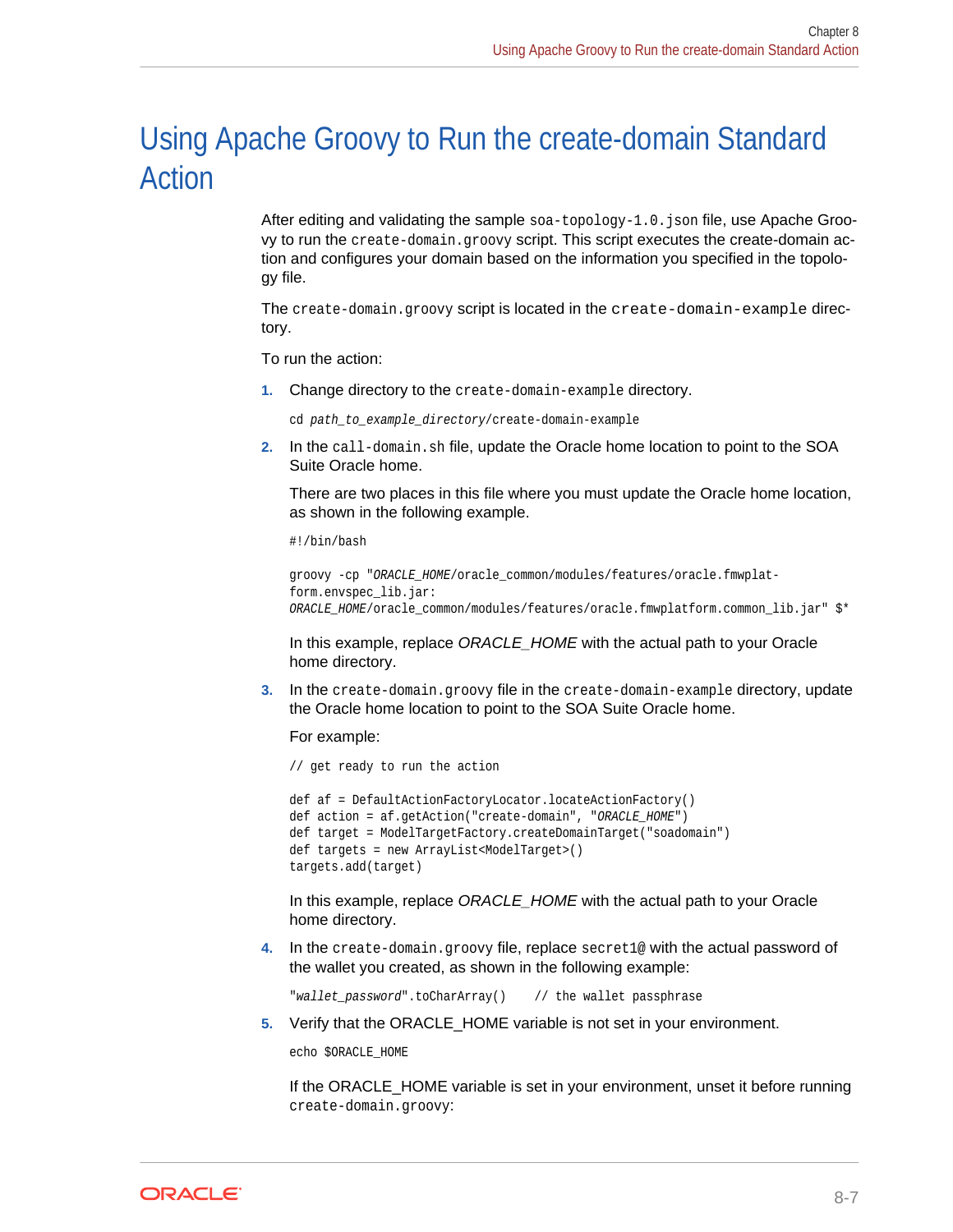unset ORACLE\_HOME

**6.** If not already set, set the JAVA\_HOME variable to the path of a certified JDK, as shown in the following example:

```
export JAVA_HOME=/home/Oracle/products/jdk1.8.0_101
```
**7.** If not already set, set the GROOVY\_HOME variable to the directory where you installed the Apache Groovy distribution, as shown in the following example:

```
export GROOVY_HOME=/home/Oracle/groovy-2.4.6
export PATH=$PATH:$GROOVY_HOME/bin
```
**8.** Run the following command from the create-domain-example directory to execute the action:

sh call-domain.sh create-domain.groovy

If the action is successful, the exit status code is SUCCESS, as shown in the fol‐ lowing example:

May 18, 2016 9:39:28 AM oracle.fmwplatform.actionframework.v2.internal.AbstractActionImpl logActionResult INFO: SUCCESS: JAVA\_WLST\_ACTION: Init: May 18, 2016 9:39:28 AM oracle.fmwplatform.actionframework.v2.internal.Action-Base setInitializedState INFO: Action create-domain changed from state CREATED to state NOT\_READY May 18, 2016 9:39:28 AM oracle.fmwplatform.actionframework.v2.internal.Action-Base setCanInvokeState INFO: Action create-domain changed from state NOT\_READY to state READY May 18, 2016 9:39:28 AM oracle.fmwplatform.actionframework.v2.logging.internal.ActionsLoggerImpl logComponentCall INFO: Action create-domain: Calling the component wlst.selectTemplate(Basic Web-Logic Server Domain) {"domainName":"soadomain"} May 18, 2016 9:39:39 AM oracle.fmwplatform.actionframework.v2.logging.internal.ActionsLoggerImpl logComponentReturn INFO: Action create-domain: Resuming execution upon the return from the component wlst.selectTemplate(Basic WebLogic Server Domain) {"domainName":"soadomain"} May 18, 2016 9:39:39 AM oracle.fmwplatform.actionframework.v2.logging.internal.ActionsLoggerImpl logComponentCall INFO: Action create-domain: Calling the component wlst.selectTemplate(Oracle SOA Suite) {"domainName":"soadomain"} May 18, 2016 9:39:39 AM oracle.fmwplatform.actionframework.v2.logging.internal.ActionsLoggerImpl logComponentReturn INFO: Action create-domain: Resuming execution upon the return from the component wlst.selectTemplate(Oracle SOA Suite) {"domainName":"soadomain"} May 18, 2016 9:39:39 AM oracle.fmwplatform.actionframework.v2.logging.internal.ActionsLoggerImpl logComponentCall INFO: Action create-domain: Calling the component wlst.loadTemplates() {"domain-Name":"soadomain"} May 18, 2016 9:39:52 AM oracle.fmwplatform.actionframework.v2.logging.internal.ActionsLoggerImpl logComponentReturn INFO: Action create-domain: Resuming execution upon the return from the component wlst.loadTemplates() {"domainName":"soadomain"} drw- AppDeployment drw- CoherenceClusterSystemResource drw- Credential drw- FileStore drw- JDBCSystemResource drw- JMSServer drw- JMSSystemResource

drw- Keystore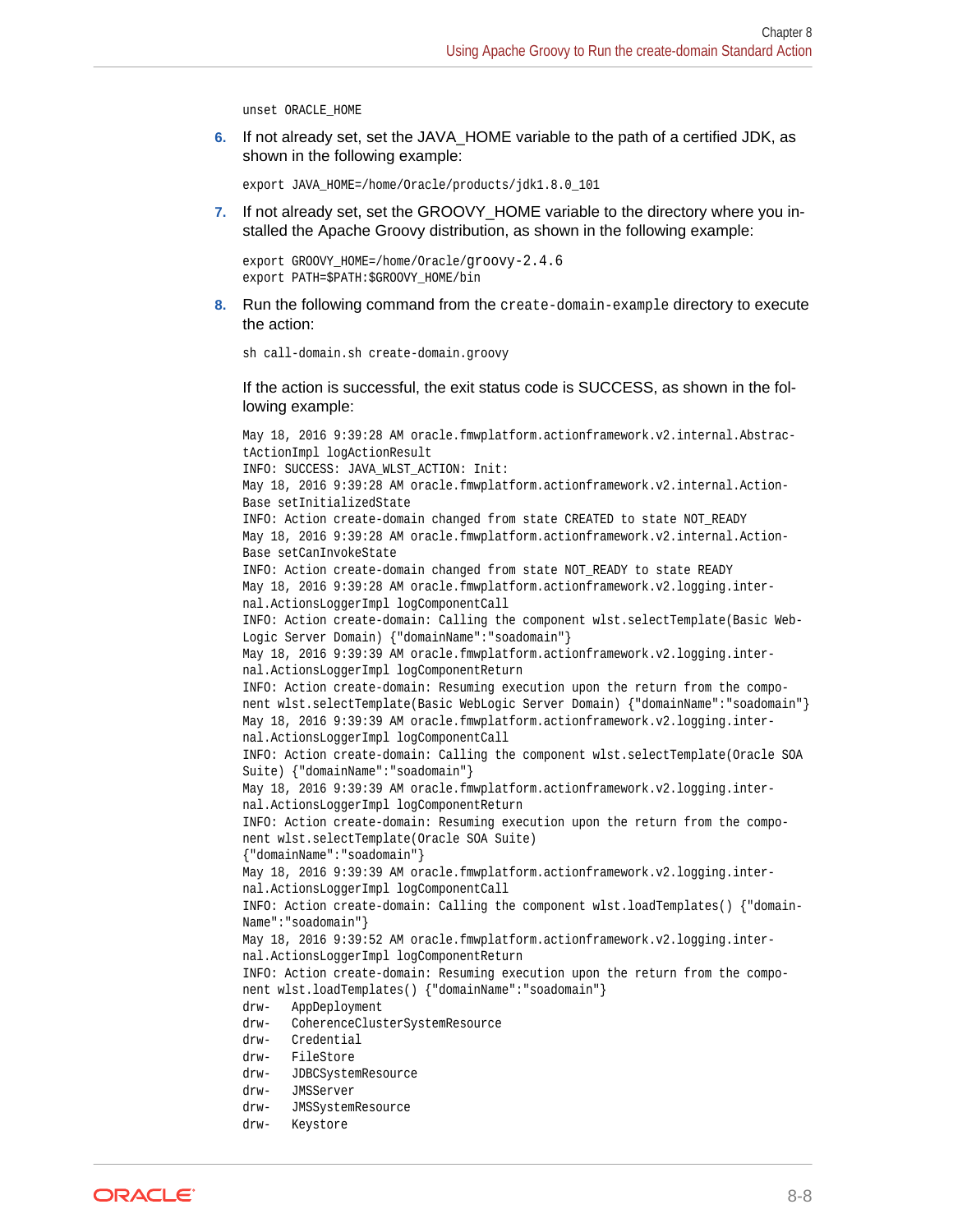drw- Library drw- NMProperties drw- Security drw- SecurityConfiguration drw- SelfTuning drw- Server drw- ServerTemplate drw- ShutdownClass drw- StartupClass drw- StartupGroupConfig drw- WLDFSystemResource drw- WebAppContainer drw- AdminServer drw- soa\_server1 drw- AppDeployment drw- CoherenceClusterSystemResource drw- Credential drw- FileStore drw- JDBCSystemResource drw- JMSServer drw- JMSSystemResource drw- Keystore drw- Library drw- NMProperties drw- Security drw- SecurityConfiguration drw- SelfTuning drw- Server drw- ServerTemplate drw- ShutdownClass drw- StartupClass drw- StartupGroupConfig drw- WLDFSystemResource drw- WebAppContainer drw- AdminServer May 18, 2016 9:39:53 AM oracle.fmwplatform.actionframework.v2.logging.internal.ActionsLoggerImpl logInfo INFO: Action create-domain: Server AdminServerBinding is not mapped to a domain node manager {"domainName":"soadomain"} May 18, 2016 9:39:54 AM oracle.fmwplatform.actionframework.v2.logging.internal.ActionsLoggerImpl logInfo INFO: Action create-domain: Server soa\_server1Binding is not mapped to a domain node manager {"domainName":"soadomain"} drw- AppDeployment drw- CoherenceClusterSystemResource drw- Credential drw- FileStore drw- JDBCSystemResource drw- JMSServer drw- JMSSystemResource drw- Keystore drw- Library drw- NMProperties drw- Security drw- SecurityConfiguration drw- SelfTuning drw- Server drw- ServerTemplate drw- ShutdownClass drw- StartupClass drw- StartupGroupConfig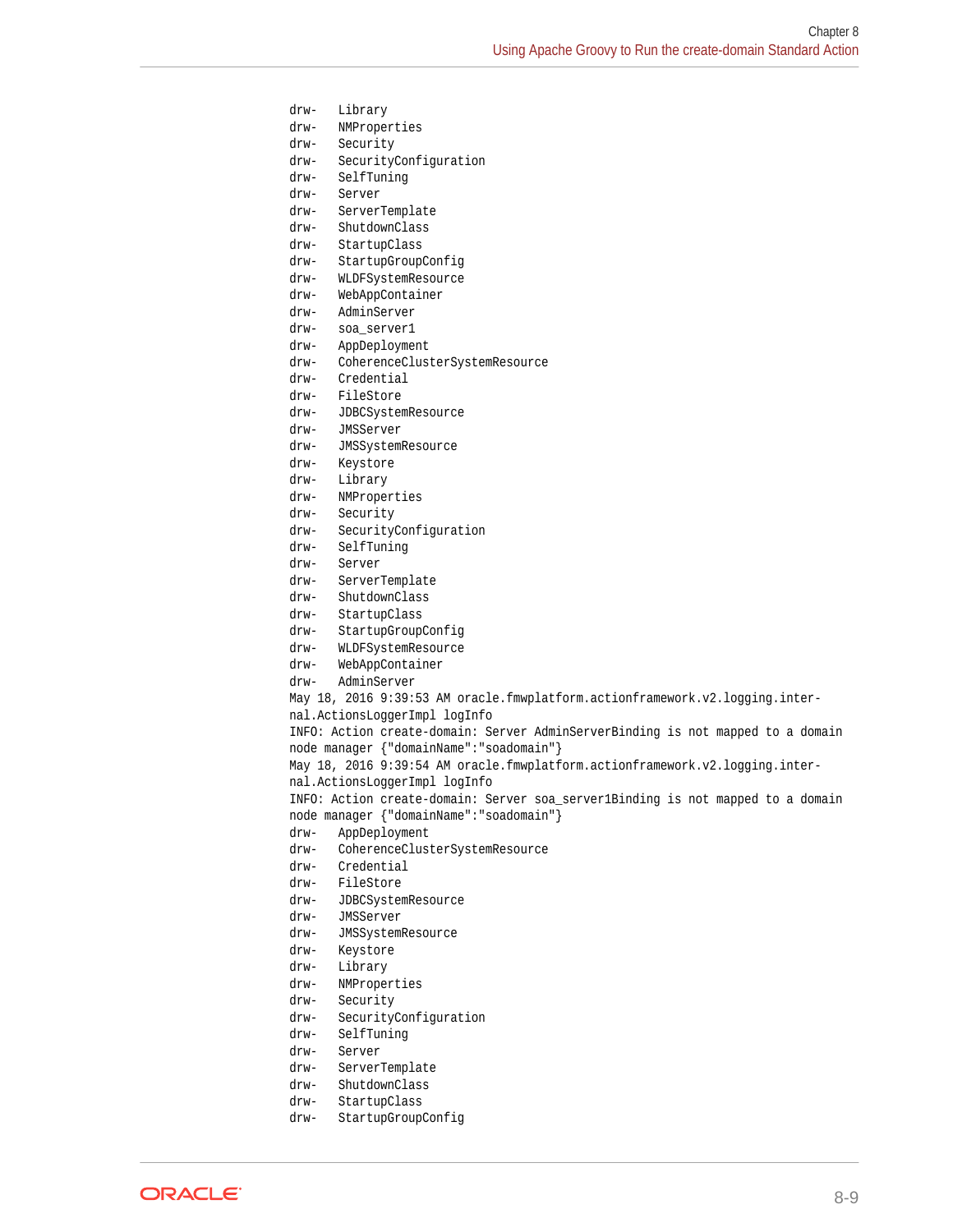```
drw- WLDFSystemResource
drw- WebAppContainer
drw- AppDeployment
drw- CoherenceClusterSystemResource
drw- Credential
drw- FileStore
drw- JDBCSystemResource
drw- JMSServer
drw- JMSSystemResource
drw- Keystore
drw- Library
drw- NMProperties
drw- Security
drw- SecurityConfiguration
drw- SelfTuning
drw- Server
drw- ServerTemplate
drw- ShutdownClass
drw- StartupClass
drw- StartupGroupConfig
drw- WLDFSystemResource
drw- WebAppContainer
drw- AppDeployment
drw- CoherenceClusterSystemResource
drw- Credential
drw- FileStore
drw- JDBCSystemResource
drw- JMSServer
drw- JMSSystemResource
drw- Keystore
drw- Library
drw- NMProperties
drw- Security
drw- SecurityConfiguration
drw- SelfTuning
drw- Server
drw- ServerTemplate
drw- ShutdownClass
drw- StartupClass
drw- StartupGroupConfig
drw- WLDFSystemResource
drw- WebAppContainer
drw- Property
drw- Property
drw- Property
drw- Property
drw- Property
drw- Property
drw- Property
drw- Property
drw- Property
drw- Property
drw- Property
drw- Property
drw- Property
drw- Property
drw- Property
May 18, 2016 9:39:57 AM oracle.fmwplatform.actionframework.v2.logging.inter-
nal.ActionsLoggerImpl logComponentCall
INFO: Action create-domain: Calling the component wlst.writeDomain() {"domain-
Name":"soadomain"}
```
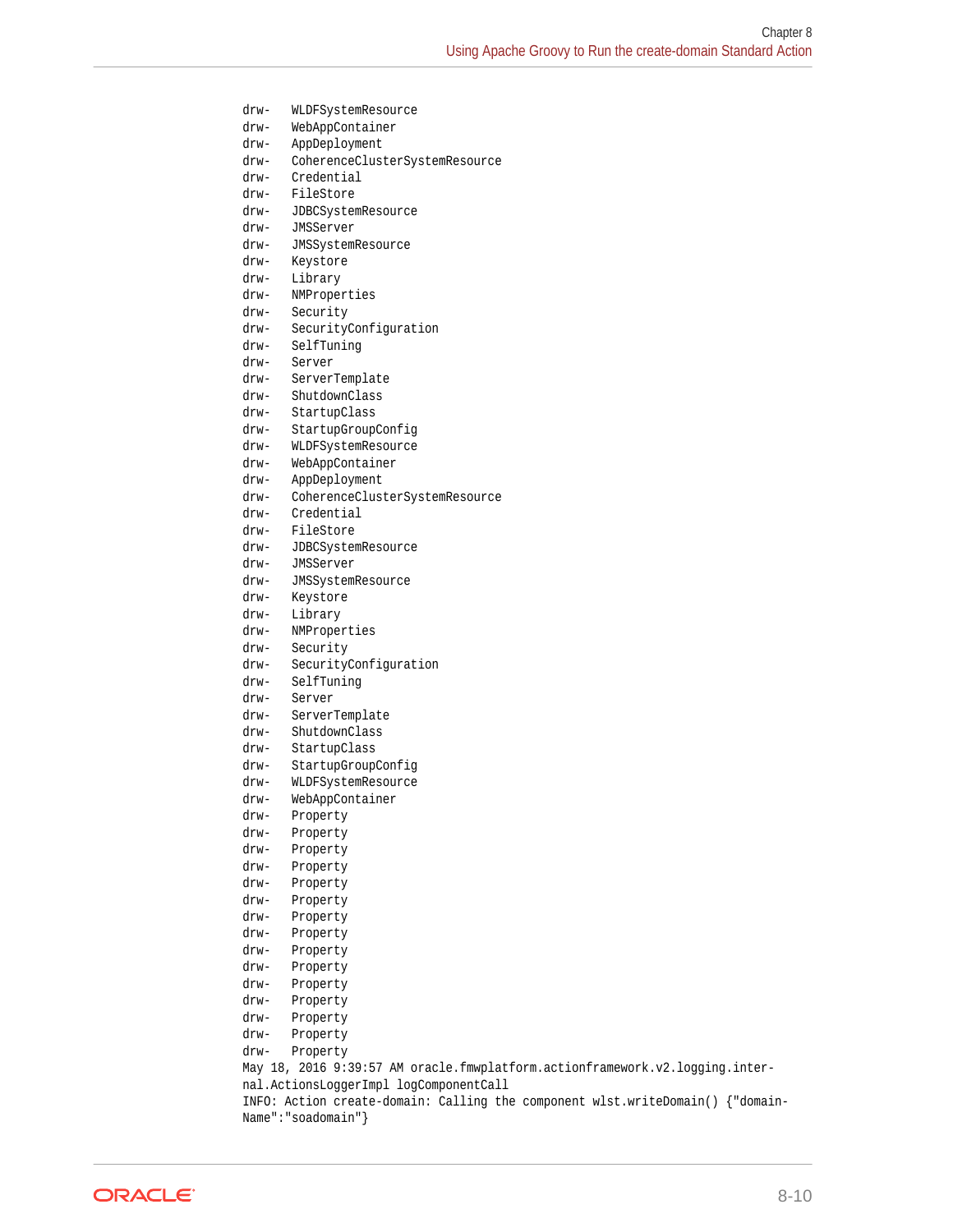```
May 18, 2016 9:42:21 AM oracle.fmwplatform.actionframework.v2.logging.inter-
nal.ActionsLoggerImpl logComponentReturn
INFO: Action create-domain: Resuming execution upon the return from the compo-
nent wlst.writeDomain() {"domainName":"soadomain"}
May 18, 2016 9:42:21 AM oracle.fmwplatform.actionframework.v2.internal.Abstrac-
tActionImpl logActionResult
INFO: SUCCESS: Action create-domain succeeded for Target soadomain
May 18, 2016 9:42:21 AM oracle.fmwplatform.actionframework.v2.internal.Action-
Base setInvokedState
INFO: Action create-domain changed from state READY to state NOT_READY
May 18, 2016 9:42:21 AM oracle.fmwplatform.actionframework.v2.internal.Abstrac-
tActionImpl logActionResult
INFO: SUCCESS: Action create-domain succeeded for Target soadomain
May 18, 2016 9:42:21 AM oracle.fmwplatform.actionframework.v2.internal.Action-
Base setClosedState
INFO: Action create-domain changed from state NOT_READY to state DESTROYED
May 18, 2016 9:42:21 AM oracle.fmwplatform.actionframework.v2.internal.Action-
Base setDoneState
INFO: Action create-domain changed from state DESTROYED to state DONE
{
   "actionResultList" : [ {
     "statusCode" : "SUCCESS",
     "statusDetail" : "JAVA_WLST_ACTION: Init: "
   }, {
     "statusCode" : "SUCCESS",
     "statusDetail" : "Action create-domain succeeded for Target soadomain",
     "target" : {
       "domainName" : "soadomain"
\left\{\begin{array}{ccc} \end{array}\right\}
```
## Starting the Servers

To verify that your domain is properly configured, manually start the Administration Server and Managed Server.

**1.** To start the WebLogic Administration Server, change directory to the DO-MAIN\_HOME/bin directory and run the following command:

./startWebLogic.sh

**2.** To verify that the Administration Server is running, enter the following URL in a browser to access the WebLogic Administration Console:

http://adminserver\_host:adminserver\_port/console

Log in using the WebLogic administrator credentials that you created and added to the wallet for this tutorial. See [Creating a Wallet.](#page-26-0)

**3.** After starting the Administration Server, start the Managed Server from the  $DO-$ MAIN\_HOME/bin directory:

./startManagedWebLogic.sh managed\_server\_name http://adminserver\_host:adminserver\_port

You are prompted for the administrator user login credentials. Enter the WebLogic administrator credentials that you created and added to the wallet.

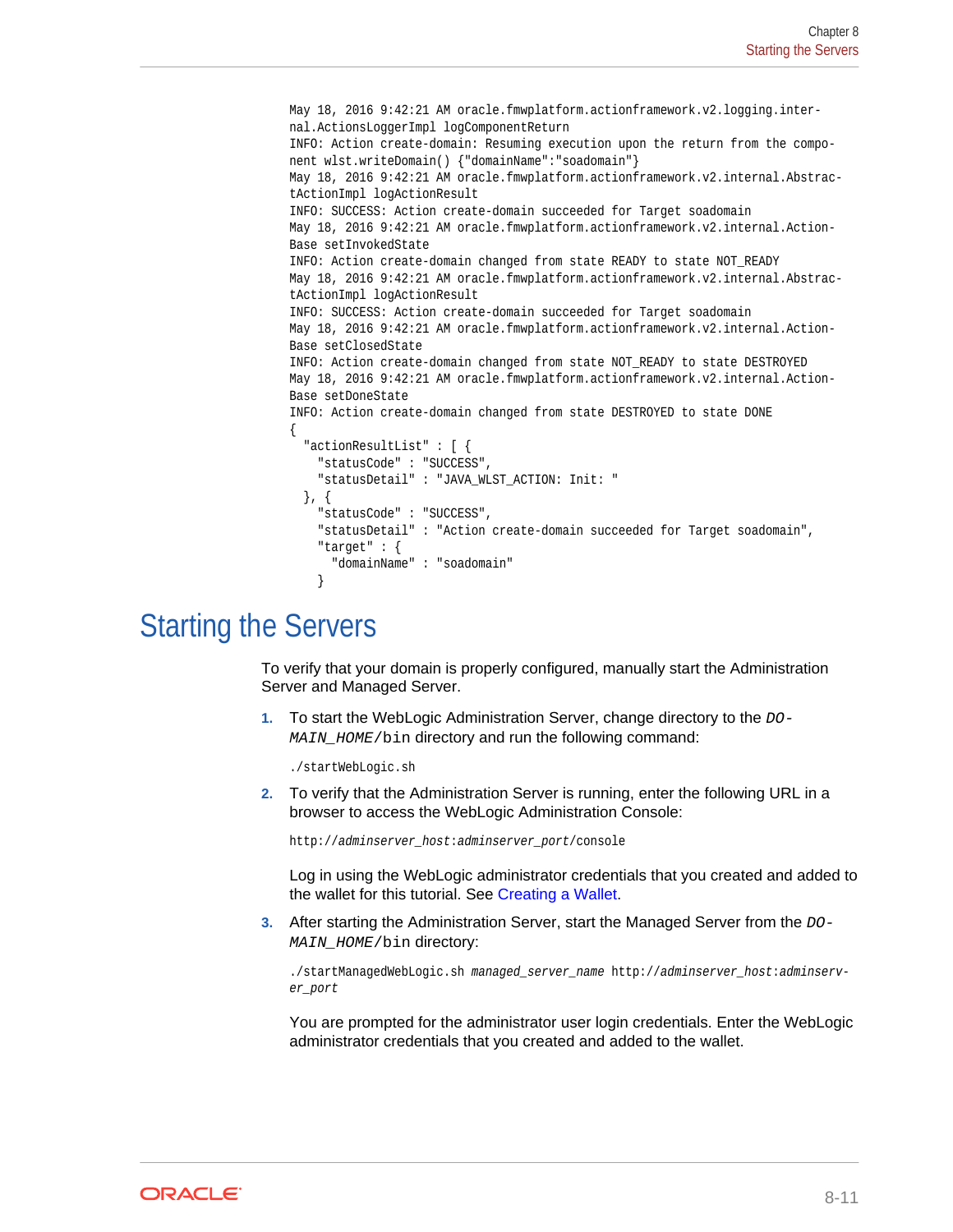# <span id="page-49-0"></span>Part III

# Appendices Additional Information About the Lifecycle Management Tools

• [Additional Information About Standard Actions](#page-50-0) The Lifecycle Management Tools provide standard actions that you can use to configure and manage your Oracle Fusion Middleware environment.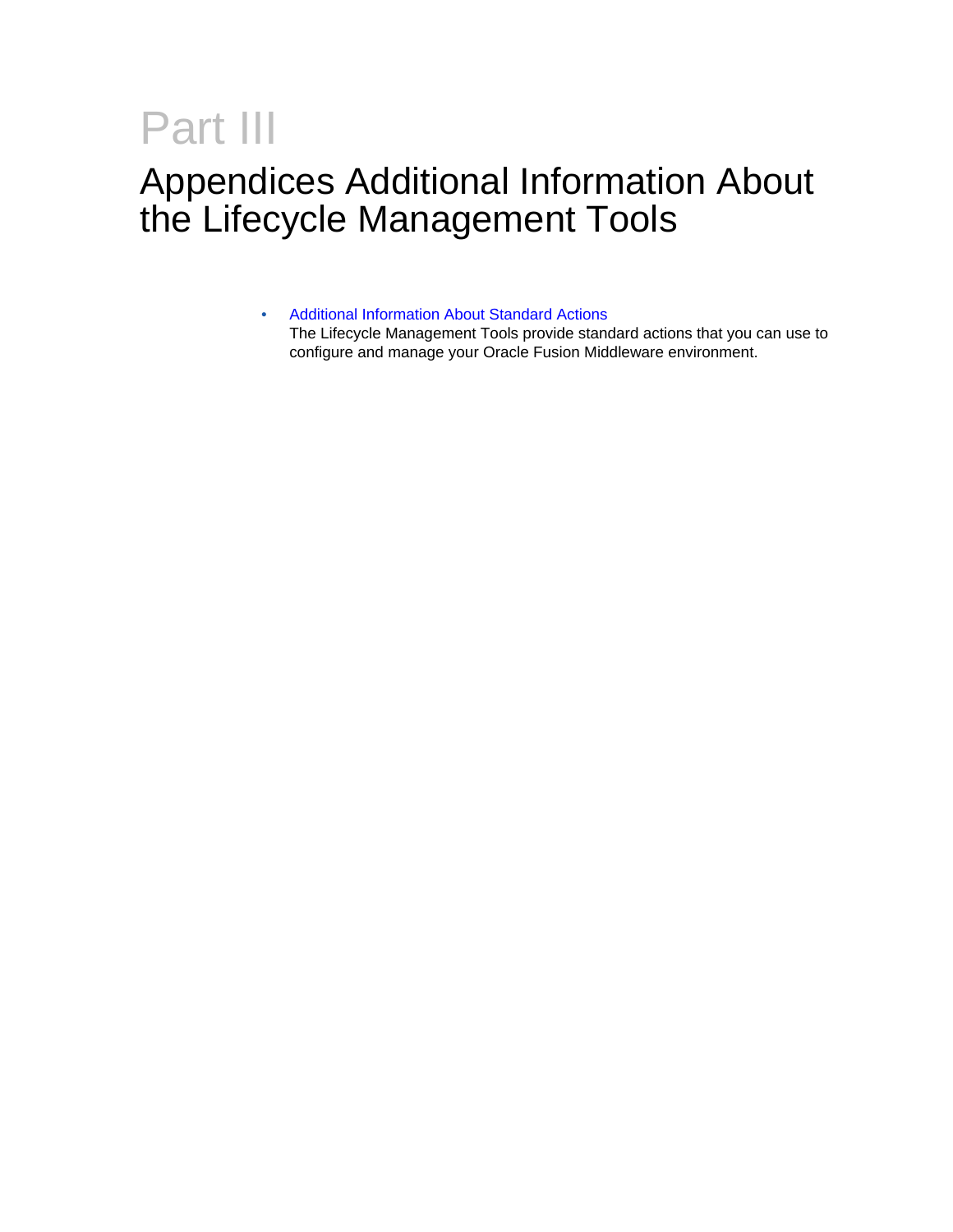# <span id="page-50-0"></span>A Additional Information About Standard Ac‐ tions

The Lifecycle Management Tools provide standard actions that you can use to config‐ ure and manage your Oracle Fusion Middleware environment.

This appendix describes important information about each standard action.

- Using the Standard Actions JavaDoc The Lifecycle Management Tools provide a set of Java APIs.
- More Information About Commonly Used Standard Actions

# Using the Standard Actions JavaDoc

The Lifecycle Management Tools provide a set of Java APIs.

These APIs are documented in the following JavaDoc:

- *Java API Reference for the Lifecycle Management Action Framework*
- *Java API Reference for the Lifecycle Management Environment Specification*
- *Java API Reference for the Lifecycle Management Credential Management*

# More Information About Commonly Used Standard Actions

- [About the Create Domain Standard Action](#page-51-0) With the create-domain standard action, you can create an Oracle Fusion Middle‐ ware domain.
- [About the Install Oracle Home Standard Action](#page-51-0) With the install-oracle-home standard action, you can create an Oracle home for Oracle Fusion Middleware.
- [About the Create Schema Standard Action](#page-51-0) With the create-schema standard action, you can create a schema in the target database. The schema is used by Oracle Fusion Middleware.
- [About the Load Schema Standard Action](#page-51-0) The load-schema standard action loads data into a schema.
- [About the Start Standard Action](#page-51-0) With the start standard action, you can start all servers in a domain, a specific server, a cluster, all servers on a host, or you can start Node Manager.
- [About the Stop Standard Action](#page-52-0) With the stop standard action, you can stop all servers in a domain, a specific server, a cluster, all servers on a host, or you can stop Node Manager.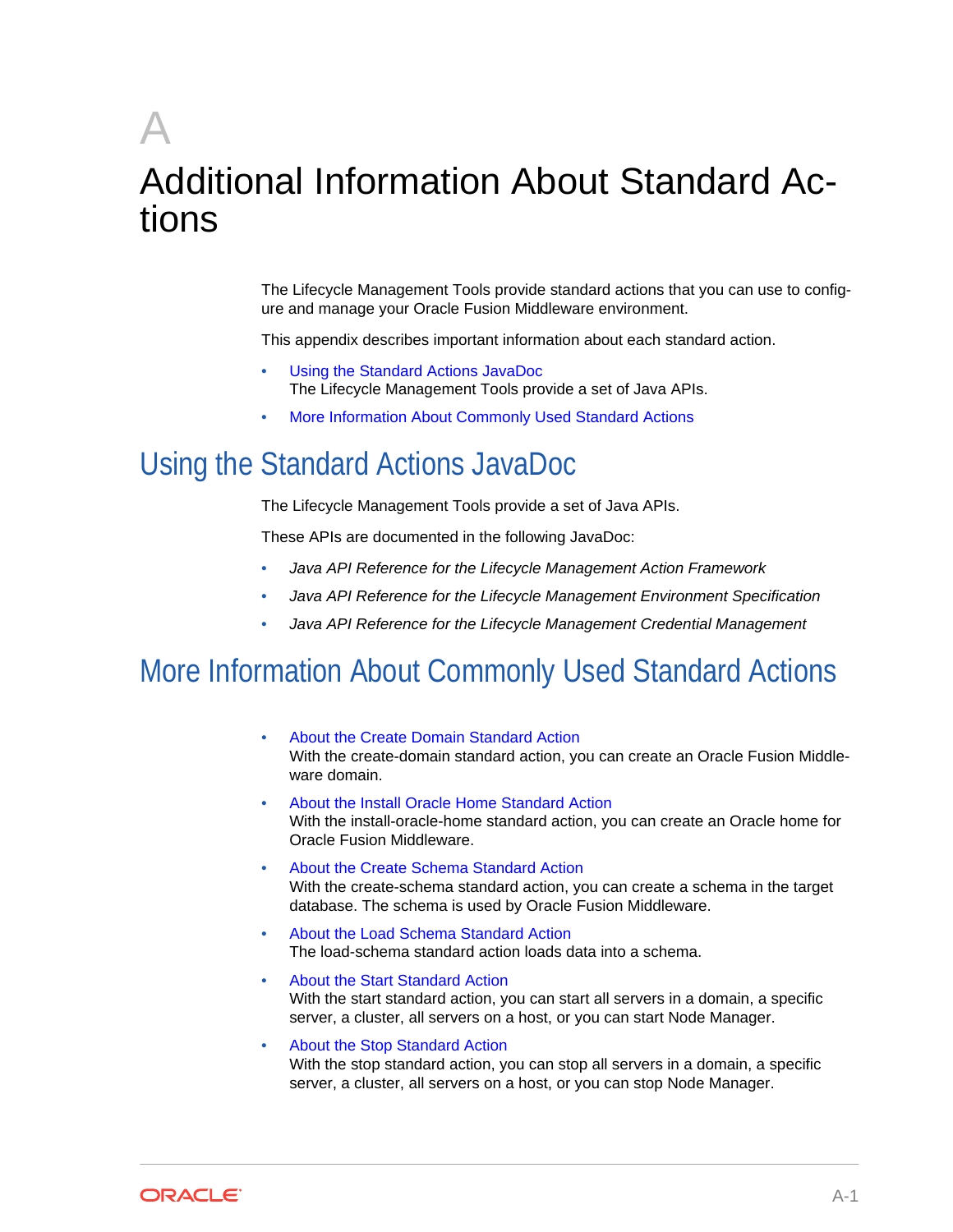### <span id="page-51-0"></span>About the Create Domain Standard Action

With the create-domain standard action, you can create an Oracle Fusion Middleware domain.

The create-domain standard action creates the specified domain by loading any tem‐ plates used in the definition of that the domain in the model. It creates any data sour‐ ces and other resources defined in the templates. It also creates the servers, clusters, partitions, and other structures as specified in the domain definition. This standard ac‐ tion does not perform any additional configuration steps, such as component-specific configuration. You can use custom actions to perform the component-specific configuration.

This standard action is equivalent to running the Domain Configuration Wizard.

#### About the Install Oracle Home Standard Action

With the install-oracle-home standard action, you can create an Oracle home for Ora‐ cle Fusion Middleware.

This standard action creates an Oracle Home by installing products as specified by the Installer and Install Types.

#### About the Create Schema Standard Action

With the create-schema standard action, you can create a schema in the target database. The schema is used by Oracle Fusion Middleware.

This action creates the schema, but does not load data into the newly created schema.

#### About the Load Schema Standard Action

The load-schema standard action loads data into a schema.

This is equivalent to running the second phase of the Repository Creation Utility (RCU), the -dataLoad operation. This standard action does not create the schema if it does not exist. Use the create-schema standard action to create the schema.

#### About the Start Standard Action

With the start standard action, you can start all servers in a domain, a specific server, a cluster, all servers on a host, or you can start Node Manager.

You can start the following using the start standard action:

- Domain: All servers within the domain, across all hosts
- Server: A specified server within the domain.
- Cluster: All servers in a specified cluster within the domain across all hosts.
- Host: All servers on a specified host across all domains on the host.
- Node Manager: A specified Node Manager on the local host.